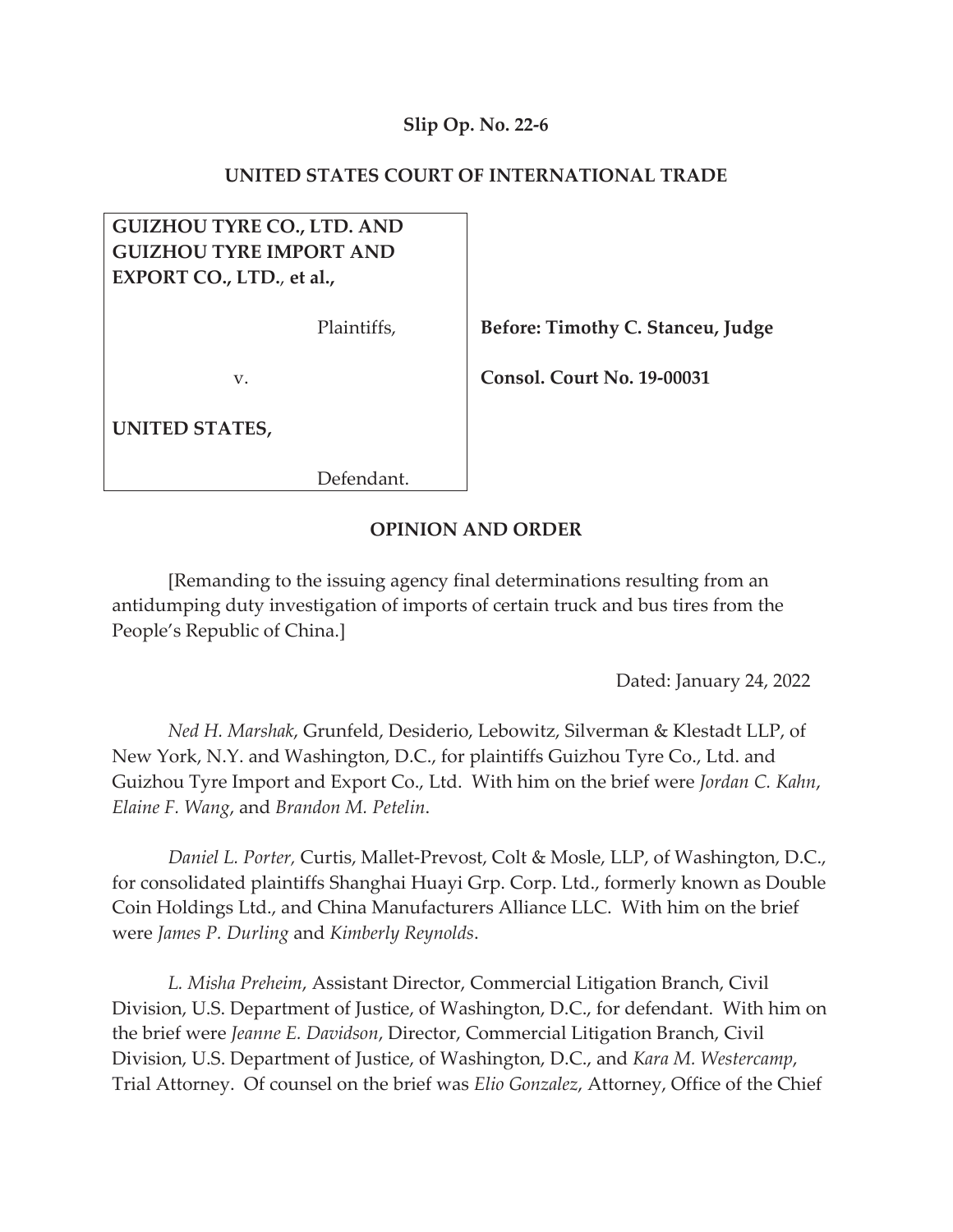Counsel for Trade Enforcement and Compliance, U.S. Department of Commerce, of Washington, D.C.

Stanceu, Judge: Plaintiffs contest a final affirmative less-than-fair-value determination of the International Trade Administration, U.S. Department of Commerce ("Commerce" or the "Department") in an antidumping duty investigation of certain truck and bus tires from the People's Republic of China ("China" or the "PRC") and the resulting antidumping duty order. Before the court are plaintiffs' motions for judgment on the agency record. Concluding that the less-than-fair-value determination is contrary to law in certain respects, the court remands this determination to Commerce for reconsideration.

## **I. BACKGROUND**

## **A. The Parties to this Consolidated Case**

There are two groups of plaintiffs in this consolidated action. One group, to which the court refers collectively as "Guizhou Tyre," consists of Guizhou Tyre Co., Ltd. ("GTC"), a Chinese producer of truck and bus tires, and its affiliated exporter, Guizhou Tyre Import and Export Co., Ltd. ("GTCIE"), a Chinese exporter of this merchandise. Compl. ¶ 3 (Apr. 15, 2019), ECF No. 7. The other group of plaintiffs consists of a Chinese producer and exporter of truck and bus tires, Shanghai Huayi Group Corporation Ltd., to which its counsel refers by its former name, Double Coin Holdings Ltd., and its affiliated U.S. importer, China Manufacturers Alliance LLC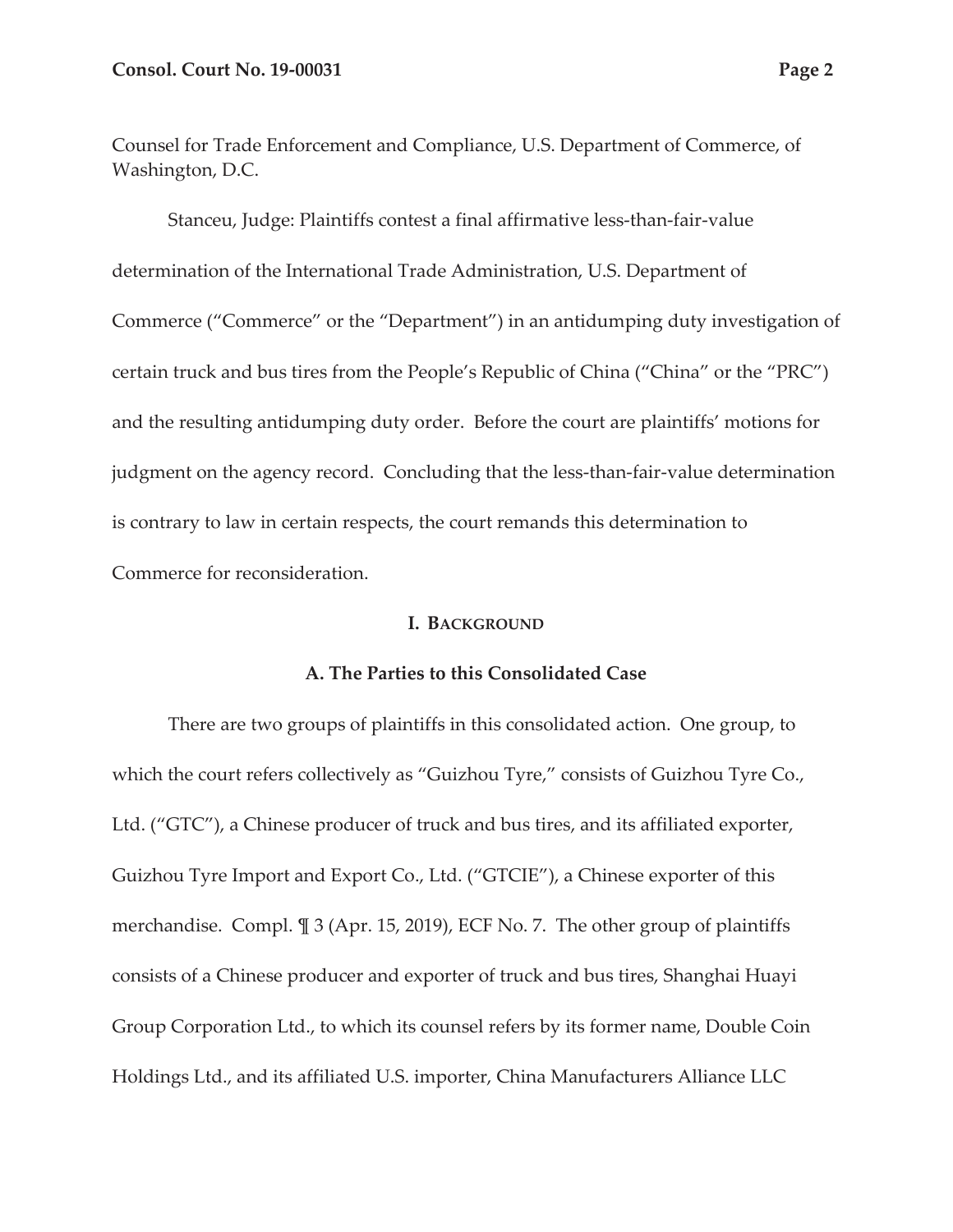("CMA"). Compl. ¶ 3 (Mar. 18, 2019), Ct. No. 19-00034, ECF No. 7. The court refers to these two plaintiffs collectively as "Double Coin." Defendant is the United States.<sup>1</sup>

## **B. The Antidumping Duty Investigation and the Contested Determinations**

Two related agency decisions stemming from an antidumping duty investigation are contested in this consolidated action.2 They are a Final "Less-Than-Fair Value ('LTFV')" Determination, *Truck and Bus Tires From the People's Republic of China: Final Affirmative Determinations of Sales at Less Than Fair Value and Critical Circumstances*, 82 Fed. Reg. 8,599 (Int'l Trade Admin. Jan. 27, 2017) (the "*Final LTFV Determination*"), and the subsequently-issued antidumping duty order ("Order"), *Truck and Bus Tires From the People's Republic of China: Antidumping Duty Order*, 84 Fed. Reg. 4,436 (Int'l Trade Admin. Feb. 15, 2019) (the "*Order*"). Incorporated by reference in the Final LTFV Determination is an "Issues and Decision Memorandum" containing specific findings and explanatory discussion. *Truck and Bus Tires from the People's Republic of China: Issues* 

<sup>&</sup>lt;sup>1</sup> The United Steel, Paper and Forestry, Rubber, Manufacturing, Energy, Allied Industrial and Service Workers International Union, AFL-CIO, CLC ("USW"), the petitioner in the antidumping duty investigation, was a defendant-intervenor in this action from May 7, 2019 until its withdrawal from the litigation on August 19, 2019. *See* The USW's Consent Mot. to Intervene (May 2, 2019), ECF No. 9; Order (May 7, 2019), ECF No. 16; [USW]'s Consent Mot. to Withdraw as Def.-Int. (Aug. 16, 2019), ECF No. 32; Order (Aug. 19, 2019), ECF No. 33.

<sup>2</sup> Consolidated with the lead case, *Guizhou Tyre Co., Ltd. et al. v. United States*, Court No. 19-00031, is *China Mfrs. All. LLC et al. v. United States*, Court No. 19-00034. *See*  Order (June 7, 2019), Ct. No. 19-00031, ECF No. 24.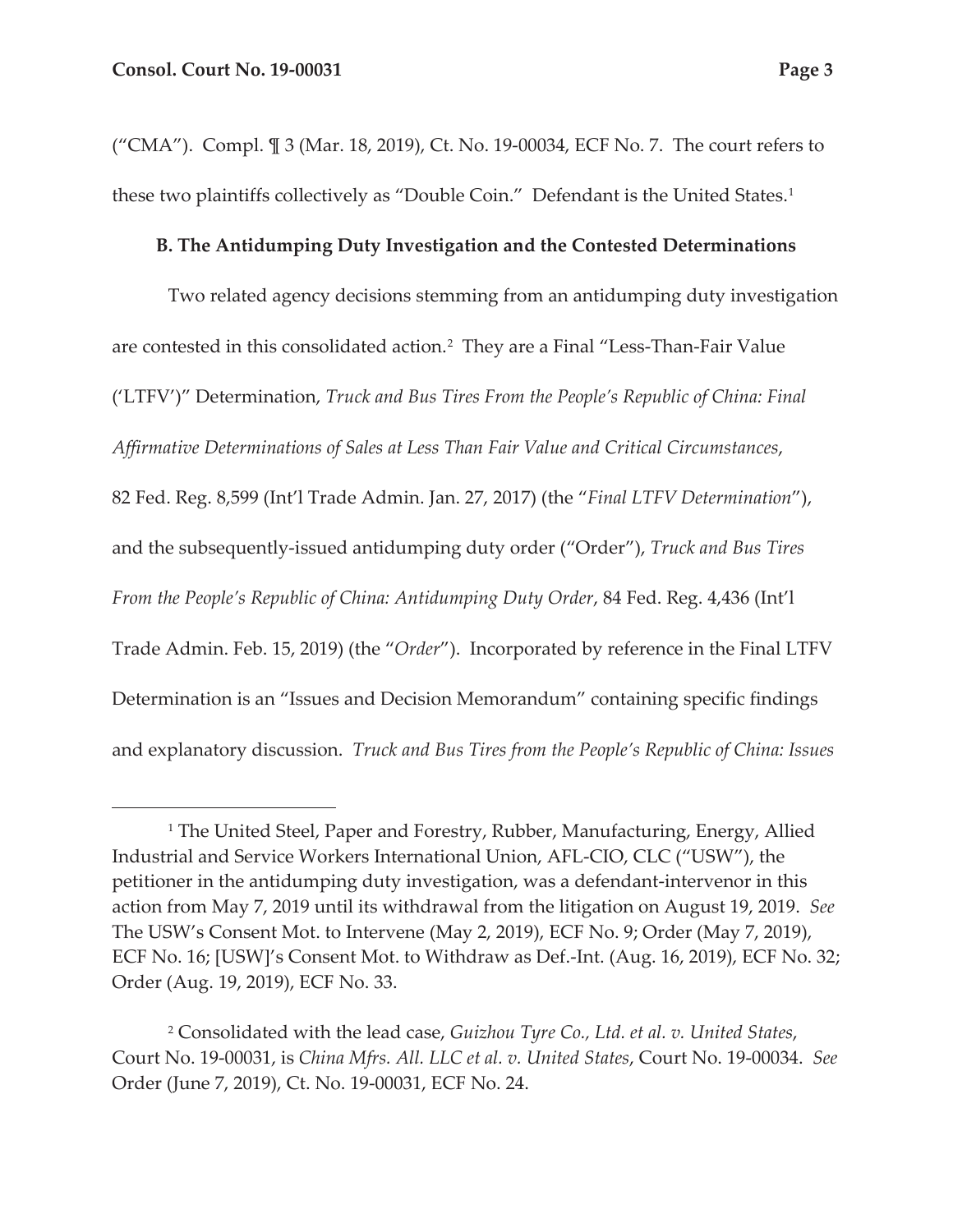*and Decision Memorandum for the Final Affirmative Determinations of Sales at Less Than Fair Value and Critical Circumstances* (Int'l Trade Admin. Jan. 19, 2017) (P.R. Doc. 855) ("*Final I&D Mem.*").3

Commerce initiated the antidumping duty investigation of certain truck and bus tires from the PRC (the "subject merchandise") in early 2016, *Truck and Bus Tires From the People's Republic of China: Initiation of Antidumping Duty Investigation*, 81 Fed. Reg. 9,434 (Int'l Trade Admin. Feb. 25, 2016), with a period of investigation ("POI") of July 1, 2015 through December 31, 2015, *id*. at 9,435. Commerce published a Preliminary Affirmative LTFV Determination later that year, *Truck and Bus Tires From the People's Republic of China: Preliminary Affirmative Determinations of Sales at Less Than Fair Value and Critical Circumstances, and Postponement of Final Determination*, 81 Fed. Reg. 61,186 (Int'l Trade Admin. Sept. 6, 2016), which incorporated by reference the "Preliminary Decision Memorandum." *Truck and Bus Tires from the People's Republic of China: Decision Memorandum for the Preliminary Affirmative Determinations of Sales at Less Than Fair Value and Critical Circumstances, and Postponement of Final Determination* (Int'l Trade Admin. Aug. 26, 2016) (P.R. Doc. 716) (*"Prelim. Decision Mem."*). Commerce also published an Amended Preliminary LTFV Determination. *Truck and Bus Tires From the People's* 

<sup>&</sup>lt;sup>3</sup> All citations to documents from the administrative record are to public documents. These documents are cited as "P.R. Doc. \_\_."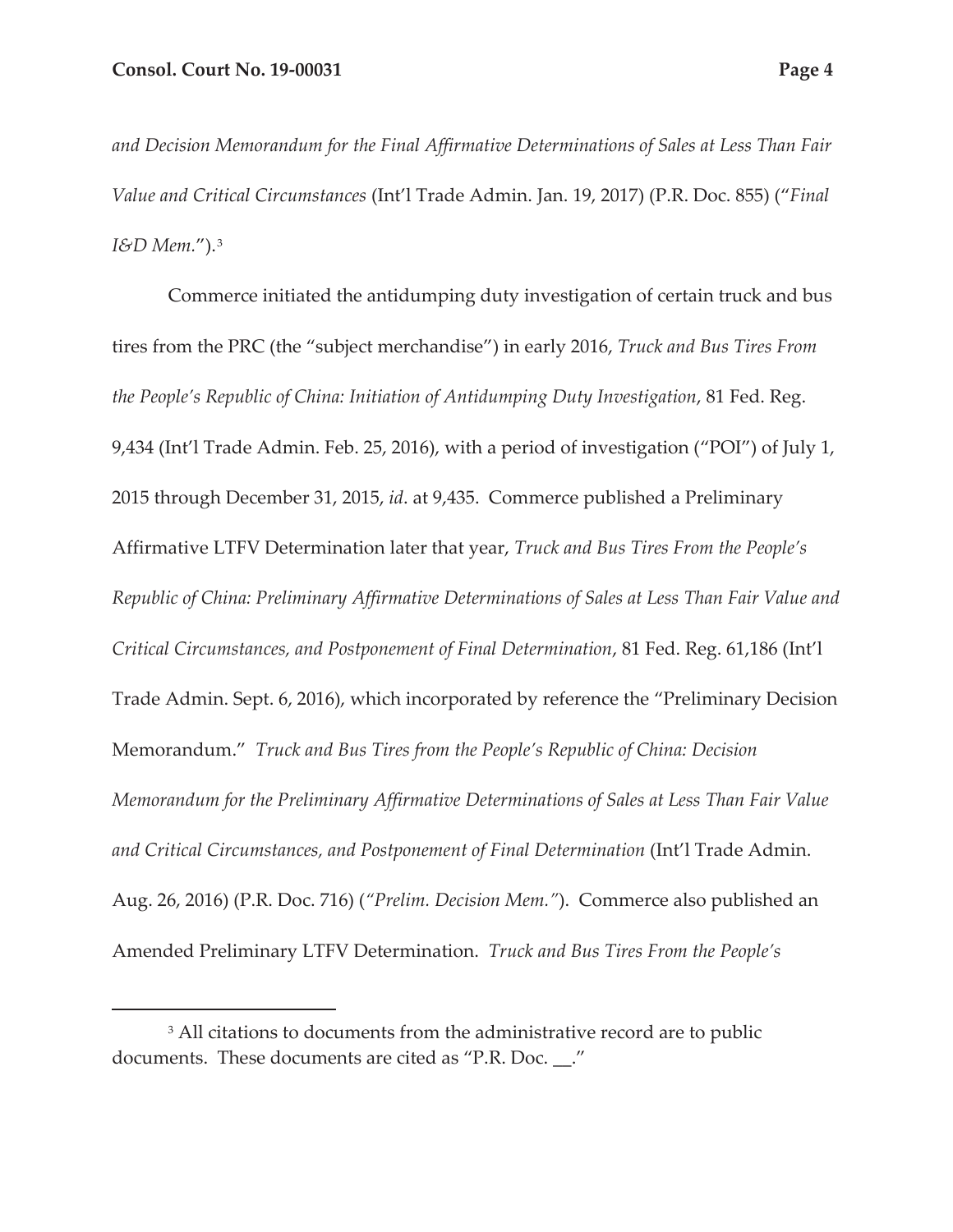*Republic of China: Amended Preliminary Affirmative Determination of Sales at Less Than Fair Value*, 81 Fed. Reg. 71,051 (Int'l Trade Admin. Oct. 14, 2016).

In the Final LTFV Determination, Commerce calculated an estimated weighted average dumping margin of 22.57% for what it considered to be a nationwide entity (the "PRC-wide" or "China-wide" entity) consisting of all exporters of the subject merchandise that it determined not to have rebutted its presumption of control by the PRC government. *Final LTFV Determination*, 82 Fed. Reg. at 8,604. Commerce included in the China-wide entity 102 companies that did not respond to the Department's requests for information during the preliminary phase of the antidumping duty investigation, *Prelim. Decision Mem.* at 4, and ten other companies that responded but were determined by Commerce to have failed to rebut its presumption of government control, *Prelim Decision Mem.* at 16–17*; Final I&D Mem.* at 6–8. Among the ten companies were Double Coin, *Prelim. Decision Mem.* at 16*; Final I&D Mem.* at 11–13, and GTCIE, *Prelim Decision Mem.* at 16*; Final I&D Mem.* at 24–28. Commerce calculated an individually determined estimated weighted average dumping margin of 9.00% for Prinx Chengshan (Shandong) Tire Co., Ltd., the other mandatory respondent, which Commerce considered to have rebutted its presumption of government control and thus was a "separate rate" respondent, i.e., a respondent entitled to receive a margin separate from the rate assigned to the PRC-wide entity. *Final I&D Mem.* at 6–7. Commerce assigned the 9.00% rate to the numerous other companies that Commerce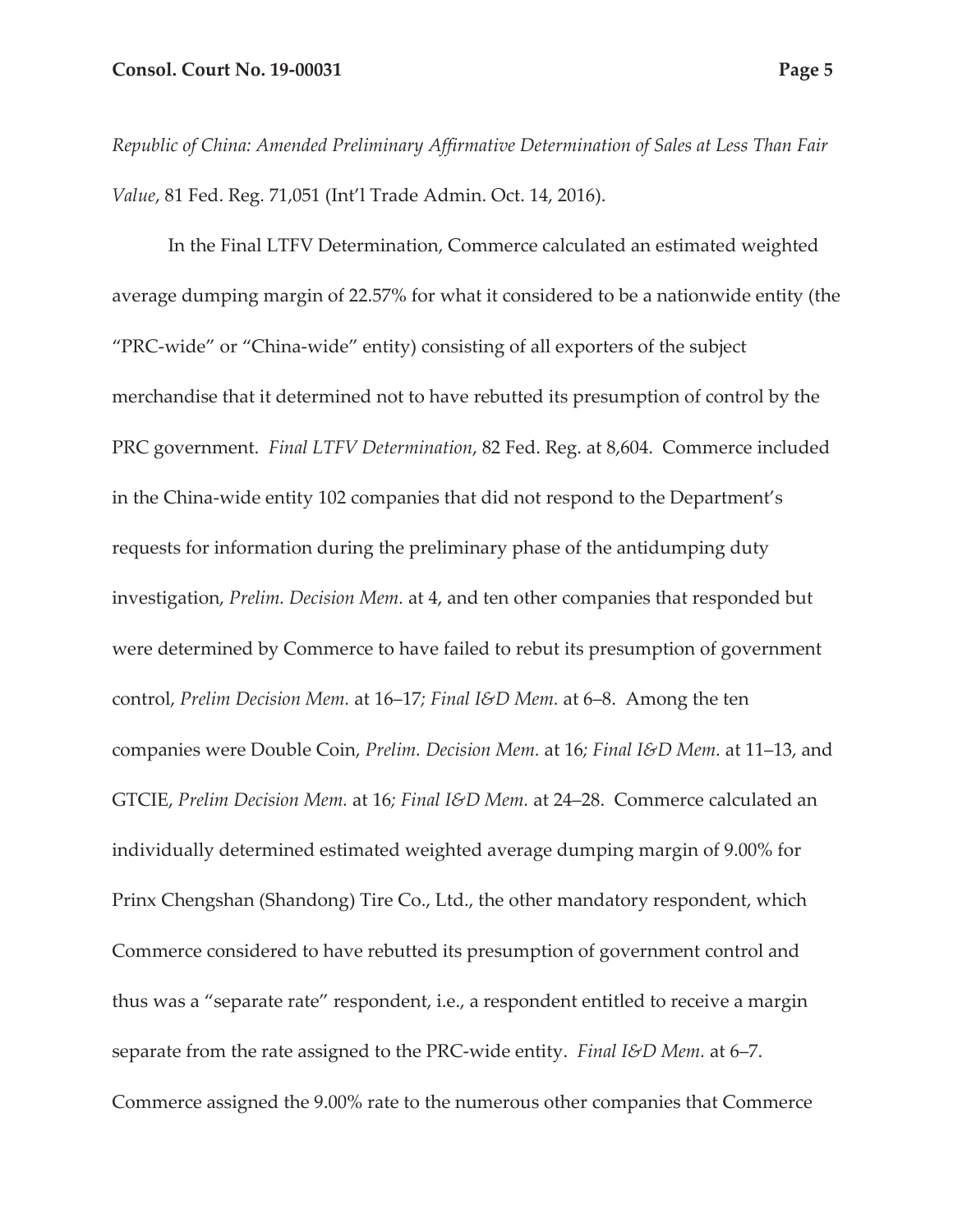also determined to have rebutted the presumption of government control and therefore qualified for a separate rate but, not having been individually investigated, did not receive an individually determined margin. *Final LTFV Determination*, 82 Fed. Reg. at 8,600–04; *Final I&D Mem.* at 6–7.

#### **C. Proceedings Before the Court**

Guizhou Tyre and Double Coin commenced their respective actions on March 15, 2019. Summons, Ct. No. 19-00031, ECF No. 1; Compl. (Apr. 15, 2019), Ct. No. 19-00031, ECF No. 7; Summons, Ct. No. 19-00034, ECF No. 1; Compl. (Mar. 18, 2019), Ct. No. 19-00034, ECF No. 7. The actions were consolidated on June 7, 2019. Order, Ct. No. 19-00031, ECF No. 24.

Before the court are the Rule 56.2 motions for judgment on the agency record of Guizhou Tyre, *see* Mot. for J. on the Agency R. of Pls. [GTC] and [GTCIE] (Oct. 2, 2019), ECF Nos. 39 (conf.), 40 (public) ("Guizhou Tyre's Br."), and Double Coin, *see* Consolidated Pls.' Br. in Supp. of Rule 56.2 Mot. for J. on the Agency R. (Oct. 2, 2019), ECF No. 41-1 ("Double Coin's Br."). Defendant opposes both motions in all respects. Def.'s Resp. to Pls.' Rule 56.2 Mots. for J. on the Admin. R. (Feb. 7, 2020), ECF Nos. 48 (conf.), 49 (public) ("Def.'s Br."). Plaintiffs filed their replies to defendant's opposition on March 16, 2020. Reply of Pls. [GTC] & [GTCIE], ECF Nos. 50 (conf.), 51 (public) ("Guizhou Tyre's Reply"); Consolidated Pls.' Reply Br., ECF No. 52 ("Double Coin's Reply").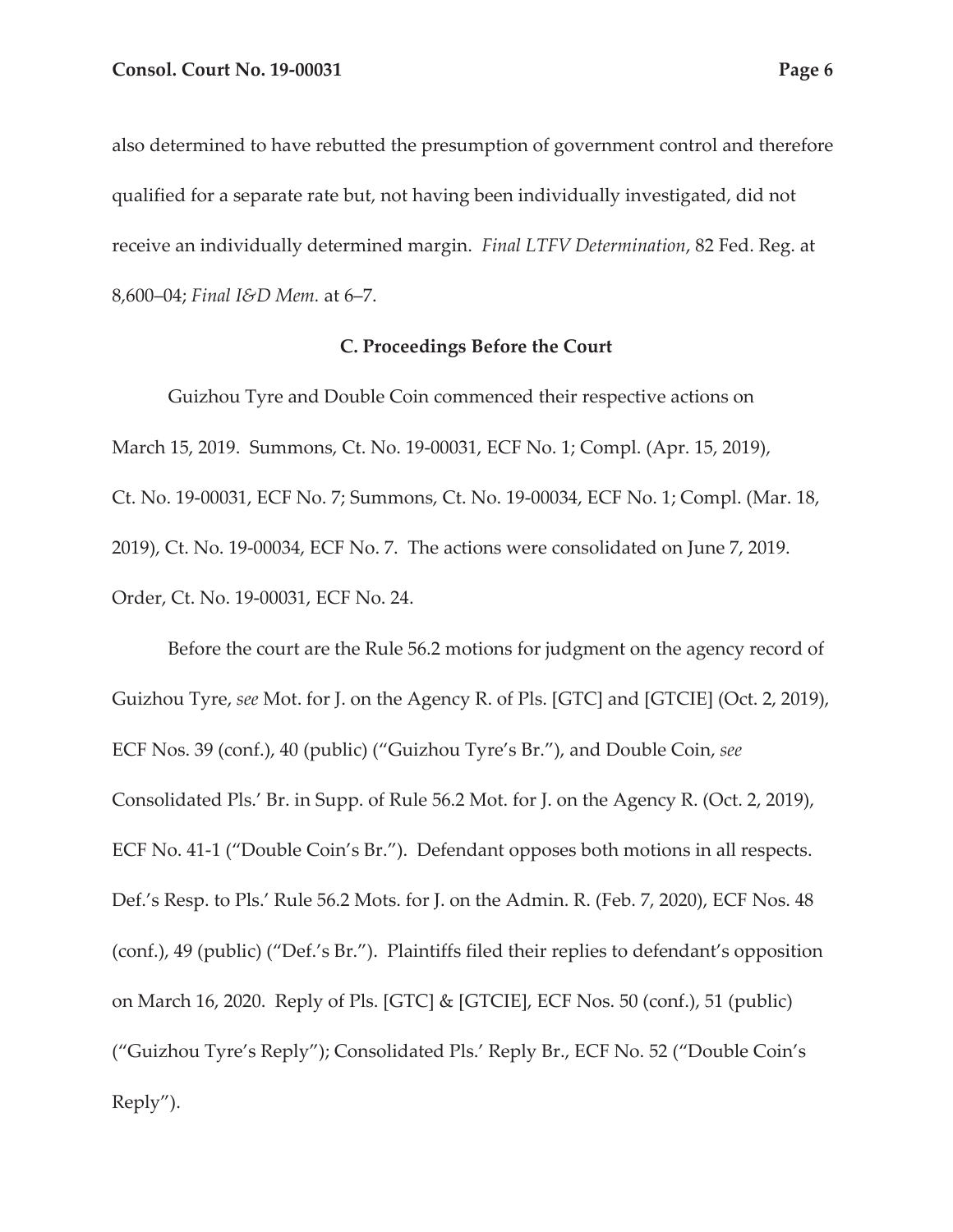Guizhou Tyre submitted a Notice of Supplemental Authority in April 2021. Notice of Suppl. Authority (Apr. 30, 2021), ECF No. 61. Defendant filed a Notice of Supplemental Authority in June 2021. Notice of Suppl. Authority (June 28, 2021), ECF No. 62.

#### **II. DISCUSSION**

### **A. Jurisdiction and Standard of Review**

The court exercises jurisdiction under section 201 of the Customs Courts Act of 1980, 28 U.S.C. § 1581(c), pursuant to which the court reviews actions commenced under section 516A of the Tariff Act of 1930 (the "Tariff Act"), *as amended* 19 U.S.C. § 1516a, including an action contesting a final determination that Commerce issues to conclude an antidumping duty investigation.4

In reviewing a final determination, the court "shall hold unlawful any determination, finding, or conclusion found . . . to be unsupported by substantial evidence on the record, or otherwise not in accordance with law." 19 U.S.C. § 1516a(b)(1)(B)(i). Substantial evidence refers to "such relevant evidence as a reasonable mind might accept as adequate to support a conclusion." *SKF USA, Inc. v. United States*, 537 F.3d 1373, 1378 (Fed. Cir. 2008) (quoting *Consol. Edison Co. v. Nat'l Labor Relations Bd.*, 305 U.S. 197, 229 (1938)).

<sup>4</sup> All citations to the United States Code herein are to the 2012 edition, except where otherwise indicated.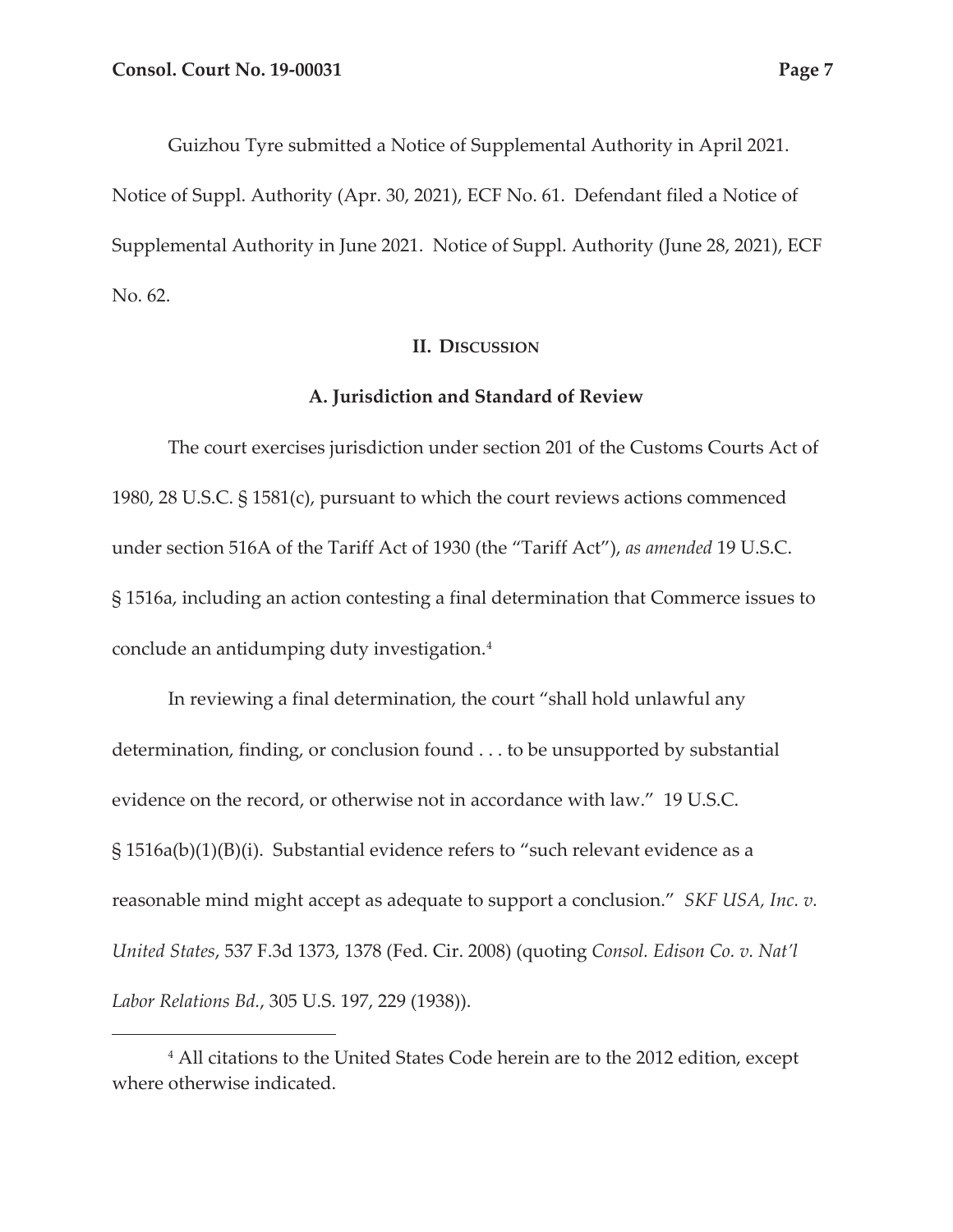#### **B. Plaintiffs' Motions for Judgment on the Agency Record**

Guizhou Tyre raises three claims in contesting the Final LTFV Determination. One of its claims contests the legal basis for the Order: it asserts that the Order was invalid when issued because no affirmative finding of injury or threat by the U.S. International Trade Commission ("ITC" or "Commission") was in effect at that time. Guizhou Tyre's Br. 39–41. Guizhou Tyre claims, second, that the denial of its separate rate application was contrary to law because Commerce, abandoning its prior test for separate rate status without proper notice or explanation, failed to consider whether the government control it found was, specifically, control over export activities. *Id.* at 19– 24. Its remaining claim is that the Department's determination that Guizhou Tyre did not rebut Commerce's presumption of *de facto* government control is unsupported by substantial evidence on the record. *Id.* at 24–30.

Double Coin asserts four claims. It claims that Commerce lacked statutory authority to establish a dumping margin for a nationwide entity. Double Coin's Br. 7– 27. Its second and third claims, which parallel those of Guizhou Tyre, are that Commerce failed to apply its established separate rate methodology, *id.* at 27–29, and that Commerce was unsupported by substantial evidence in deciding that Double Coin did not rebut Commerce's presumption of *de facto* government control, *id.* at 30–49. Finally, Double Coin claims that Commerce contravened the antidumping duty statute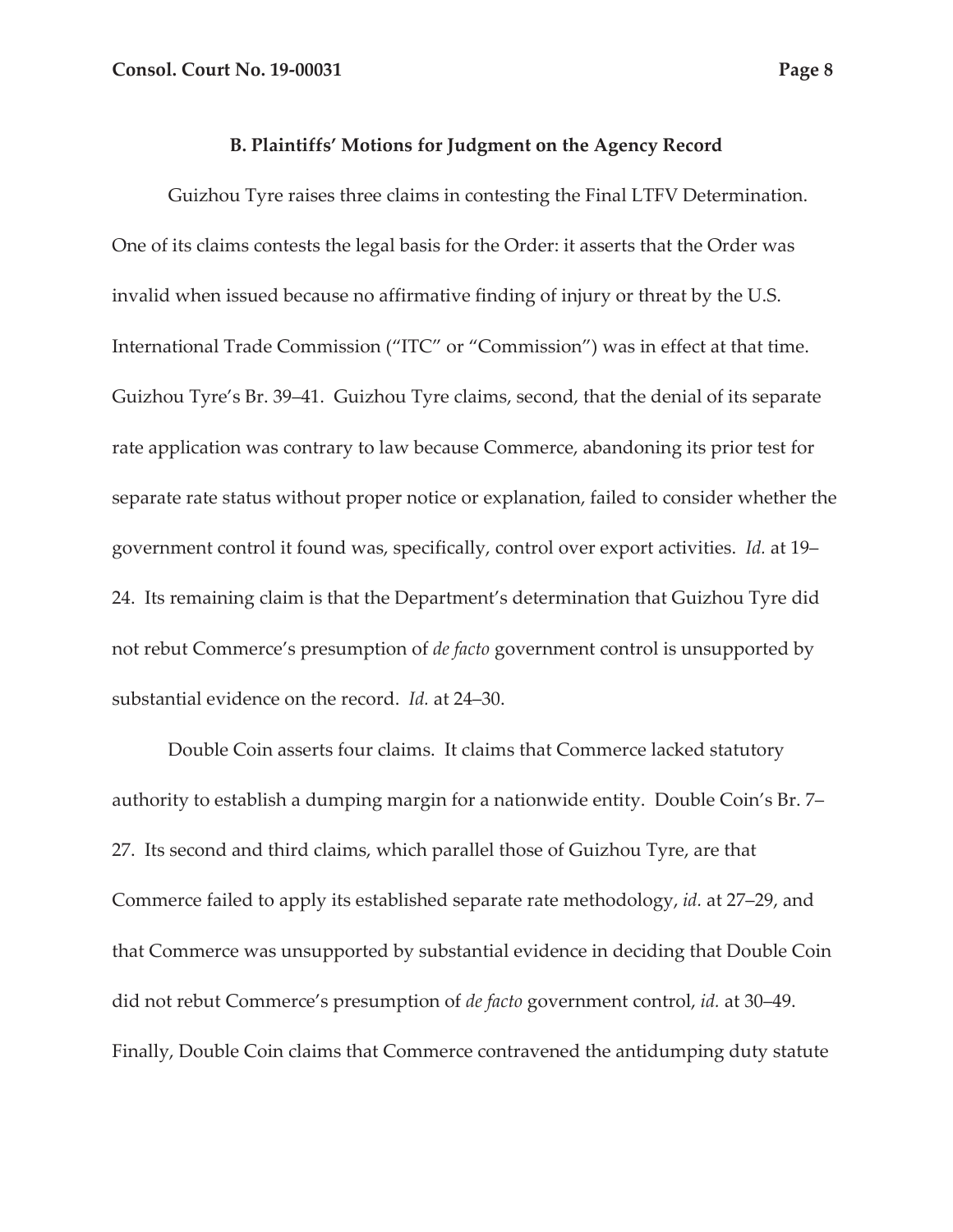when it selected Double Coin for individual investigation and then failed to verify Double Coin's relevant factual information. *Id.* at 49–53.

## **C. Guizhou Tyre's Claim that the Antidumping Duty Order Was Invalid at the Time of Issuance**

Guizhou Tyre claims that the Order was invalid when Commerce issued it on February 15, 2019, arguing that no affirmative injury or threat determination of the ITC had gone into effect as of that date. Guizhou Tyre's Br. 39–41. According to Guizhou Tyre, Commerce, before issuing the Order, should have awaited the outcome of litigation in this Court contesting the initial final determination of the ITC, which reached a negative finding of injury or threat to the domestic industry. Guizhou Tyre's Reply 18; *see United Steel, Paper & Forestry, Rubber, Mfg., Energy, Allied Indus. & Serv. Workers, Int'l Union, AFL-CIO, CLC v. United States*, 42 CIT \_\_, \_\_, 348 F. Supp. 3d 1328, 1339 (2018) ("*USW I*"). Upon the conclusion of that litigation on February 18, 2020 approximately a year after Commerce issued the Order—this Court entered a judgment sustaining an affirmative final injury determination that the ITC submitted on remand. *United Steel, Paper & Forestry, Rubber, Mfg., Energy, Allied Indus. & Serv. Workers, Int'l Union, AFL-CIO, CLC v. United States*, 44 CIT \_\_, \_\_, 425 F. Supp. 3d 1374, 1381 (2020) ("*USW II*"). The court finds merit in Guizhou Tyre's claim.

Upon issuing the Order on February 15, 2019, Commerce, as background, referred to the Commission's initial, negative final determination, stating that "[o]n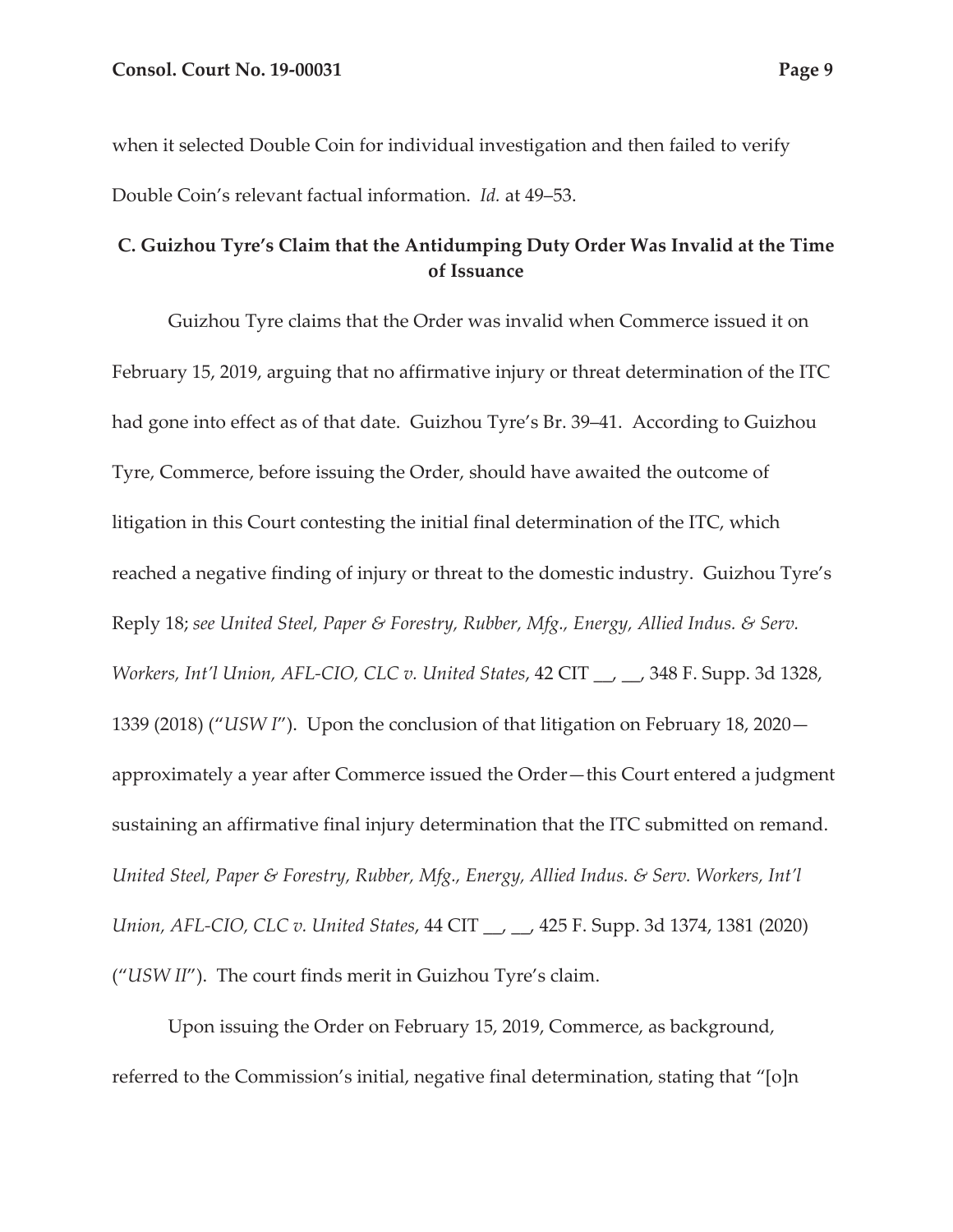March 13, 2017, the ITC notified Commerce of its final determination that an industry in the United States is not materially injured or threatened with material injury within the meaning of section  $735(b)(1)(A)$  of the Act [19 U.S.C. § 1673d(b)(1)(A)] by reason of imports of truck and bus tires from China at less than fair value." *Order*, 84 Fed. Reg. at 4,436 (footnote omitted). "Accordingly, Commerce instructed CBP [U.S. Customs and Border Protection] to liquidate entries of subject merchandise without regard to antidumping duties." *Id*. (footnote omitted). The Commission published its negative final determination four days later. *Truck and Bus Tires From China*, 82 Fed. Reg. 14,232 (Int'l Trade Comm'n Mar. 17, 2017).

On April 14, 2017, the petitioner in the antidumping duty investigation commenced an action in this Court according to section 516A of the Tariff Act, 19 U.S.C. § 1516a, to contest the ITC's negative final determination. Summons (Apr. 14, 2017), Ct. No. 17-00078, ECF No. 1; Compl. (Apr. 14, 2017), Ct. No. 17-00078, ECF No. 6. Reviewing that determination, this Court held on November 1, 2018, that some, but not all, of the Commission's material findings of fact in the negative final determination were supported by substantial record evidence. *USW I*, 42 CIT at\_\_, 348 F. Supp. 3d at 1339–40. On that basis, this Court remanded the negative material injury determination back to the Commission for reconsideration of various findings. *Id*.

On January 30, 2019, the ITC issued its redetermination in response to this Court's order of remand in *USW I*. *See Order*, 84 Fed. Reg. at 4,436. This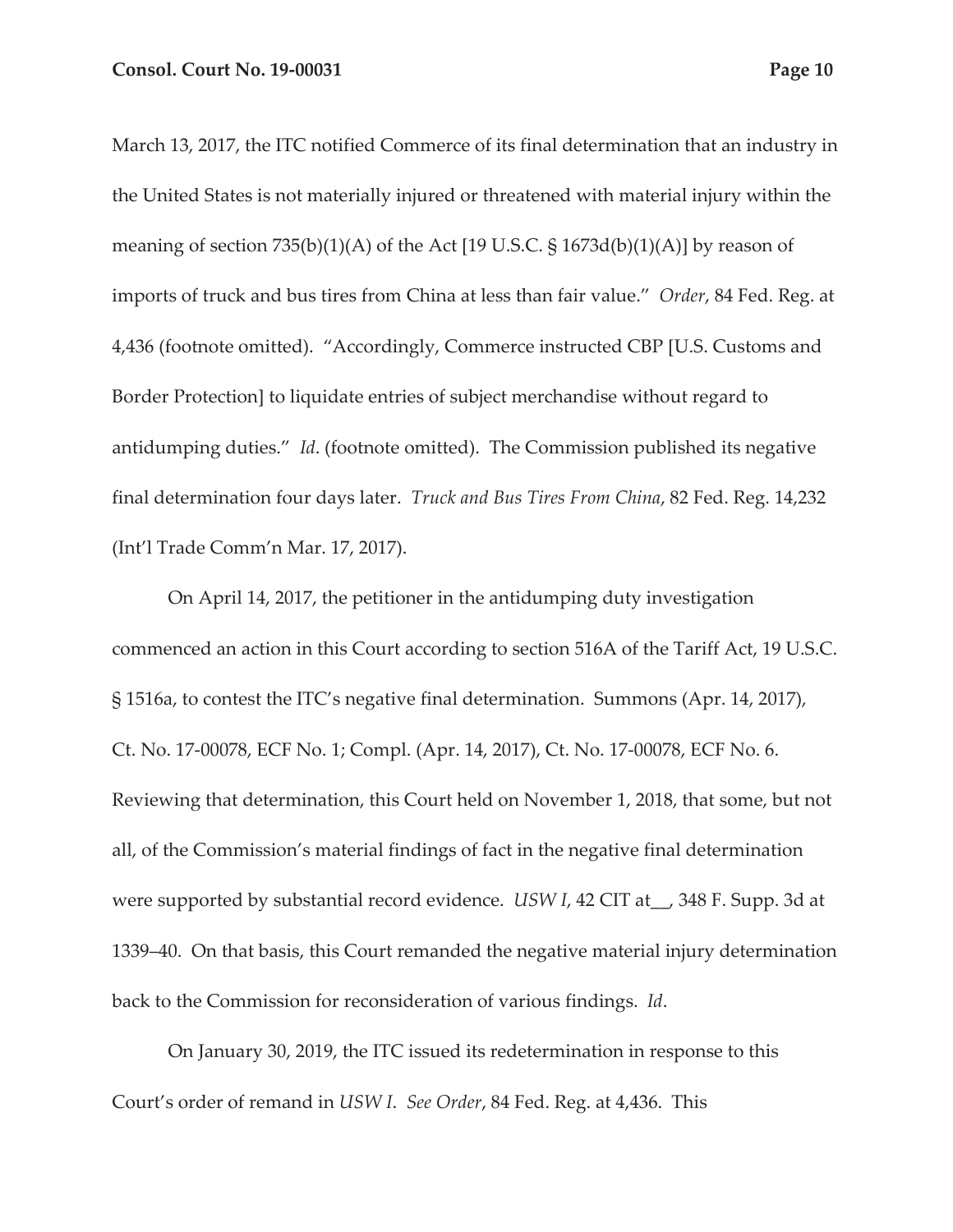redetermination concluded that imports of truck and bus tires from China materially injured the domestic industry.5 *See USW II*, 44 CIT at\_\_, 425 F. Supp. 3d at 1377. On February 8, 2019, the ITC notified Commerce of its affirmative remand redetermination. *Order*, 84 Fed. Reg. at 4,436. Seven days later, on February 15, 2019, Commerce published the Order. *Id*. The ITC published a notice announcing its affirmative remand redetermination. *Truck and Bus Tires From China*, 84 Fed. Reg. 4,855 (Int'l Trade Comm'n Feb. 19, 2019).

On February 18, 2020, more than a year after Commerce issued the Order, the Court of International Trade sustained the ITC's remand redetermination. *USW II*, 44 CIT at \, 425 F. Supp. 3d at 1381. This Court entered judgment the same day.<sup>6</sup> Judgment (Feb. 18, 2020), Ct. No. 17-00078, ECF No. 120.

Guizhou Tyre argues that the ITC's remand redetermination had no legal effect at the time it was issued because it was merely a redetermination pending a decision of this Court. Guizhou Tyre's Br. 40 ("Just as all other trade redeterminations made on

<sup>&</sup>lt;sup>5</sup> While reaching an affirmative injury determination in its remand redetermination, "the ITC found that critical circumstances do not exist with respect to imports of subject merchandise from China that are subject to Commerce's final affirmative critical circumstances finding." *Truck and Bus Tires From the People's Republic of China: Antidumping Duty Order*, 84 Fed. Reg. 4,436, 4,436 (Feb. 15, 2019).

<sup>6</sup> No notice of appeal having been filed in the *USW* litigation, the judgment of the Court of International Trade sustaining the ITC's affirmative injury determination became final and conclusive 60 days later, on April 18, 2020.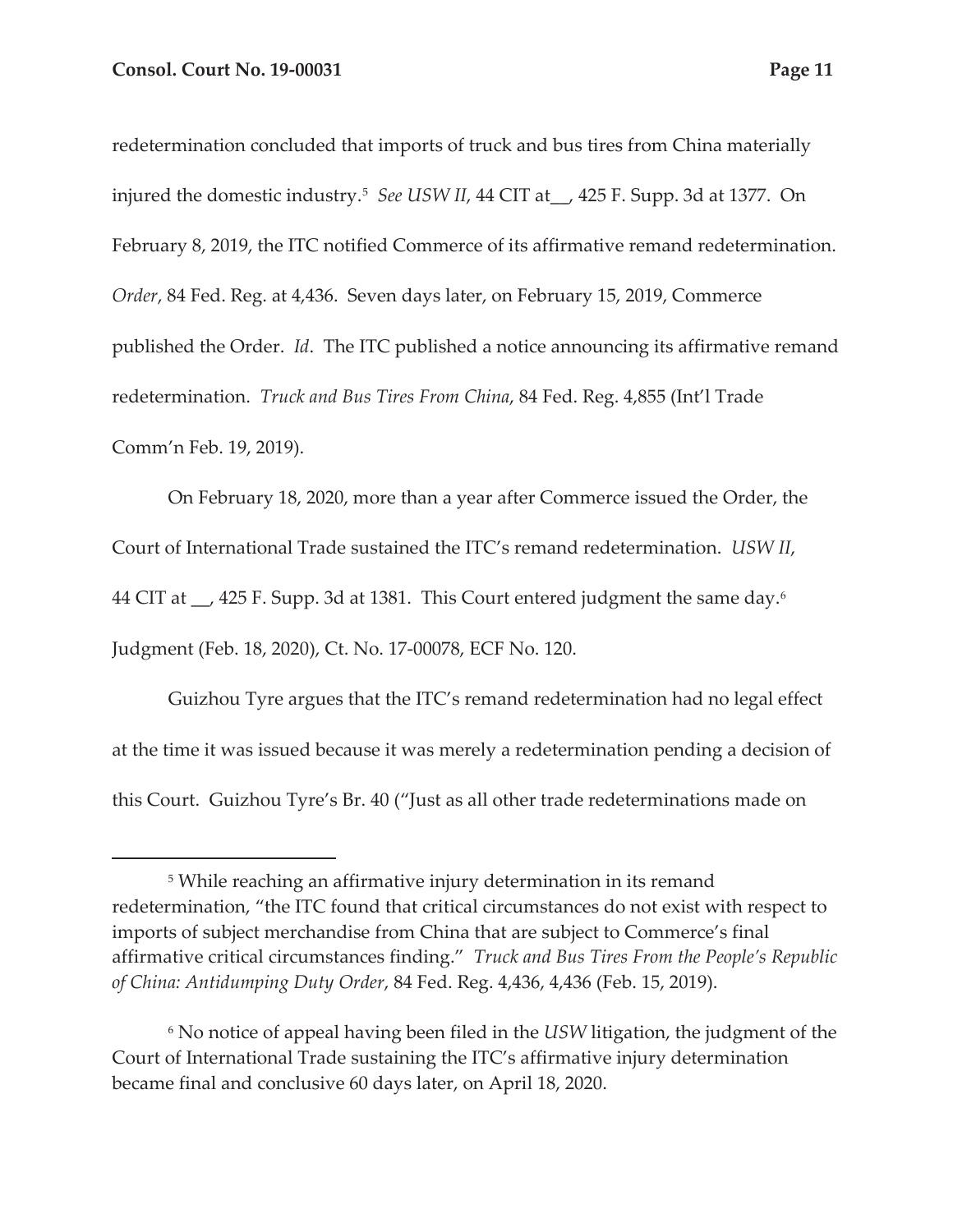remand lack legal effect until affirmed by this Court, it is patently unreasonable for the *AD Order* to have issued before such affirmance."). It submits that "Commerce should not have issued the *AD Order* until after this Court affirmed the ITC redetermination." Guizhou Tyre's Reply 18.

Disagreeing with Guizhou's Tyre's argument, defendant responds that Commerce issued the Order in compliance with 19 U.S.C. § 1673e(a) (2018), which, according to defendant, required Commerce to issue an antidumping duty order within seven days of being notified by the Commission, on February 8, 2019, of the affirmative material injury determination. Def.'s Br. 30–31 (citing 19 U.S.C. § 1673e(a) (2018)). The government argues, in addition, that the Department's issuance of the Order following the ITC's notification to Commerce of the affirmative remand redetermination complied with its obligation under the relevant Tariff Act provisions as construed by the Court of Appeals for the Federal Circuit ("Court of Appeals" or "CAFC") in *Diamond Sawblades Mfrs. Coal. v. United States*, 626 F.3d 1374 (Fed. Cir. 2010) ("*Diamond Sawblades IV*"). *Id.* Guizhou Tyre maintains that *Diamond Sawblades IV* does not control the outcome of this case, arguing that certain language in the opinion, which addresses a factual situation other than the one that was before the Court of Appeals, is *dicta*. Guizhou Tyre's Reply 18. For the reasons discussed below, the court agrees with Guizhou Tyre's argument.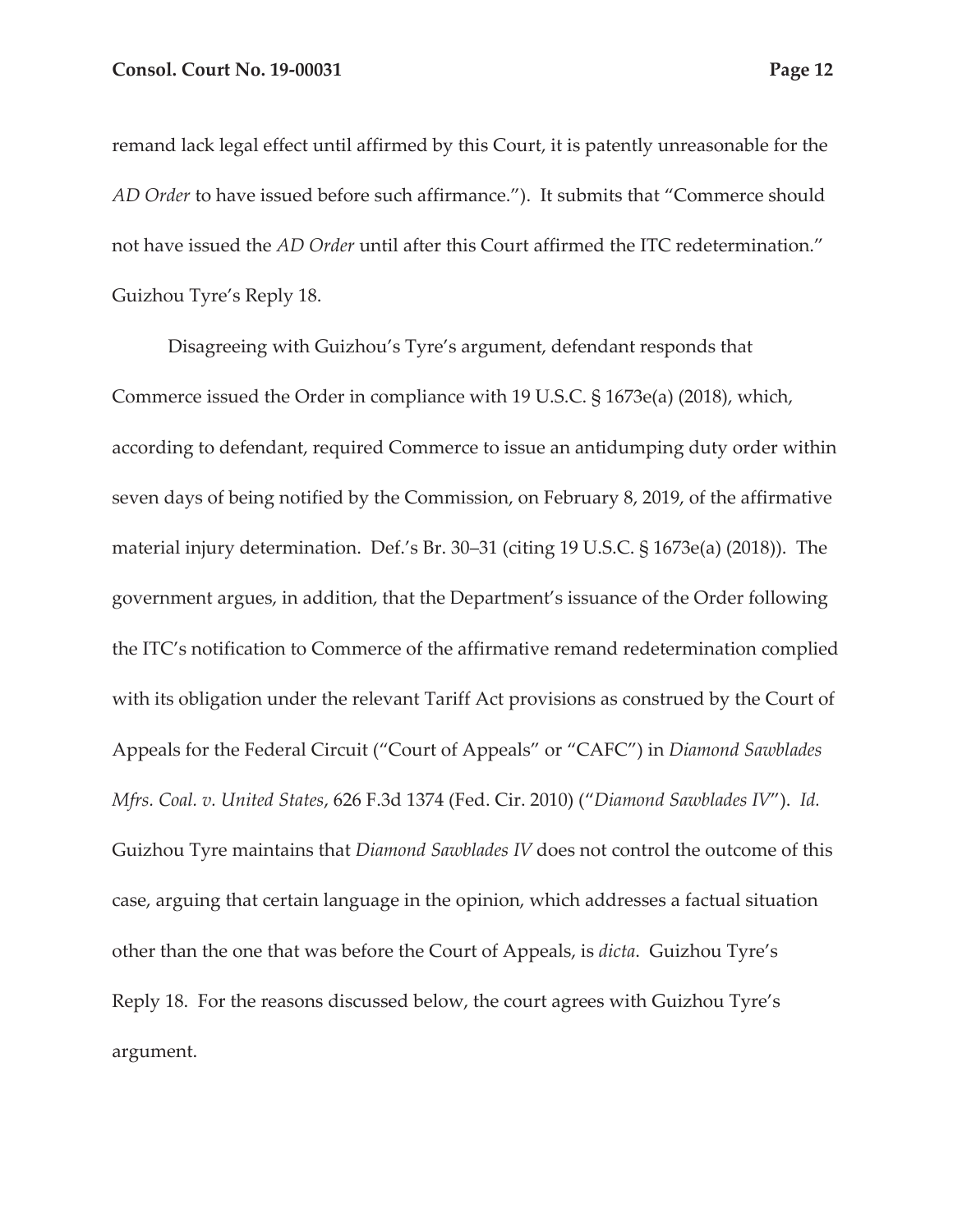*Diamond Sawblades IV*, which affirmed the decision of this Court in *Diamond Sawblades Mfrs. Coal. v. United States*, 33 CIT 1422, 650 F. Supp. 2d 1331 (2009) ("*Diamond Sawblades III*"), arose from facts that were dissimilar, in a critical respect, to those of this case. As discussed below, the antidumping duty orders involved in the *Diamond Sawblades* litigation were issued after this Court sustained an affirmative ITC determination reached on remand during the litigation. The pertinent facts in the *Diamond Sawblades* litigation, as presented in the various judicial opinions, are as follows.

Following an affirmative final LTFV determination by Commerce on May 22, 2006, the ITC, on July 11, 2006, published a negative final determination, concluding that the diamond sawblades industry in the United States was neither materially injured, nor threatened with material injury, by the subject imports from Korea and China. *See Final Determination of Sales at Less Than Fair Value and Final Partial Affirmative Determination of Critical Circumstances: Diamond Sawblades and Parts Thereof from the People's Republic of China*, 71 Fed. Reg. 29,303 (Int'l Trade Comm'n May 22, 2006), *as amended by Notice of Amended Final Determination of Sales at Less Than Fair Value: Diamond Sawblades and Parts Thereof from the People's Republic of China*, 71 Fed. Reg. 35,864 (Int'l Trade Comm'n June 22, 2006); *Diamond Sawblades Mfrs. Coal. v. United States*, 32 CIT 134, 134 (2008) ("*Diamond Sawblades I*"). The petitioner in the antidumping duty investigation, the Diamond Sawblades Manufacturers Coalition, contested the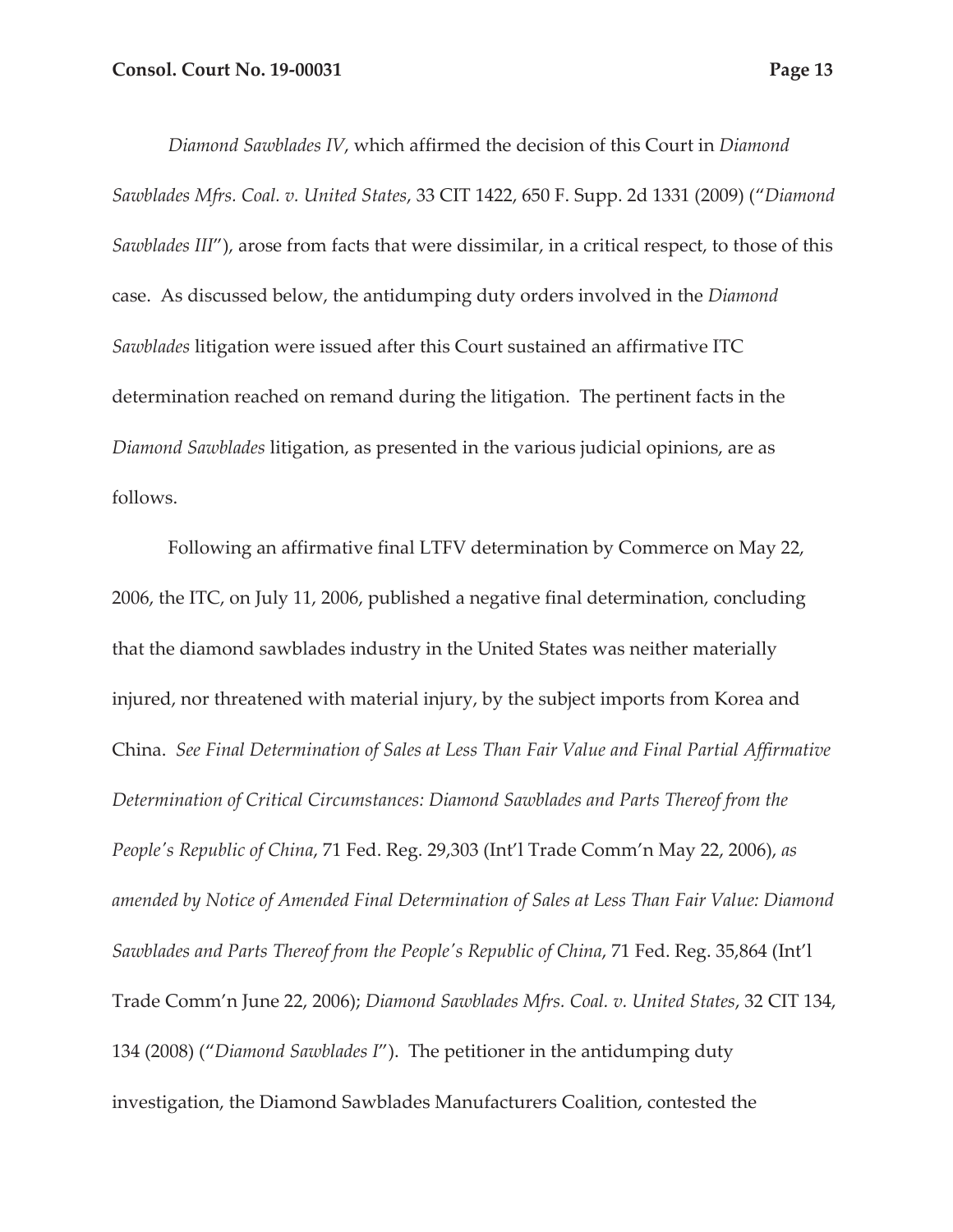Commission's negative final determination in an action brought in this Court, *Diamond Sawblades I* at 142, which ruled that the ITC had relied upon an unsupported finding and remanded the case to the Commission for further proceedings, *id*. at 150. On remand, the Commission, on May 14, 2008, reached a negative determination of injury, but an affirmative determination of threat, to the domestic industry; this Court sustained the ITC's remand redetermination on January 13, 2009. *Diamond Sawblades Mfrs. Coal. v. United States*, 33 CIT 48 (2009) ("*Diamond Sawblades II*").

On January 22, 2009, the Commission notified Commerce that the Court of International Trade had issued a final decision sustaining the ITC's affirmative remand redetermination, and in response, Commerce published a notice pursuant to 19 U.S.C. § 1516a(c)(1) (a "*Timken*" notice) on February 10, 2009. *See Diamond Sawblades III*, 33 CIT at 1424, 650 F. Supp. 2d at 1335; *see also Diamond Sawblades and Parts Thereof from the People's Republic of China and the Republic of Korea: Notice of Court Decision Not in Harmony With Final Determination of the Antidumping Duty Investigations*, 74 Fed. Reg. 6,570 (Int'l Trade Admin. Feb. 10, 2009).<sup>7</sup> The Department's *Timken* notice on the decision of this

<sup>7</sup> Sections 1516a(c)(1) and 1516a(e) of Title 19, United States Code, 19 U.S.C. § 1516a(c)(1), require publication of a notice of a final court decision of the Court of International Trade or the Court of Appeals for the Federal Circuit sustaining, in whole or in part, a cause of action brought under 19 U.S.C. § 1516a to contest a final determination of Commerce or the Commission, within 10 days of that court decision. *Timken Co. v. United States*, 893 F.2d 337 (Fed. Cir. 1990), held that the notice of a decision of the Court of International Trade under this provision must be published (continued . . .)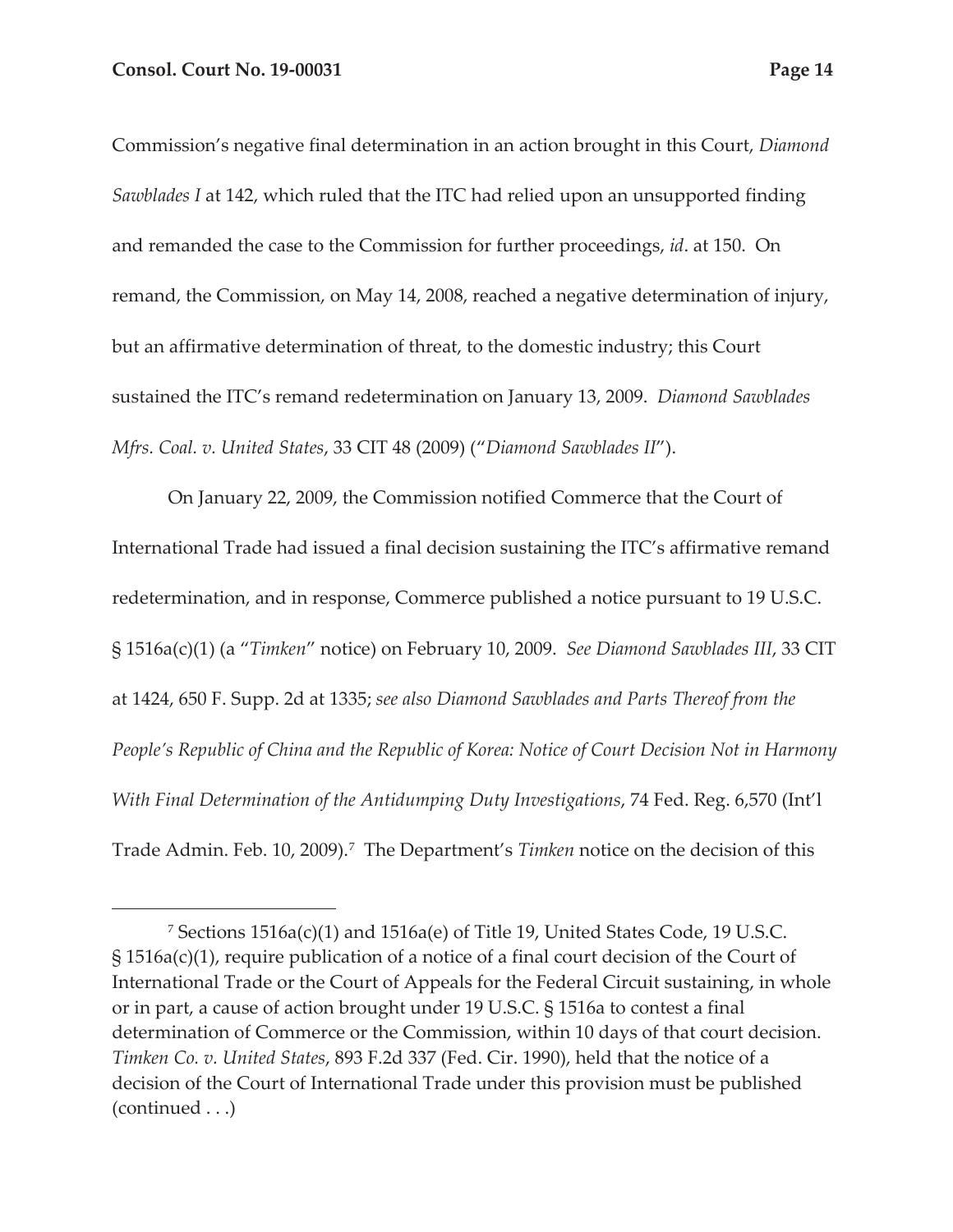Court in *Diamond Sawblades II* announced that "[i]f the [Court of International Trade's] opinion in this case is not appealed, or is affirmed on appeal, then antidumping duty orders on diamond sawblades from the PRC and Korea will be issued." *Diamond Sawblades and Parts Thereof from the People's Republic of China and the People's Republic of Korea: Notice of Court Decision Not in Harmony With Final Determination of the Antidumping Duty Investigations,* 74 Fed. Reg. at 6,570. On March 13, 2009, parties who had been defendant-intervenors in the litigation before this Court filed notices of appeal of the judgment sustaining the Commission's affirmative redetermination. *Diamond Sawblades III*, 33 CIT at 1425, 650 F. Supp. 2d at 1335.

The dispute in *Diamond Sawblades III* arose when the petitioner in the antidumping duty investigation, the Diamond Sawblades Manufacturers Coalition, claimed that Commerce erred in declining to issue antidumping duty orders, and declining to order the collection of cash deposits, until the judgment entered by this Court in *Diamond Sawblades II* became final and conclusive, i.e., when appeals had been exhausted. The petitioner sought as a remedy a writ of mandamus to compel Commerce to issue antidumping duty orders and order the collection of cash deposits.

(. . . continued)

within 10 days of such decision, regardless of whether the decision remains subject to appeal, and that Commerce must order the liquidation of entries of subject merchandise to be suspended until there is a "conclusive" judicial decision in the case, i.e., when the decision can no longer be attacked on appeal. *Id.* at 341–42.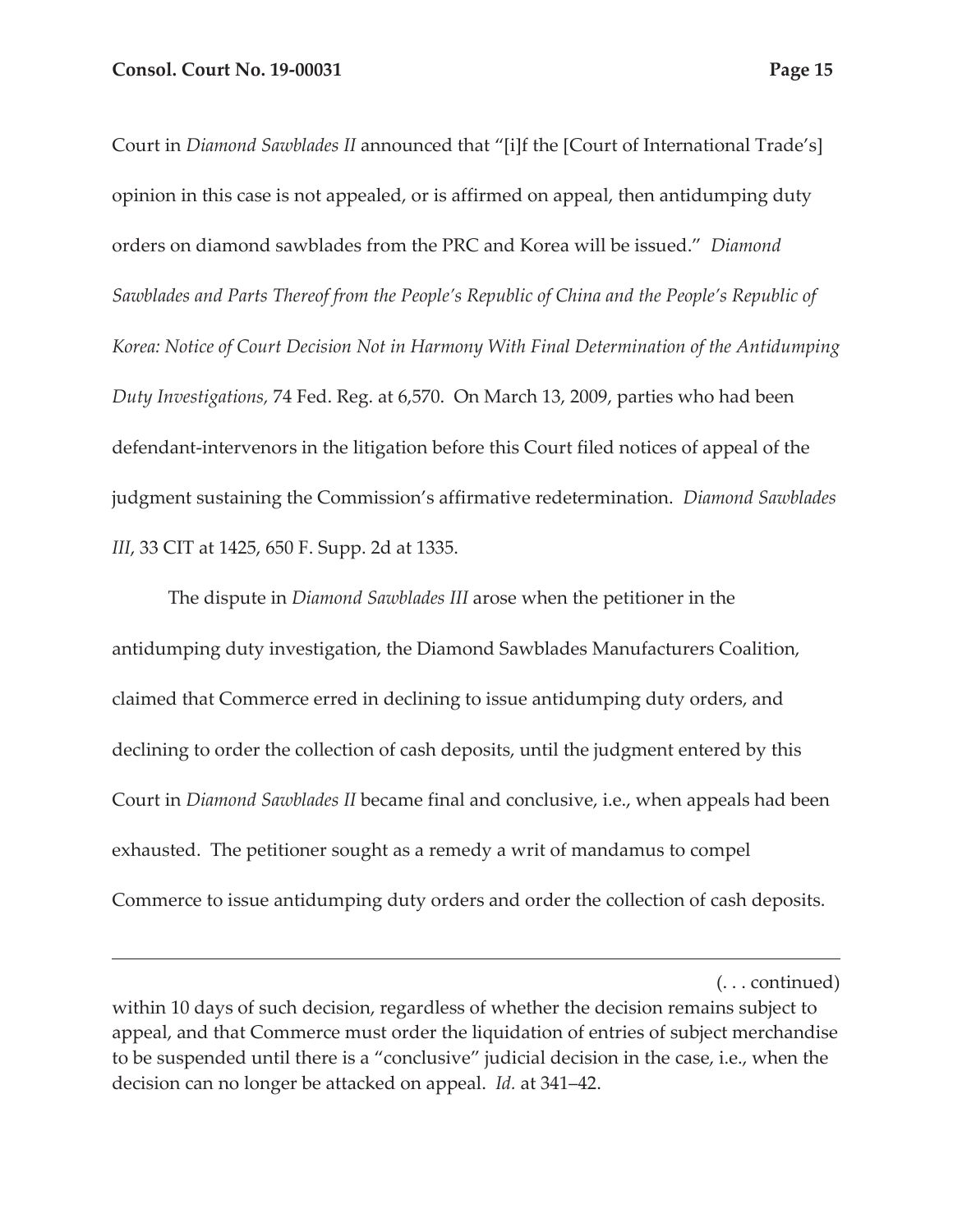*Id*., 33 CIT at 1425, 650 F. Supp. 2d at 1336. In *Diamond Sawblades III*, this Court issued the writ of mandamus, and the Court of Appeals affirmed that decision in *Diamond Sawblades IV*, 626 F.3d at 1383. The Court of Appeals stated that "the statutory scheme imposes a mandatory duty on Commerce to issue antidumping duty orders covering the subject entries upon being notified of the Commission's final determination, a notification that in this case occurred on January 22, 2009," which was the date the ITC notified Commerce that the Court of International Trade, in *Diamond Sawblades II*, had sustained its remand redetermination. *Id.* The Court of International Trade had entered a judgment sustaining the Commission's remand redetermination on January 13, 2009, nine days prior to the ITC's notification. *Diamond Sawblades II*, 33 CIT at 48–49.

The issue before the Court of Appeals in *Diamond Sawblades IV* was whether the Court of International Trade erred in issuing a writ of mandamus to compel the immediate publication of the antidumping duty orders and order the collection of cash deposits. *Diamond Sawblades IV*, 626 F.3d at 1375–76. At that point in time, the Court of International Trade already had entered a judgment sustaining the ITC's remand redetermination, a judgment that was not yet "conclusive" as it still was subject to appeal. As the Court of Appeals explained,

Commerce took the position that under the governing statutes it was not required to issue antidumping duty orders or to collect cash deposits until the final conclusion of the litigation challenging the predicates for entering antidumping duty orders, i.e., until Commerce received notice from the Commission that no appeal would be taken to this court or, if an appeal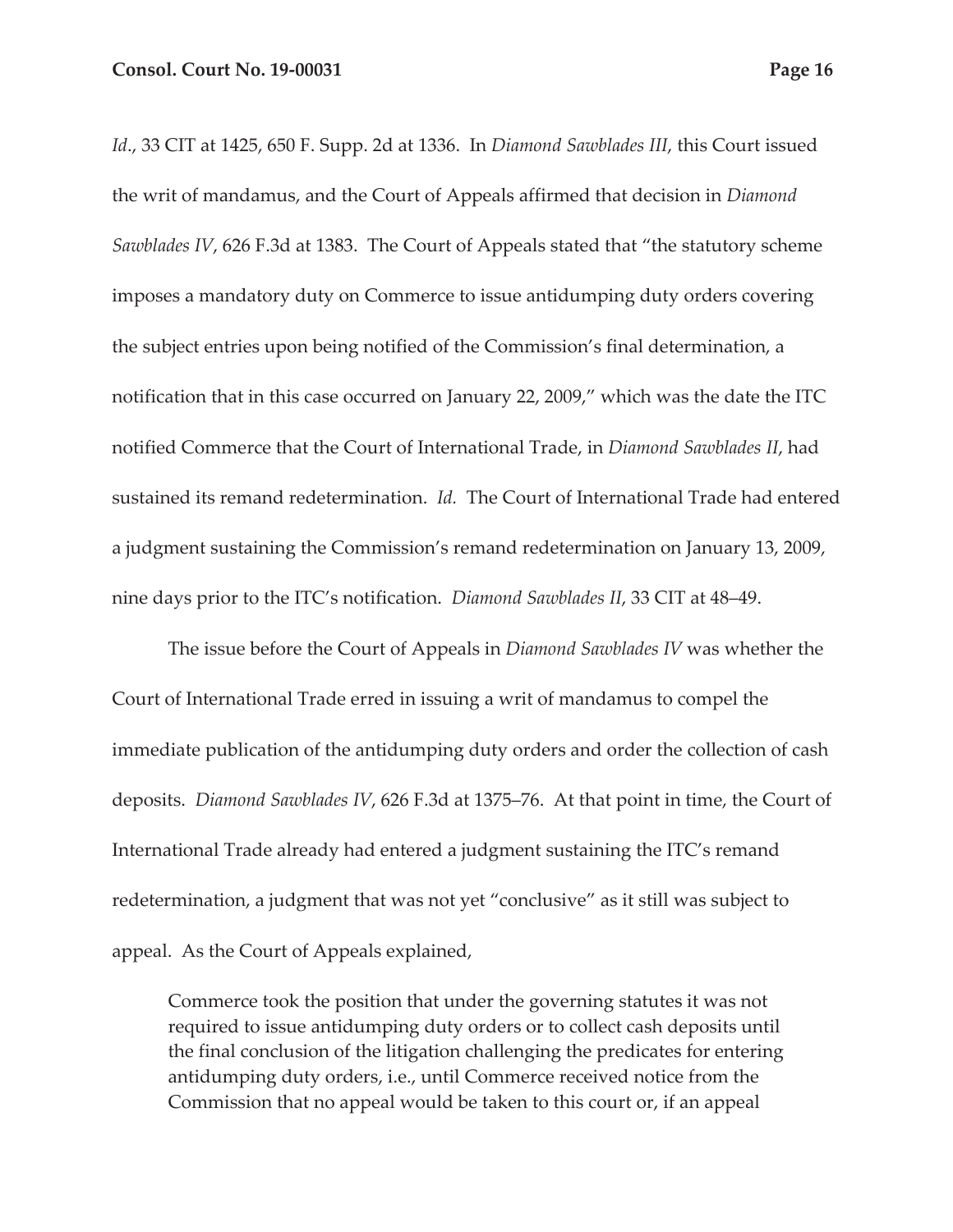was taken, until this court issued a "conclusive decision" upholding the decision of the Court of International Trade.

*Diamond Sawblades IV*, 626 F.3d at 1377. Rejecting the Department's position, the Court of Appeals resolved the issue before it by holding that Commerce erred in delaying the issuance of the antidumping duty orders, and ordering the collection of cash deposits, as it awaited a final and conclusive judicial determination in the parallel litigation contesting the ITC's negative final determination. *Id*. at 1383–84. The Court of Appeals ruled, therefore, that this Court had not abused its discretion in issuing the writ of mandamus to compel Commerce to issue the antidumping duty orders and collect cash deposits. *Id*.

The opinion in *Diamond Sawblades IV* contains the following passage:

To be sure, as we have noted, the Commission in this case issued its notification to Commerce at the time of the court decision upholding its remand determination, rather than at the time of the remand determination itself. In that respect, the Commission appears to have erroneously assumed that its obligation to issue a notice under section 1673d(d) was triggered by the court decision upholding its remand determination, rather than by the issuance of the remand determination itself. Nonetheless, the Commission's notice, even if late, still constituted a valid notification of the Commission's final determination on remand for purposes of section 1673d(d), and it therefore triggered Commerce's obligation to issue an antidumping duty order under section 1673e(a). Nothing in *Timken* [*v. United States*, 893 F.2d 337 (Fed. Cir. 1990)] or any other decision of this court is to the contrary.

*Id*. at 1381. Earlier in the *Diamond Sawblades IV* opinion, in a footnote, the Court of

Appeals stated that: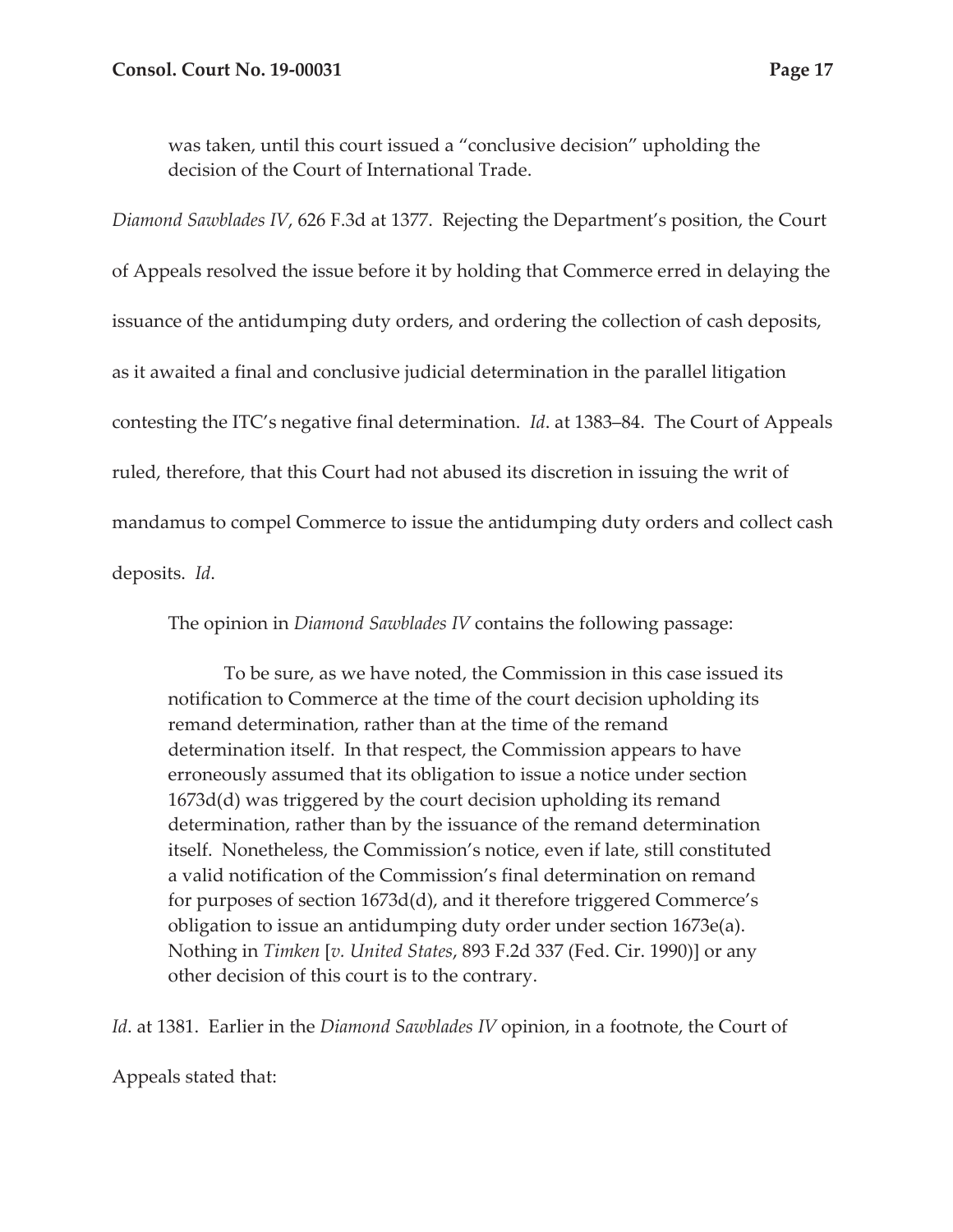The Commission waited until after the Court of International Trade sustained its remand determination, even though the governing statute, 19 U.S.C. § 1673d(d), requires that notification of a determination be made "[w]henever the . . . Commission makes a determination" under section 1673d; the statute does not require or contemplate that the notification will issue only after court review of the Commission's remand redetermination.

#### *Id*. at 1378 n.1.

Guizhou Tyre argues that the conclusion by the Court of Appeals that the Commission's obligation to issue the *Timken* notice was triggered by the ITC's remand redetermination does not state the holding of *Diamond Sawblades IV* and is, instead, *dicta*. Guizhou Tyre is correct. The issue on appeal in *Diamond Sawblades IV* was whether Commerce unlawfully delayed the issuance of antidumping duty orders and cash deposit collection. The issue of whether the *Commission* erred in notifying Commerce of its remand redetermination only after that redetermination had been sustained by the Court of International Trade was not before, or decided by, the Court of International Trade in *Diamond Sawblades III* and accordingly was not before the Court of Appeals in *Diamond Sawblades IV*. Had that issue actually been before the Court of Appeals, and fully briefed on that basis, the appellate court may have reached a different conclusion. Although the opinion in *Diamond Sawblades IV* speculated that "the Commission appears to have erroneously assumed that its obligation to issue a notice under section 1673d(d) was triggered by the court decision upholding its remand determination, rather than by the issuance of the remand determination itself," *id*. at 1381, this sentence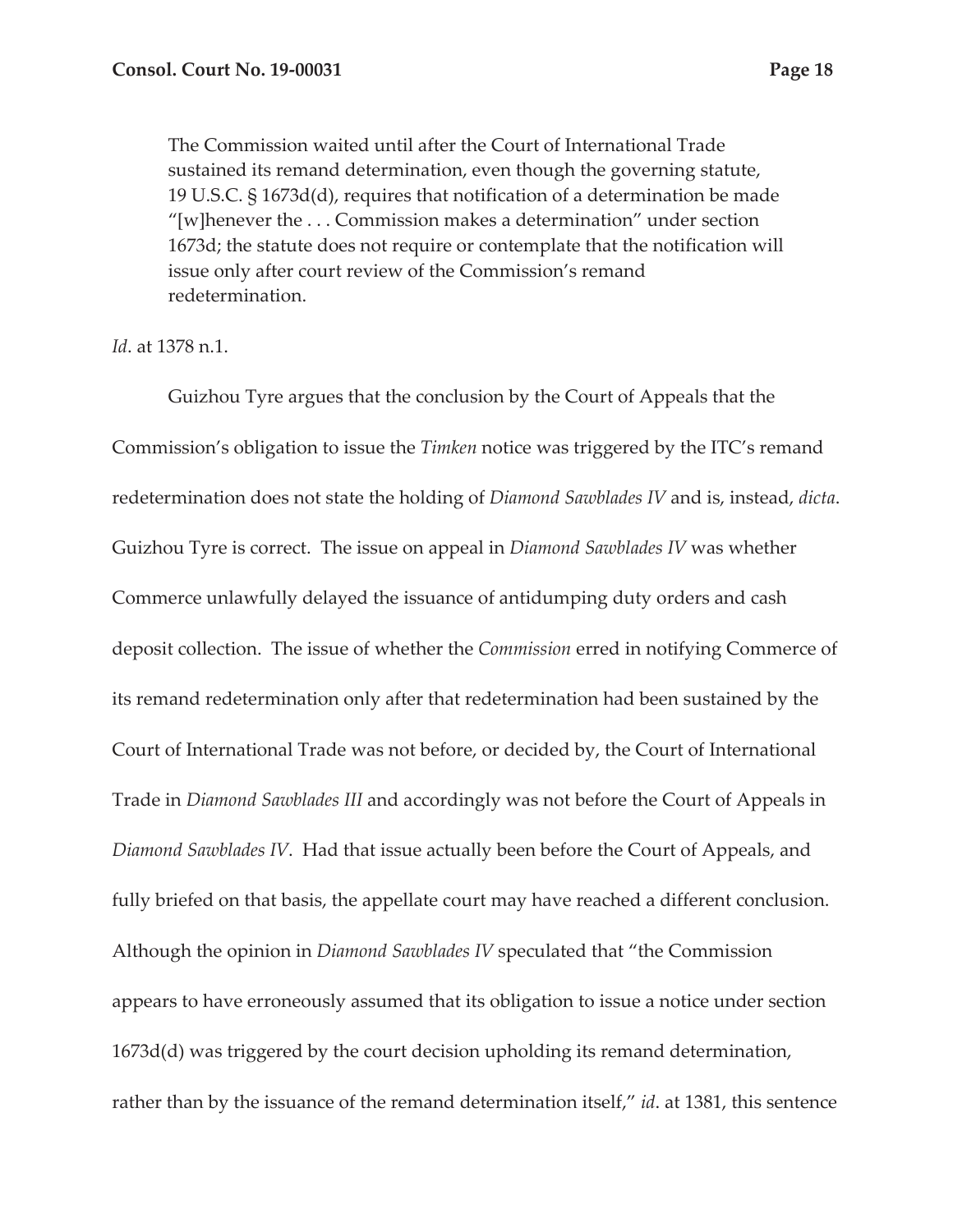does not state a holding of the case and, therefore, is not controlling on the claim Guizhou Tyre raises in this dispute.

Unlike *Diamond Sawblades IV*, this case squarely presents the question of whether Commerce, as Guizhou Tyre claims, erred in issuing the Order, and directing the collection of cash deposits pursuant to that Order, *before* the Court of International Trade had decided whether the ITC's affirmative remand redetermination should be sustained or remanded back to the Commission. The court next turns to this question.

The court considers, first, the immediate effect, and the continuing effect, of the ITC's negative final determination. The Commission notified Commerce of this determination on March 13, 2017.<sup>8</sup> *See Order*, 84 Fed. Reg. at 4,436. On March 17, 2017, the Commission published this determination in the Federal Register. *Truck and Bus Tires From China*, 82 Fed. Reg. at 14,232. According to the Tariff Act, the immediate effect of publication was to terminate the antidumping duty investigation, both as to the Commission and as to Commerce. *See* 19 U.S.C. § 1673d(c)(2) (directing, in the event of a negative final determination of the ITC under § 1673d(b), that "the investigation shall

<sup>8</sup> "Whenever the administering authority or the Commission makes a determination under this section [1673d], it shall notify the petitioner, other parties to the investigation, and the other agency of its determination and of the facts and conclusions of law upon which the determination is based, and it shall publish notice of its determination in the Federal Register." 19 U.S.C. § 1673d(d).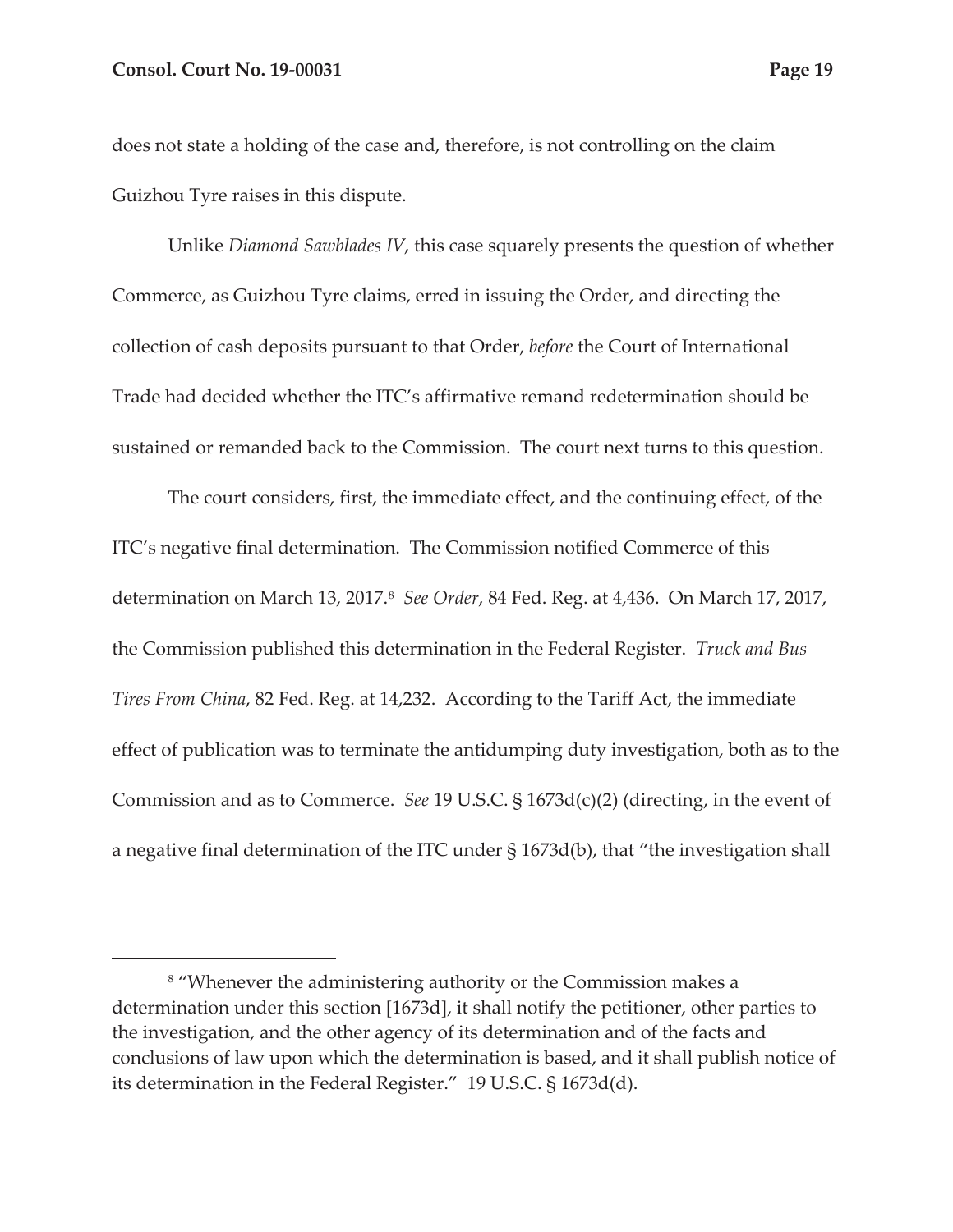be terminated upon the publication of notice of that negative determination.")<sup>9</sup> The statute directed, further, that upon the publication of the Federal Register notice required by 19 U.S.C. § 1673d(d), Commerce "shall—(A) terminate the suspension of liquidation under section 1673b(d)(2) of this title, and (B) release any bond or other security, and refund any cash deposit, required under section  $1673b(d)(1)(B)$  of this section."10 *Id.*

The continuing effect of the ITC's negative final determination is also defined by the Tariff Act. An affirmative final determination of the Commission being essential to the entry of an antidumping duty order, the effect of the Commission's negative final determination in this instance was to preclude the issuance of any antidumping duty order, from the date of publication (March 17, 2017) until invalidation of that negative final determination. *See* 19 U.S.C. §§ 1673, 1673d(c)(2) (requiring for the issuance of an

<sup>9</sup> The *USW* litigation in this Court continued for approximately the next three years, i.e., from April 14, 2017 to February 18, 2020, the date this Court entered its judgment in *United Steel, Paper & Forestry, Rubber, Mfg., Energy, Allied Indus. & Serv. Workers, Int'l Union, AFL-CIO, CLC v. United States*, 44 CIT \_\_, 425 F. Supp. 3d 1374 (2020) ("*USW II*"). Therefore, the antidumping duty investigation, having been terminated by operation of 19 U.S.C. § 1673d(c)(2) on March 17, 2017, was not ongoing during the pendency of the *USW* litigation.

<sup>&</sup>lt;sup>10</sup> Commerce, on April 4, 2017, instructed U.S. Customs and Border Protection to liquidate all affected entries "without regard to antidumping duties." *Order*, 84 Fed. Reg. at 4,436 ("Accordingly, Commerce instructed CBP to liquidate entries of subject merchandise without regard to antidumping duties.") & 4,436 n.3 (citing CBP Message No. 7094307 dated Apr. 4, 2017).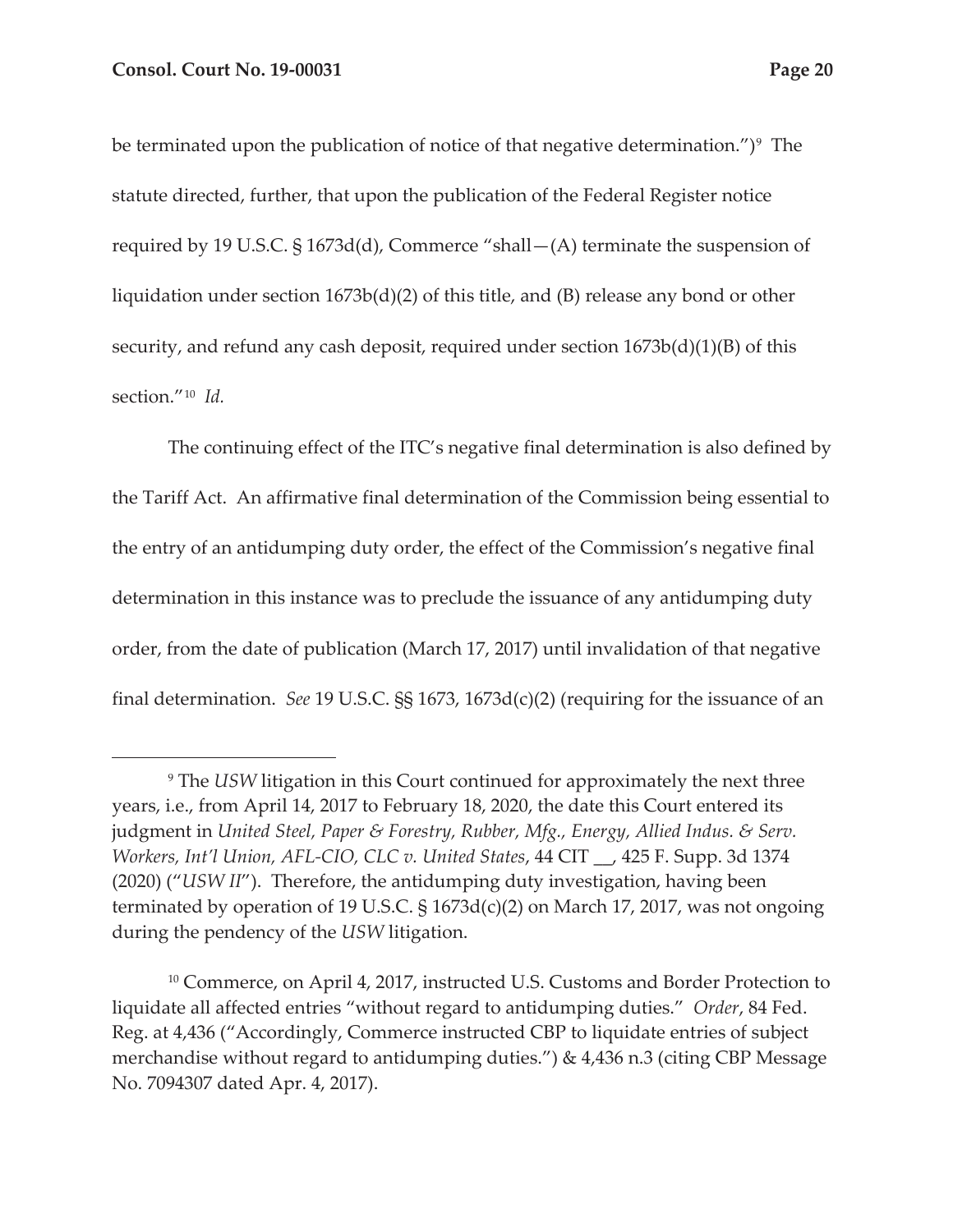antidumping duty order an affirmative final less-than-fair value determination by Commerce and an affirmative final injury or threat determination by the Commission).

The court considers, next, the effect of the Commission's submitting its remand redetermination for this Court's consideration on January 30, 2019, during the *USW* litigation, and its notifying Commerce of its remand redetermination on February 8, 2019. The court concludes that neither event invalidated the ITC's negative final determination, and neither put the ITC's affirmative remand redetermination into effect.

The negative ITC determination was a *final* determination (as defined in 19 U.S.C. § 1673d(b)). By operation of 19 U.S.C. § 1673d(c)(2), it went into effect and was not invalidated by the subsequent commencement of the action under 19 U.S.C. § 1516a to contest it. After that action was brought, the Court of International Trade, on November 1, 2018, issued an interlocutory order directing the Commission to reconsider certain findings (on the nature of export subsidies and on price effects) it had made in reaching its negative determination and to submit a new decision upon remand. *USW I*, 42 CIT at \_\_, 348 F. Supp. 3d at 1339–40. This Court ordered reconsideration of the negative final determination "consistent with this opinion." *Id*. at 1339. The *USW* litigation continued for another year (until the entry of judgment on February 18, 2020) and entailed this Court's considering comments of the parties on the ITC's remand redetermination and an oral argument. *See USW II*, 44 CIT at \_\_, 425 F.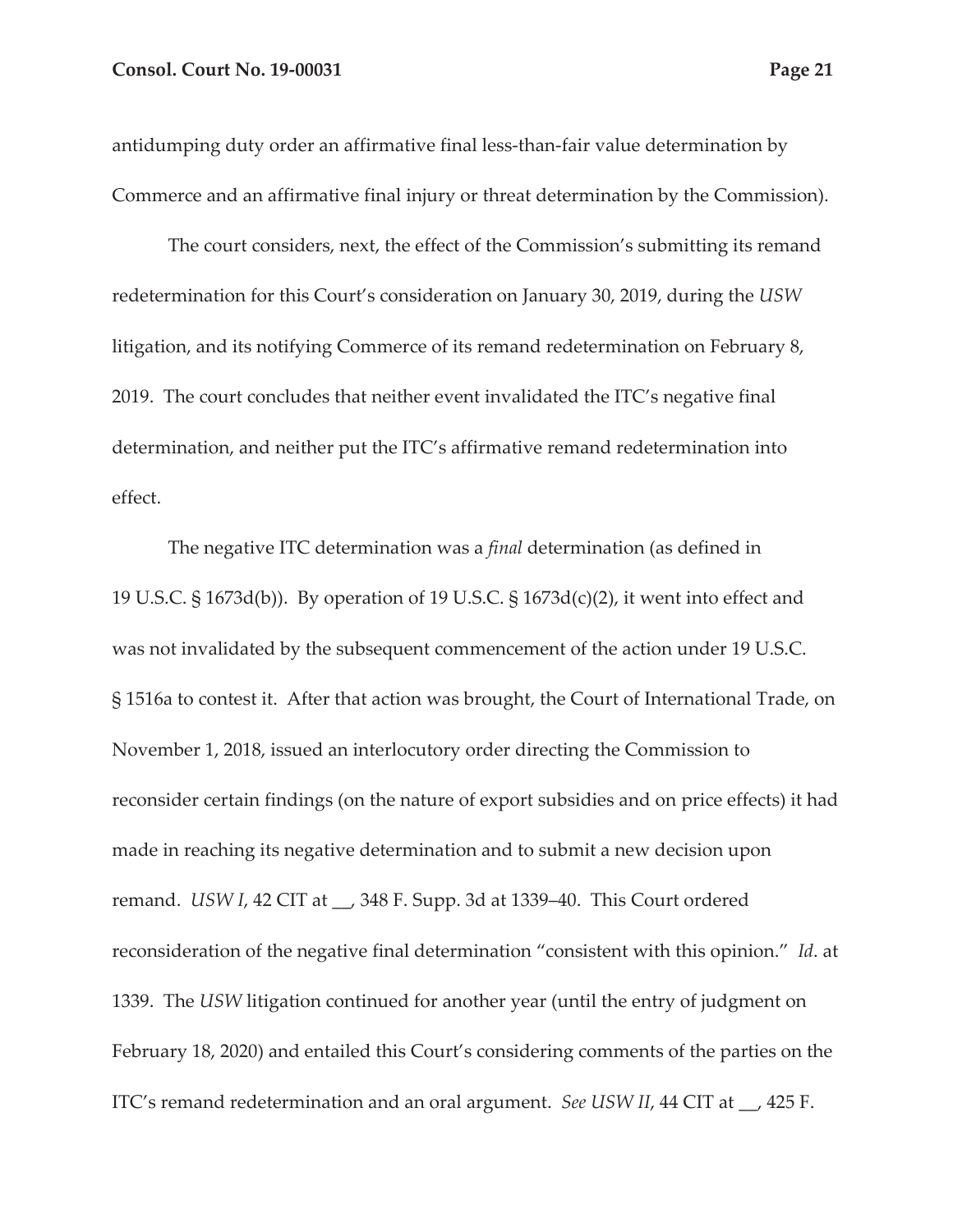Supp. 3d at 1377. Necessarily, the litigation carried with it the possibility of further changes to the outcome prior to a final disposition. *See*, *e.g.*, USCIT R. 54(b) (stating the general rule that any decision of this Court that does not adjudicate all claims or the rights and liabilities of all parties "may be revised at any time before the entry of a

judgment").

While it is well established that the Court of International Trade, in conducting judicial reviews under section 516A of the Tariff Act, has the power to issue interlocutory orders, including orders for reconsideration of contested determinations of Commerce or the Commission, section 516A also contemplates that judicial review in the Court of International Trade will result in an agency "disposition" that is "consistent with the final disposition of the court." 19 U.S.C.  $\S$  1516a(c)(3) (2018) ("If the final disposition of an action brought under this section is not in harmony with the published determination of the Secretary, the administering authority, or the Commission, the matter shall be remanded to the Secretary, the administering authority, or the Commission, as appropriate, for disposition consistent with the final disposition of the court."). As of January 30, 2019, the date the ITC submitted its remand redetermination, as of February 8, 2019, the date the ITC notified Commerce of that redetermination, and as of February 15, 2019, the date Commerce published the Order, the Court of International Trade was far from reaching a final disposition, for it had yet even to decide whether the ITC's remand redetermination complied with the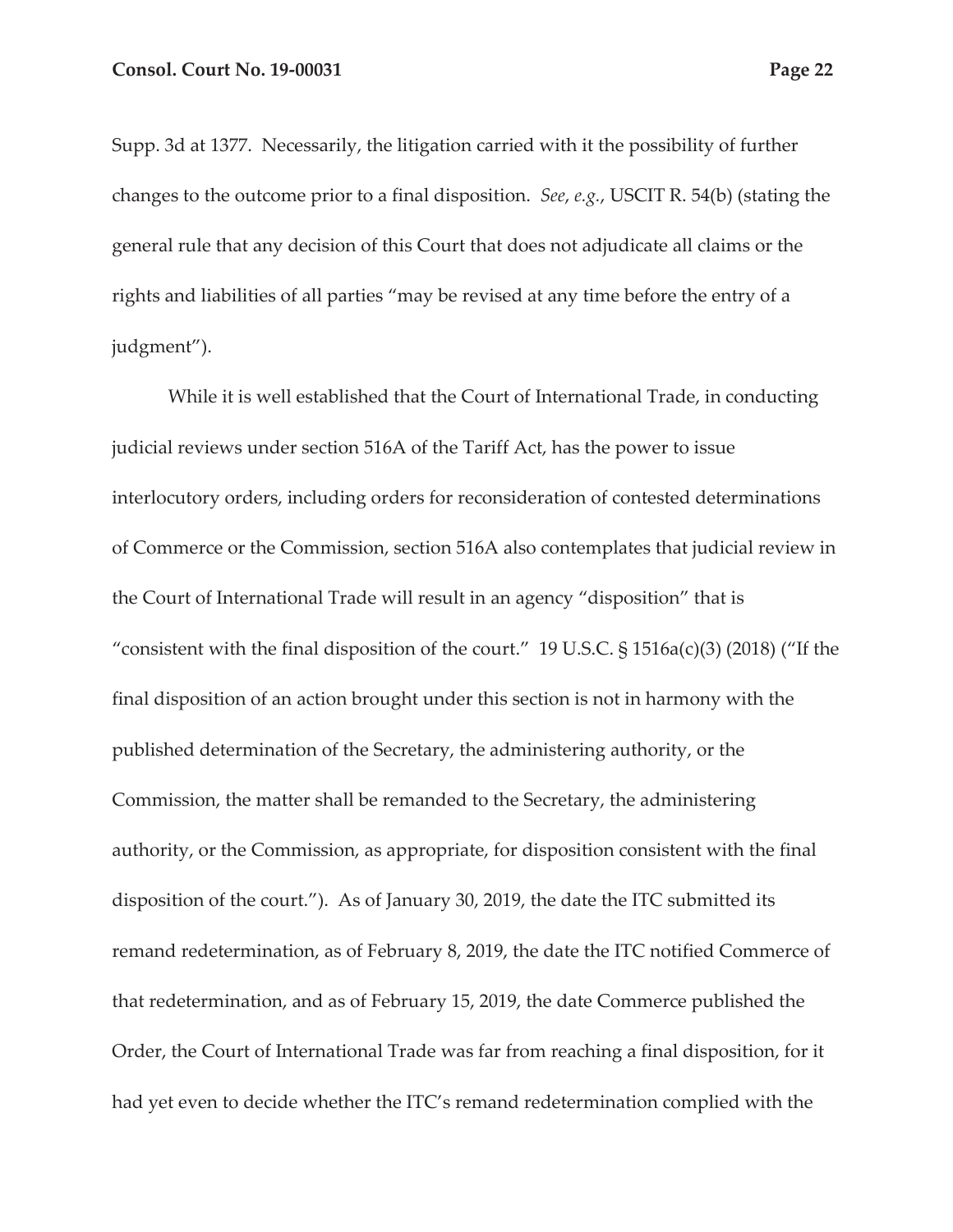interlocutory order it had issued on November 1, 2018. Were that redetermination ultimately held by this Court not to so comply, it could not have been put into effect in any respect, including by the collection of cash deposits upon publication of an antidumping duty order. Nevertheless, Commerce took steps to effectuate the ITC's remand redetermination by issuing the Order and directing U.S. Customs and Border Protection ("Customs") to collect cash deposits thereunder. Those steps were authorized neither by the Tariff Act nor by the Court of International Trade, and in effect they usurped this Court's authority over the conduct of the judicial review proceeding.

In addition to arguing that the Department's action was in accord with the decision of the Court of Appeals in *Diamond Sawblades IV*, defendant also argues that Commerce was required to issue the Order when it did to comply with the directive in 19 U.S.C. § 1673e(a) (2018). Def.'s Br. 30–31. The court rejects this argument. The cited provision states that "[w]ithin 7 days after being notified by the Commission of an affirmative determination under section 1673d(b) of this title, the administering authority [i.e., Commerce] shall publish an antidumping duty order." 19 U.S.C. § 1673e(a) (2018). The "affirmative determination under section 1673d(b)" mentioned in this provision is a "final determination" of material injury or threat by the Commission, made in the ordinary course during an antidumping duty investigation, and following a final LTFV determination by Commerce. *See id.* § 1673d(b) (2018). That was not the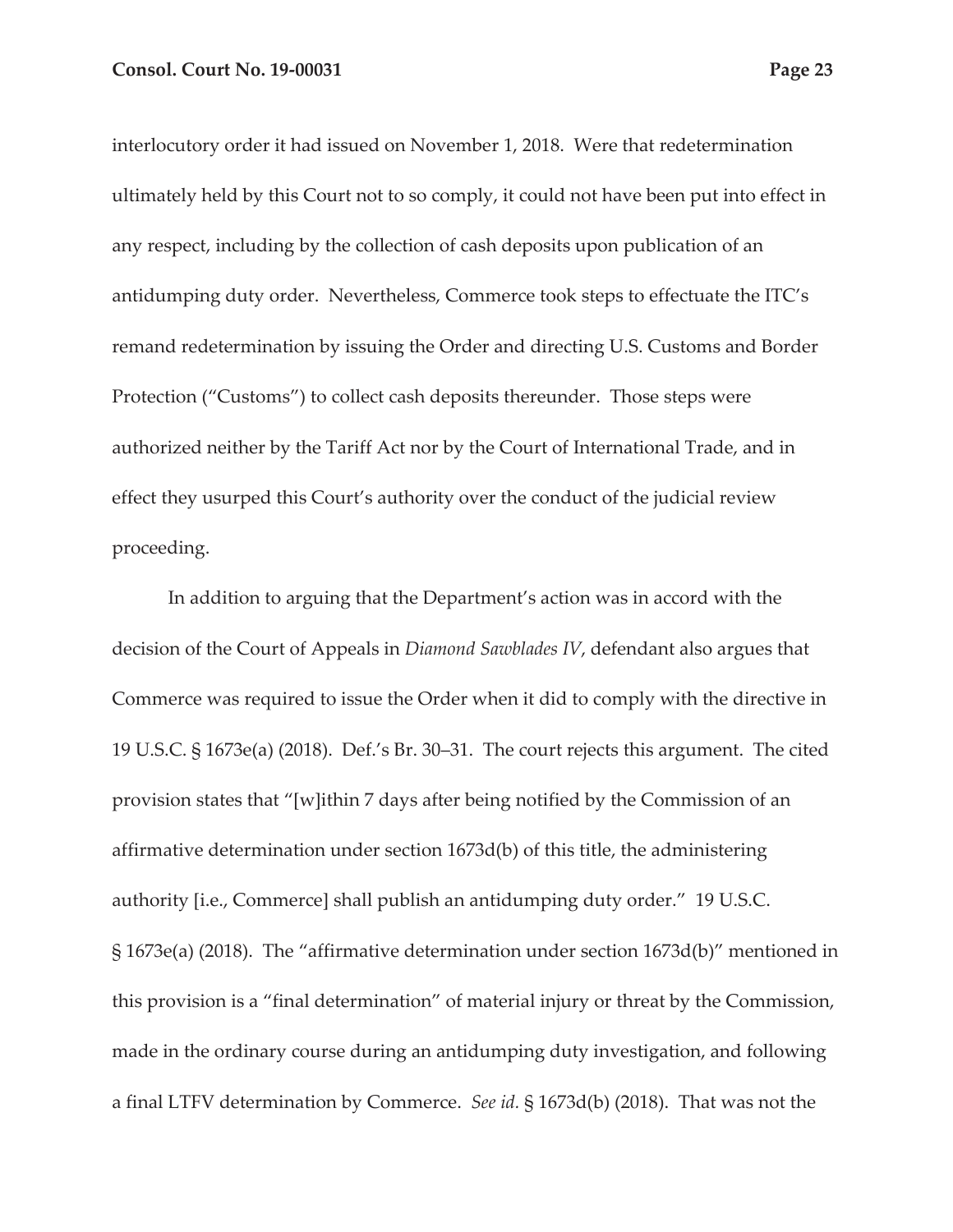situation at the time Commerce erroneously entered the Order. For the reasons the court discussed previously, the antidumping duty investigation, having been terminated upon the ITC's earlier negative final determination, was not ongoing at that time. Because finality—in any sense of the word—had not yet attached to the ITC's remand redetermination as of February 8, 2019, the date the ITC notified Commerce of it, Commerce did not have before it a notification by the Commission of a decision that was described by 19 U.S.C. § 1673e(a) (2018), and the Department's authority or duty to issue an antidumping duty order had not yet arisen.<sup>11</sup>

The court's conclusion is further illustrated by an example. If, for instance, a contested final determination of the ITC were an affirmative one instead of a negative one (followed, necessarily, by the publication of an antidumping duty order), and were the ITC's affirmative final determination contested in this Court with the result that the Commission submitted a negative determination on remand, it could not correctly be argued that the ITC's mere notification to Commerce of that negative remand redetermination, or the submission of that decision for the consideration of this Court, would have been sufficient to revoke the antidumping duty order. The ITC's negative

<sup>11</sup> In the *Diamond Sawblades* litigation, the Commission described its affirmative remand redetermination as "final" in the notification it submitted to Commerce. *See Diamond Sawblades IV*, 626 F.3d at 1379. As mentioned *supra*, this notification followed the entry of judgment by this Court sustaining the remand redetermination, an event that had not occurred as of the time the ITC notified Commerce of its remand redetermination in the *USW* litigation.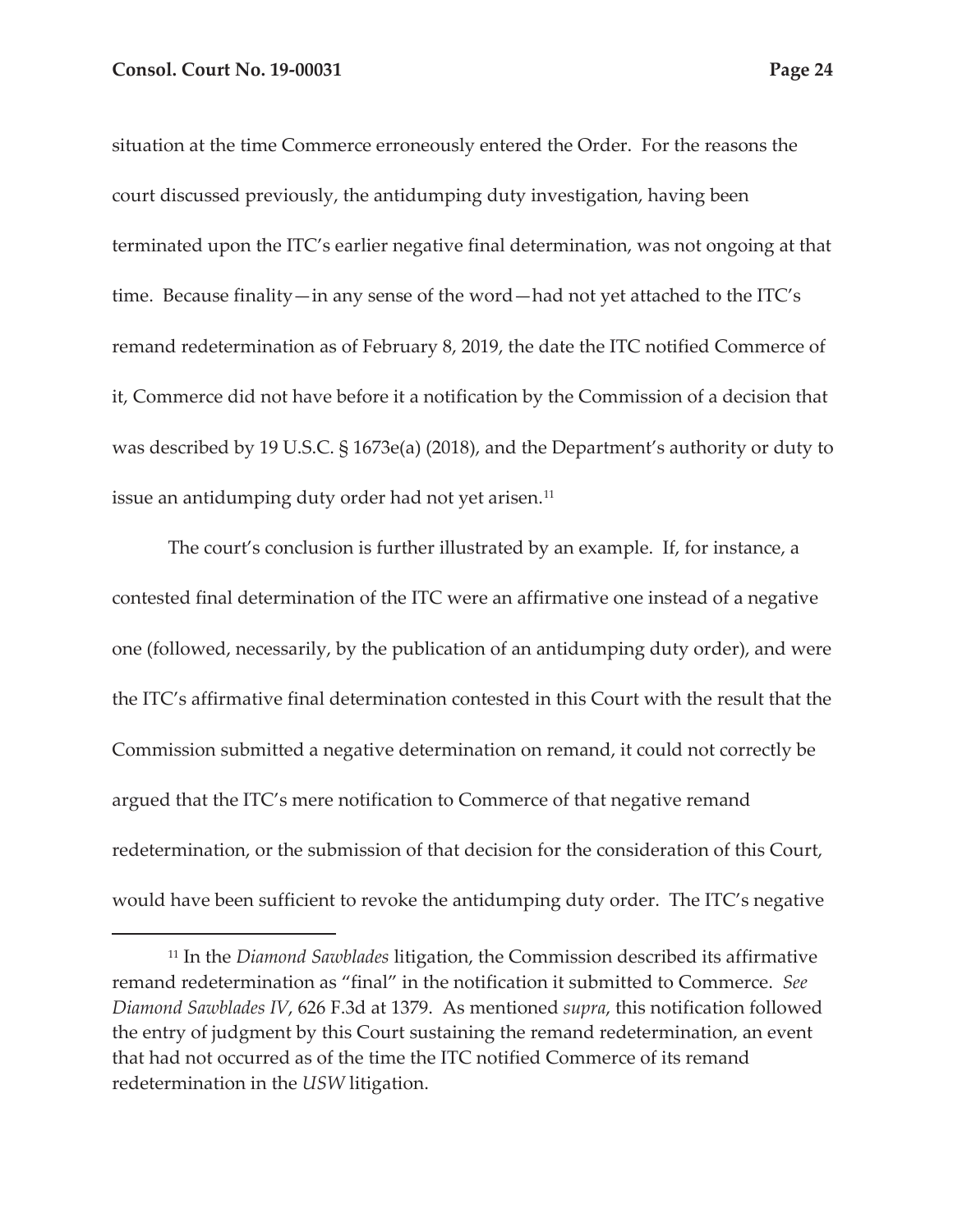determination on remand would not have been the equivalent of a negative determination under 19 U.S.C. § 1673d(b)(1) (2018), which, in order to effect a termination of an antidumping duty investigation by operation of 19 U.S.C. § 1673d(c)(2) (2018), must be one to which finality has attached. Under neither that factual scenario, nor the one presented by this case, does any provision in the Tariff Act attach finality to a redetermination by an administrative agency that is submitted for this Court's consideration in remand proceedings this Court conducts to adjudicate a challenge to a final agency determination brought under 19 U.S.C. § 1516a (2018).

In summary, the ITC's remand redetermination was not a determination described by 19 U.S.C. § 1673e(a) (2018) as of February 8, 2019, the date the ITC notified Commerce of this decision. Therefore, the Department's issuance of the Order on February 15, 2019, *Order*, 84 Fed. Reg. at 4,436, was premature.

The court next addresses the issue of the procedure Commerce should have followed with respect to issuance of an antidumping duty order. In provisions that do not refer specifically to judicial review, the Tariff Act specifies the normal procedures for issuance of an antidumping duty order when Commerce and the ITC have issued affirmative final determinations: "If the determinations of the administering authority and the Commission under subsections (a)(1) [19 U.S.C. § 1673d(a)(1) (2018), the final less-than-fair value determination by Commerce] and (b)(1) [19 U.S.C. § 1673d(b)(1) (2018), the final determination of the Commission] are affirmative, then the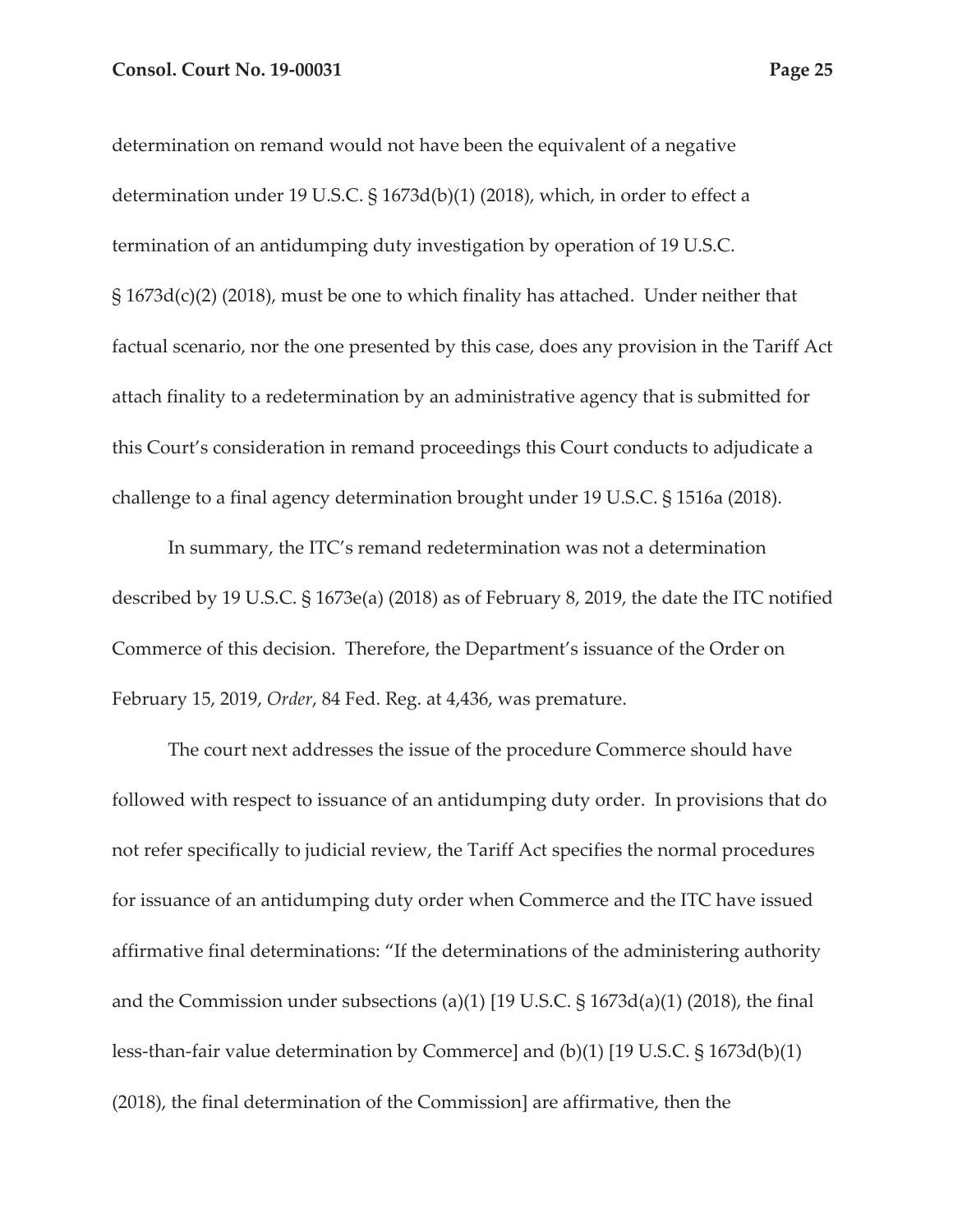administering authority shall issue an antidumping duty order under section 1673e(a) of this title." 19 U.S.C. § 1673d(c)(2) (2018). The Commission's affirmative remand redetermination was sustained in a judgment of this Court entered on February 18, 2020. Judgment, Ct. No. 17-00078, ECF No. 120. In accordance with the holding of *Diamond Sawblades IV*, Commerce was required to take steps to publish an antidumping duty order at that time rather than after any appeal of the judgment entered in *USW II*  had been exhausted.<sup>12</sup> Because the earliest date Commerce could have published an antidumping duty order in the Federal Register was February 21, 2020, the court, consistent with the holding in *Diamond Sawblades IV*, intends to adopt this date in fashioning a remedy for Guizhou Tyre's successful claim that the Order was issued prematurely.13

<sup>12</sup> Under 19 U.S.C. § 1516a(c)(1) (2018) and the companion provision, 19 U.S.C. § 1516a(e) (2018), as interpreted by *Timken Co.*, 893 F.2d at 337, Commerce should have arranged for Federal Register publication of a *Timken* notice. The court is unable to find a *Timken* notice for the *USW II* decision of this Court in the Federal Register issues published for the ten-day period following February 18, 2020.

<sup>&</sup>lt;sup>13</sup> The court recognizes that as a practical matter, it would have been unlikely (but not impossible) that Commerce could have published an antidumping duty order on Friday, February 21, 2020. Under "regular schedule" procedures for Federal Register publication, doing so would have required Commerce to submit the document to the Federal Register by 2:00 p.m. on Tuesday, February 18, 2020, the same day this Court issued its judgment in *USW II*. *See* 1 C.F.R. § 17.2 (2019) (under which submission before 2:00 p.m. results in publication on the third day after submission). It would not appear that the publication under the "Criteria for emergency publication," *id*. § 17.3 ("prevention, alleviation, control, or relief of an emergency situation") would have been (continued . . .)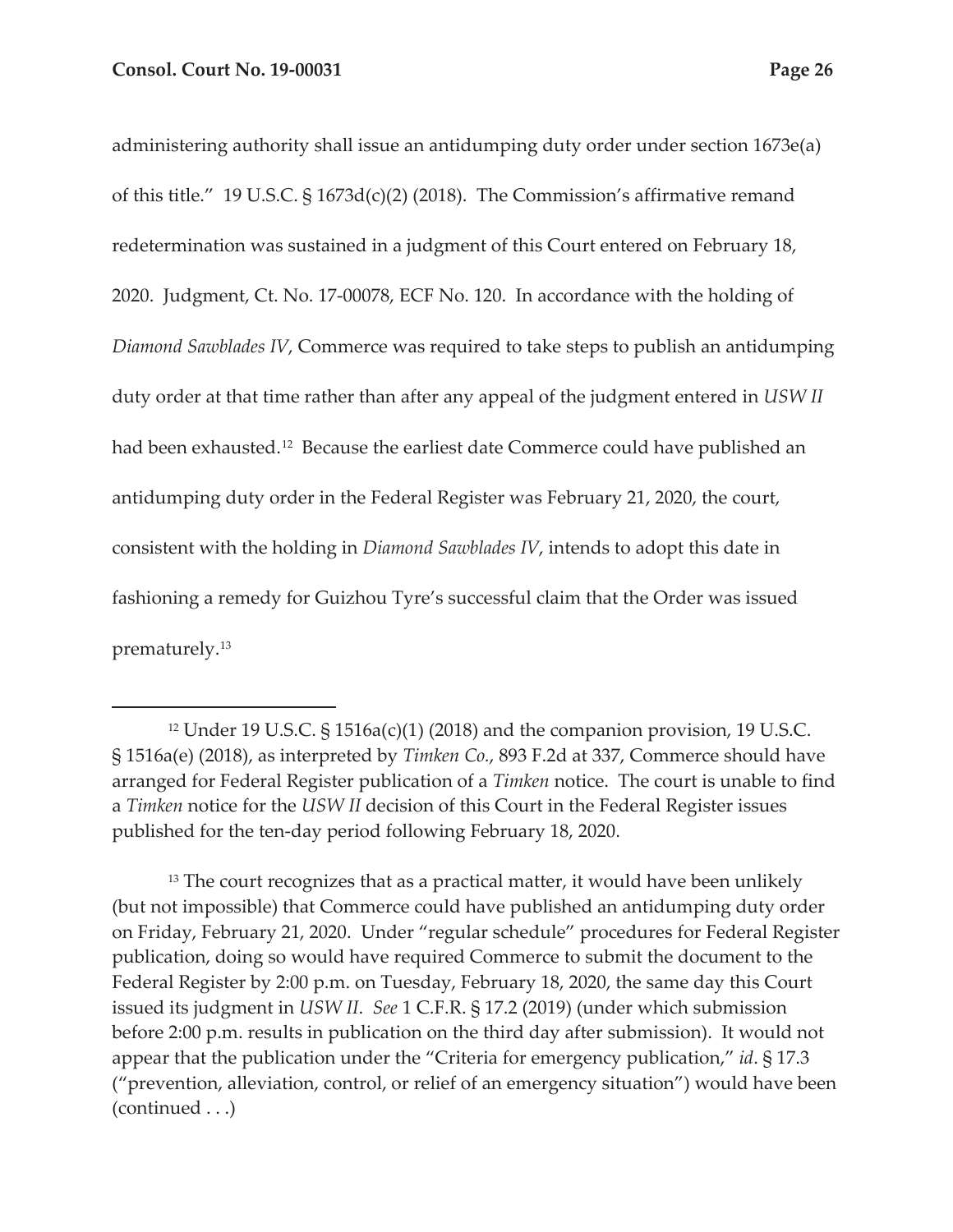In issuing the Order on February 15, 2019, Commerce announced a series of implementing steps. It stated, first, that "Commerce will direct CBP to assess, upon further instruction by Commerce, antidumping duties equal to the amount by which the normal value of the merchandise exceeds the export price (or constructed export price) of the merchandise, for all relevant entries of truck and bus tires from China." *Order*, 84 Fed. Reg. at 4,436. "These antidumping duties will be assessed on unliquidated entries of truck and bus tires from China entered, or withdrawn from warehouse, for consumption on or after the effective date of this antidumping duty order." *Id*. Second, Commerce announced that "effective the publication date of this order, we will instruct CBP to suspend liquidation on all entries of truck and bus tires from China" and that "[t]hese instructions suspending liquidation will remain in effect until further notice." *Id*. at 4,437. Third, Commerce announced that "[w]e will also instruct CBP to require cash deposits at rates equal to the estimated weighted-average dumping margins indicated below." *Id*. The notice specified the rate of 22.57% for the "China-Wide Entity" (which included GTCIE), *id*. at 4,440, and which cash deposit rate would be adjusted downward to 2.83% upon deducting the amended countervailing

(. . . continued)

available, and even if it had been, publication earlier than February 21, 2020 would have been extremely unlikely. Based on the circumstances, court intends to adopt February 21, 2020 as the earliest date Commerce possibly could have published an antidumping duty order.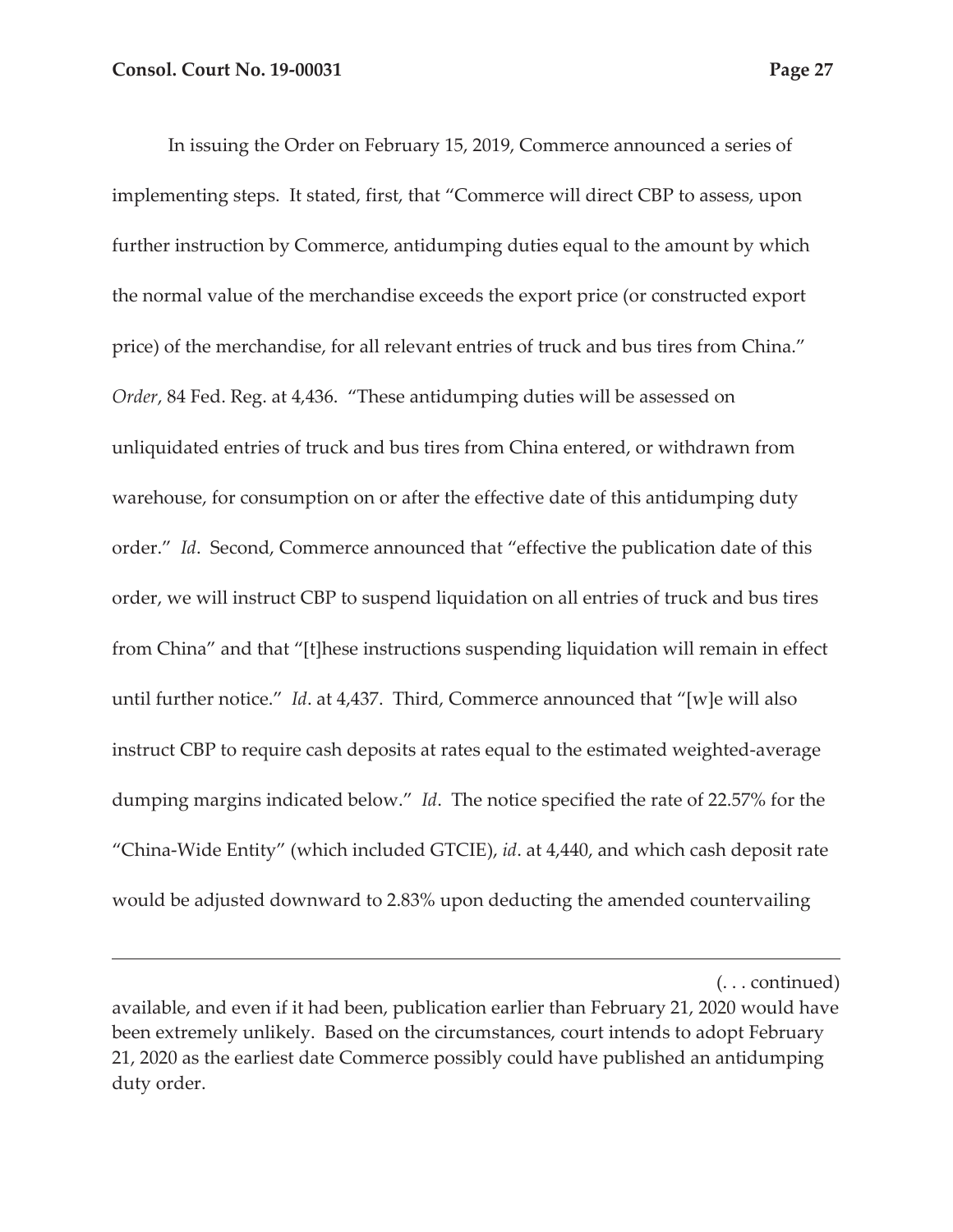duty rate of 19.74% attributable to domestic pass-through subsidies and export subsidies, as determined in "the concurrent countervailing duty investigation," *id*. at 4,437 n.9.

As the court noted previously, the effect of the publication of the ITC's initial, negative determination on March 17, 2017, as provided by 19 U.S.C. § 1673d(c)(2), was termination of the investigation, termination of the suspension of liquidation that previously had been imposed under 19 U.S.C. § 1673b(d)(2), the release of any security, and the refund of any cash deposits. By operation of that statutory provision, the investigation remained terminated until the first possible effective date of an antidumping duty order, which in this instance appears to have been February 21, 2020. In this situation, the Tariff Act requires that entries made prior to that date not be assessed antidumping duties. The court intends to order Commerce to direct Customs to liquidate these entries without regard to antidumping duties and to refund all cash deposits collected on these entries, with interest as provided by law, when it enters a judgment to conclude this judicial review proceeding. In the remand redetermination that Commerce will file in response to this Opinion and Order, Commerce may comment on the remedy the court intends to order, including in particular the court's choice of February 21, 2020 as the earliest possible date the Order could have been entered. The parties may address that remedy also, in their comment submissions on the Department's remand redetermination.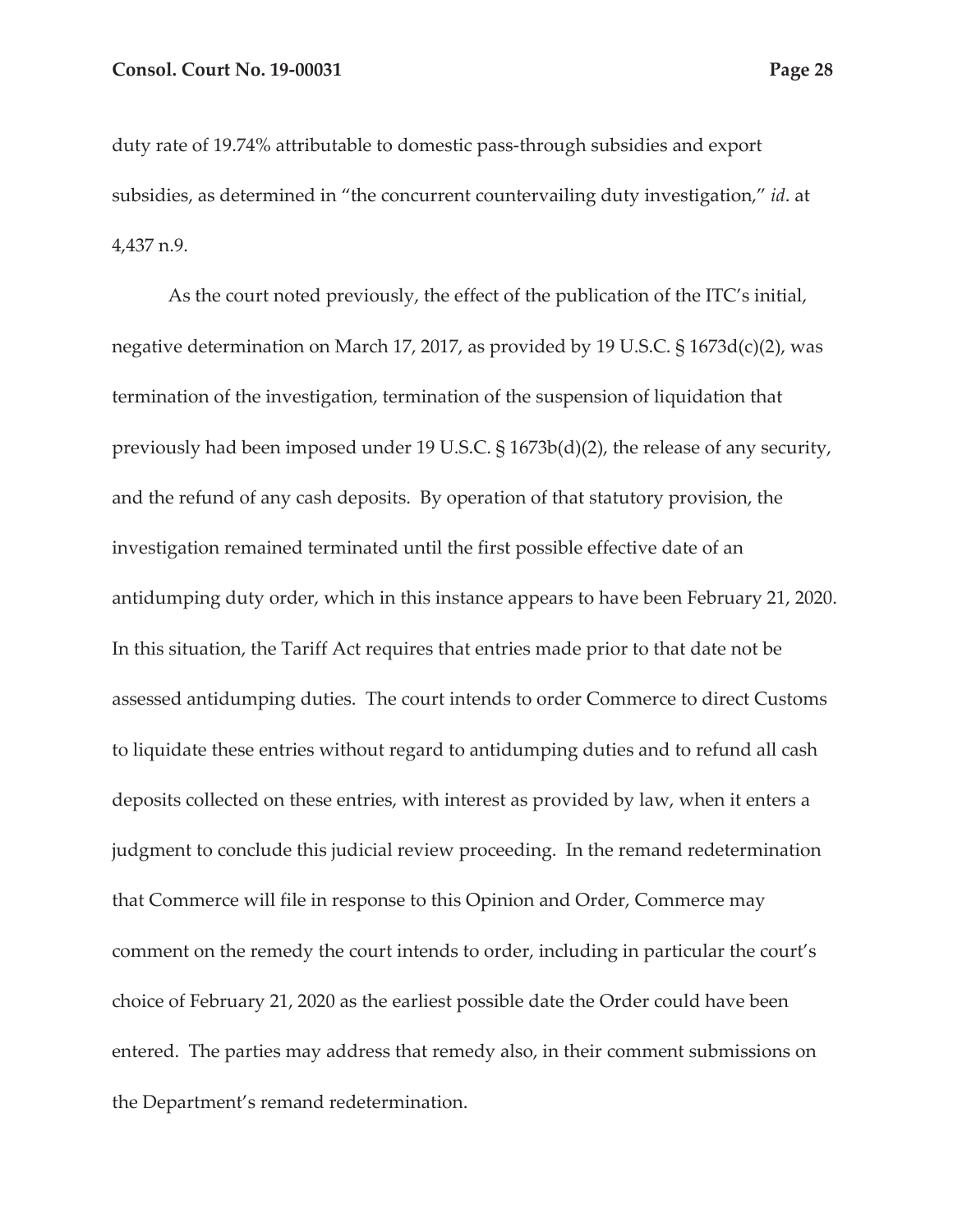#### **D. The Department's Denial of Separate Rate Status for GTCIE**

In antidumping duty investigations of imports from nonmarket economy ("NME") countries, including the PRC, the Department's practice is to begin "with a rebuttable presumption that all companies within the country are subject to government control." *Final I&D Mem.* at 6. Under this practice, Commerce assigns all exporters and producers of investigated merchandise a single rate unless "an exporter can demonstrate that it is sufficiently independent to be entitled to a separate rate." *Id.* (footnote omitted). To rebut the presumption, an exporter or producer must demonstrate "*de jure*" and "*de facto*" independence from government control. *See id*. Commerce concluded that GTCIE had not rebutted its presumption of *de facto* control by the PRC government. *Id.* at 27.

Commerce noted, and it is not contested, that during the period of investigation the Guiyang Industry Investment Group Co., Ltd. ("GIIC") held a 25.20% ownership stake in GTC (which owned 100% of GTCIE), and that GIIC was 100% owned by a government entity, the Guiyang State-owned Assets Supervision and Administration Commission (the "Guiyang SASAC"). *See id.* at 24. In the Preliminary Decision Memorandum, Commerce preliminarily determined "that Guizhou Tyre Import & Export Co., Ltd. [GTCIE] did not rebut the presumption of the *de facto* control over the company's selection of the board and management and profit distribution." *Prelim. Decision Mem.* at 16 (footnote omitted). In the Issues and Decision Memorandum,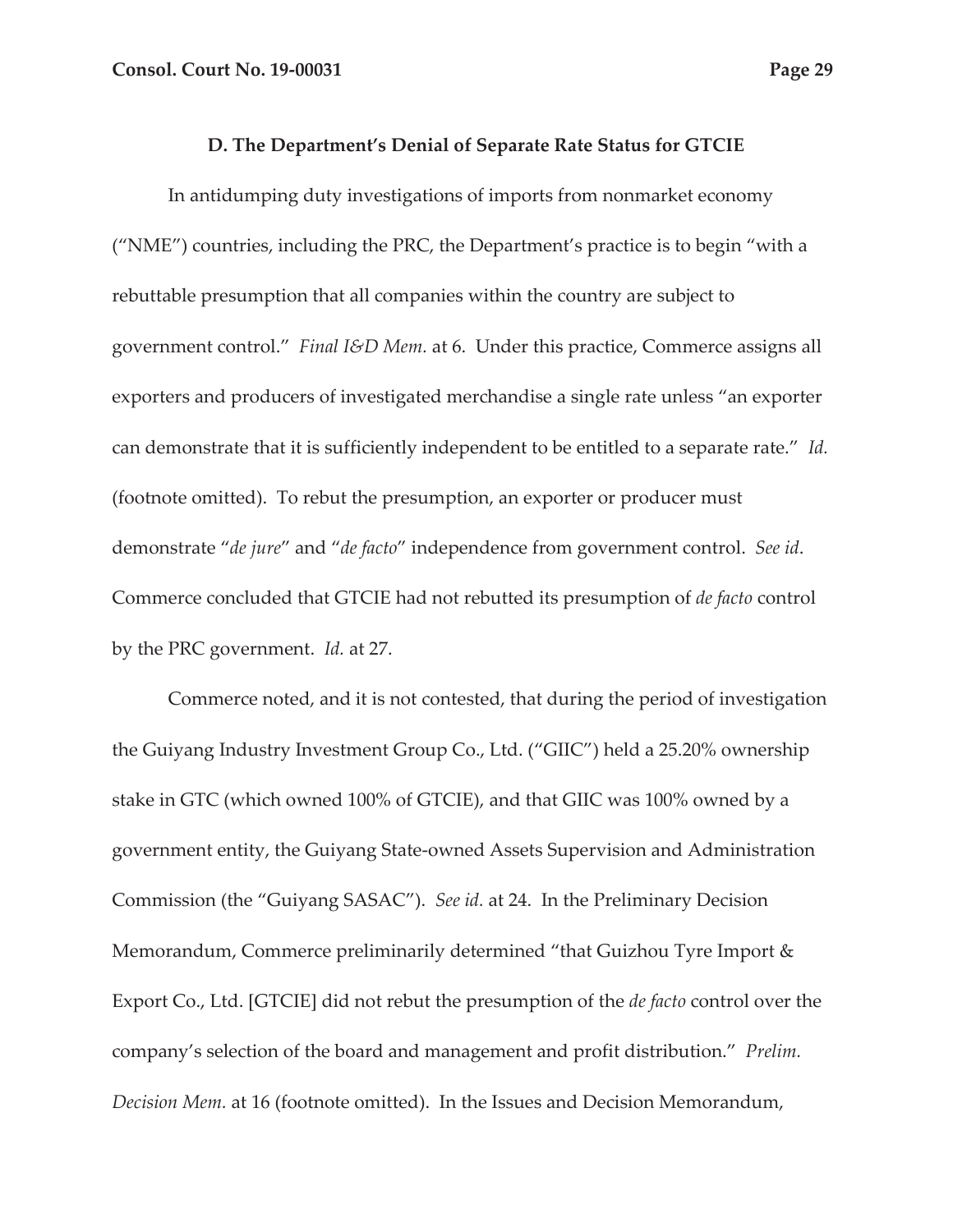Commerce stated that "[f]or the final determination, we continue to deny separate rate eligibility for GTCIE." *Final I&D Mem.* at 27. Commerce again concluded that GTCIE failed to rebut the Department's presumption of *de facto* government control over GTC's selection of members of the board of directors, its selection of management, and its profit distribution. *Id*. As to selection of board members, Commerce referred to a shareholders' meeting held in May 2015, and another held in July 2015, concluding that "[r]ecord evidence does not support a finding that GTC's selection of the board took place in shareholders meetings available to all shareholders." *Final I&D Mem*. at 27; Guizhou Tyre's Br. 24–25. On profit distribution, Commerce referred to a 2014 preliminary profit distribution plan that was voted down at the May 2015 shareholders meeting and "passed in a shareholders meeting on July 16, 2015, in which the minority shareholders' rights were not protected, contrary to GTCIE's assertion." *Final I&D Mem*. at 28; Guizhou Tyre's Br. 25.

Guizhou Tyre argues that "Commerce's analysis is directly contrary to the record, which establishes that GTC's shareholders' meetings, in fact, were available to all shareholders." Guizhou Tyre's Br. 24. Guizhou Tyre identifies record evidence in support of its contention that the two shareholders' meetings that took place in May 2015 and July 2015, to each of which Commerce alluded in the Issues and Decision Memorandum, were announced to, and made available to, all shareholders. *Id*. at 25 (citing *GTCIE Second SRA Suppl.* Ex. 3D at "Resolution of the 2014 Annual Shareholders'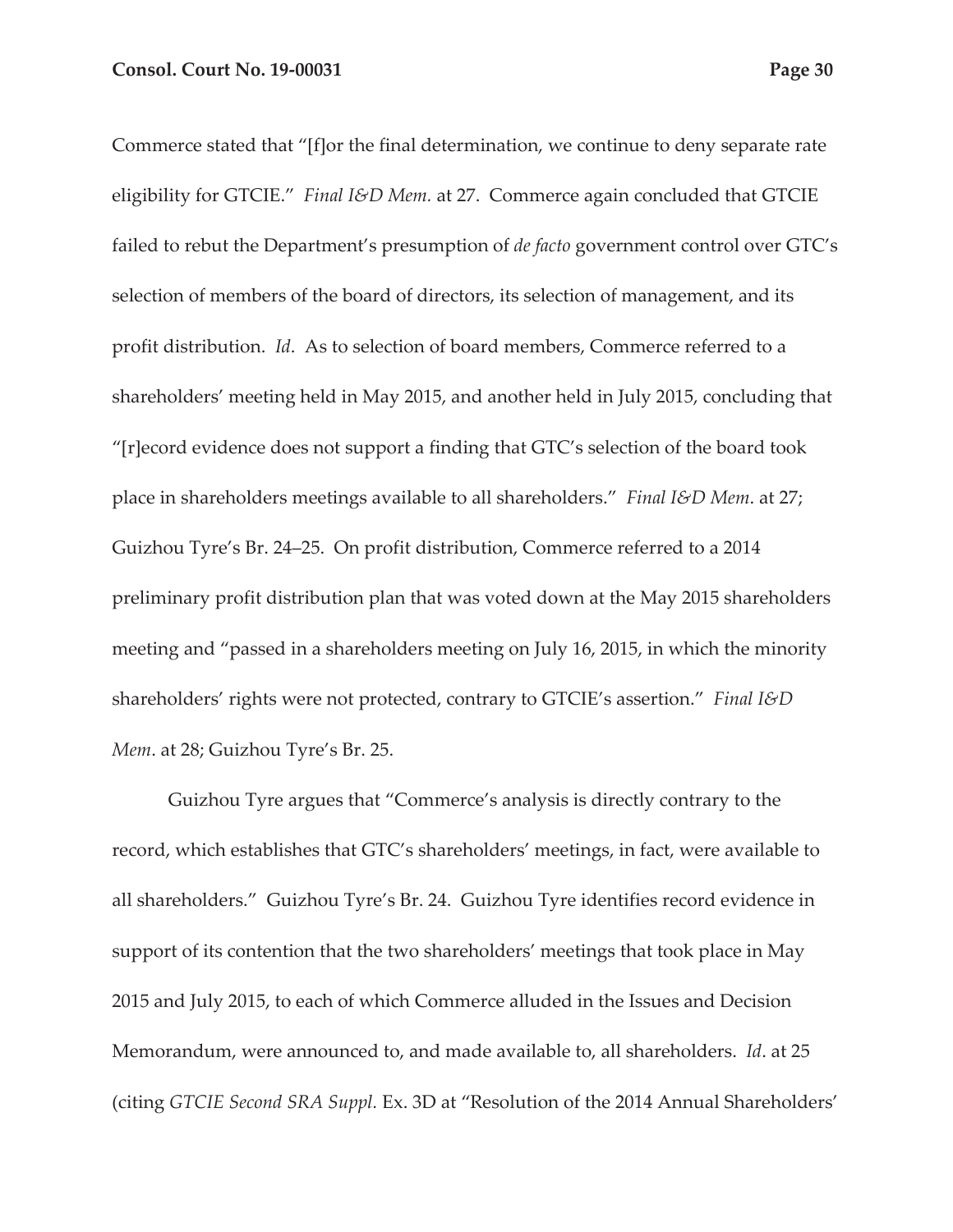General Meeting" ¶ I.1.6.). Commerce appears to have disregarded this evidence detracting from its conclusion.

Alluding to the July 2015 meeting, at which, as Guizhou Tyre acknowledges, "proposals favored by GIIC passed," *id.* at 24, defendant argues that "Commerce did not conclusively state and find that the shareholder meeting was not available to all shareholders." Def.'s Br. 14. This argument is unconvincing. Unquestionably, Commerce reached its decision after assuming that the meetings were not open to all shareholders. Defendant's assertion to the contrary impliedly acknowledges that this assumption might well have been false.

Under the standard of review it must apply, the court cannot sustain an agency determination that relies, in whole or in part, upon an invalid finding of material fact. Commerce built upon its invalid factual finding in stating that "[b]ecause of the type of shareholders meetings in which GIIC elected GTC's board members, we do not find any practical difference between electing board members or appointing board members" and that "GIIC's election of GTC's board members was like an appointment of board members." *Final I&D Mem.* at 27. The evidence upon which Commerce relied, which is that GIIC's shareholders succeeded in electing board members at the July 2015 meeting after being unsuccessful in attempting to do so at the May 2015 meeting, is less than substantial evidence for the Department's conclusion that GIIC effectively "appointed" board members at the July 2015 meeting. Because Commerce had no basis for a finding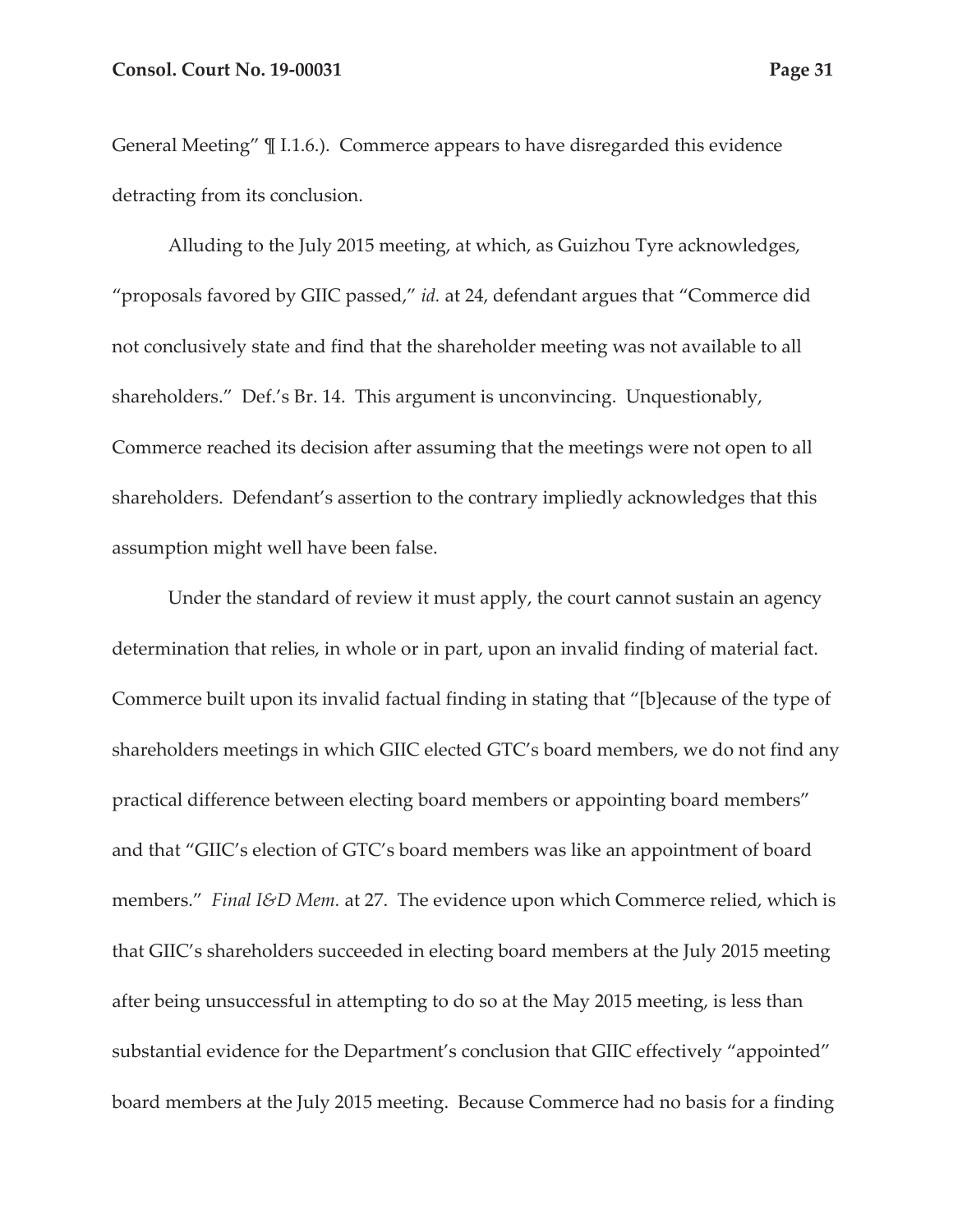that the meetings were not open to all shareholders the court also must reject the derivative finding, that "record evidence demonstrates that GIIC intentionally selected a shareholders meeting that is most favorable to it to elect members of GTC's board." *Id*.

Commerce did not attempt to refute, and appears to have accepted, contentions by Guizhou Tyre that GIIC did not nominate board members during the period of investigation, and that the July 2015 shareholders meeting conformed to all applicable requirements for an election of board members, not an appointment process. Commerce itself acknowledges that "GIIC did not nominate any of the directors by itself under Article 82 of the articles of association." *Id*. But according to Commerce, "the process of nomination for GTC's board members was under the influence of GIIC." *Id.* Commerce added, but failed to support or justify, a conclusion that "[w]hether those shareholders meetings complied with the relevant laws and the articles of association is irrelevant in the selection of a particular type of shareholders meetings to elect GTC's board members." *Id*. While attaching significance to the *result* of the nomination and election process, Commerce does not cite any evidence that GIIC's shareholders exerted any irregular or improper influence over that process or did anything other than vote their shares, which, according to the evidence Commerce does not dispute, they were entitled to do. Commerce found that "GIIC's shares that elected the board members of its preference were present in shareholders' meetings," *id.*, but missing from the Issues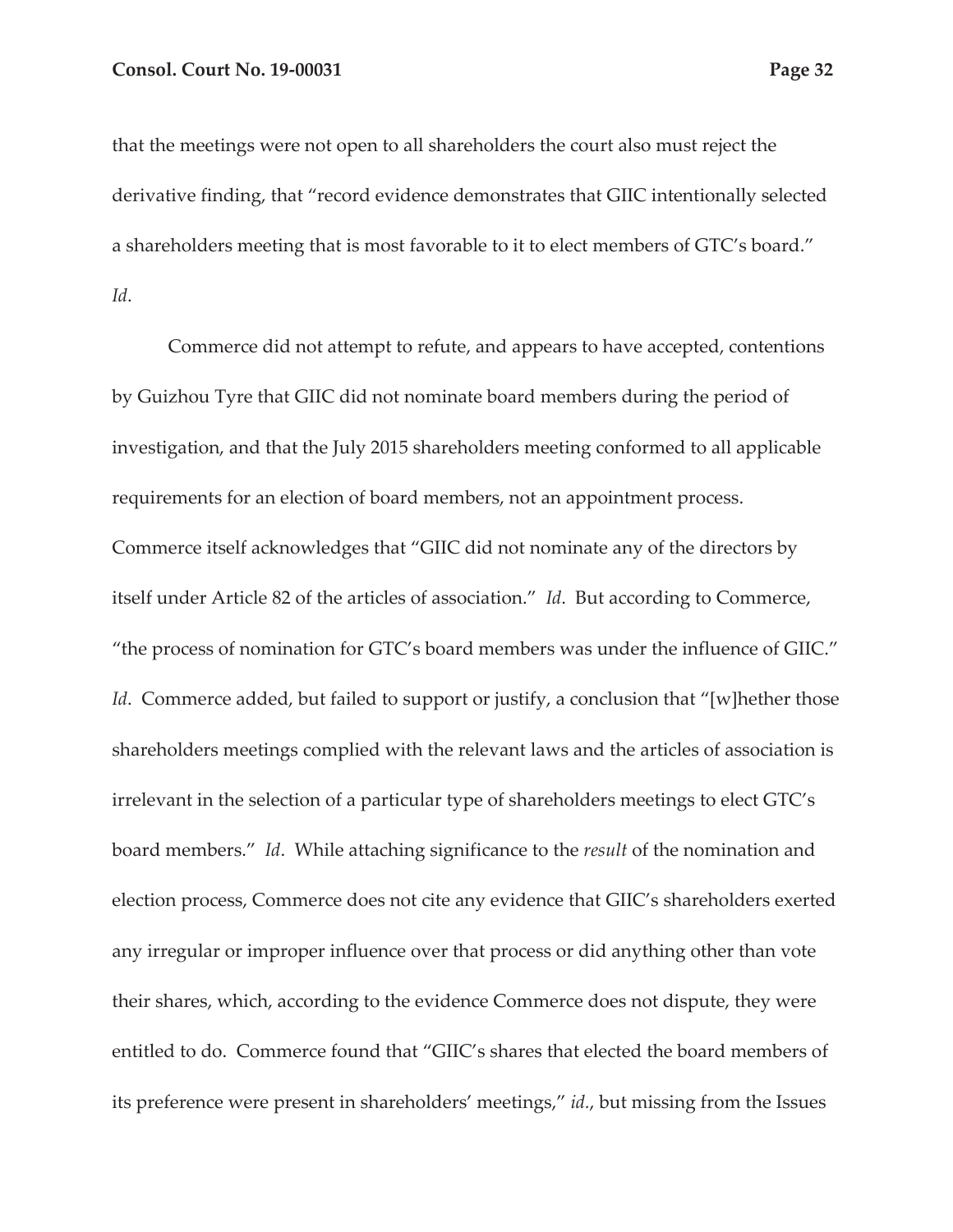and Decision Memorandum is discussion of evidence as to whether, or how, GIIC acted to prevent other shareholders from exercising their voting rights at the July 2015 meeting, either as to the election of board members or as to the approval of a profit distribution plan.

Having begun its analysis with an unwarranted assumption that shareholder meetings, including in particular the July 2015 meeting, were not open to all shareholders, Commerce proceeded to conclude that:

Although the articles of association: (1) require the election of senior managers by the board members and (2) prevents [*sic*] a person who is in a position other than a board of the controlling shareholders or the actual controllers of GTC from serving as a senior manager of GTC, we find that, given the specific nature of the election of the board members and the appointment of senior managers by the board, these provisions do not ensure the absence of the *de facto* control from the selection of management.

*Id.* The Department's invalid assumption concerning the unavailability of the meetings to all shareholders necessarily invalidates the Department's assumption about "the specific nature of the election of the board members." *Id.* As a result of these errors, Commerce proceeded to deny GTCIE a separate rate without a basis in substantial evidence for its finding that GIIC controlled the selection of board members and management of GTC and GTCIE.

The deficiency in the Department's analysis with respect to the findings on board member and manager selection, and on profit distribution, is not the only reason the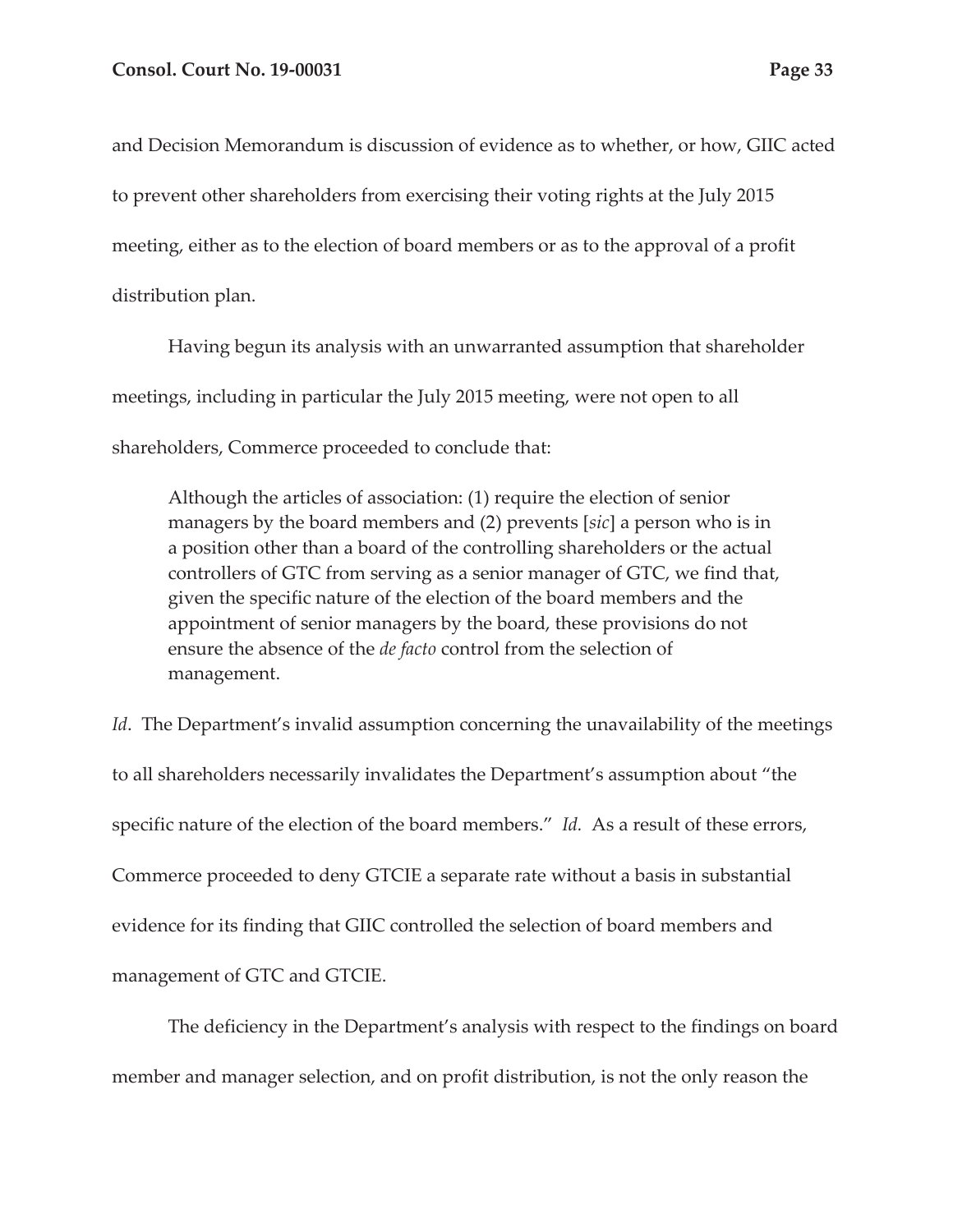court must remand to Commerce the decision to deny separate rate status to GTCIE. The court concludes, further, that the Department's reasoning is flawed, being vague and ambiguous as to whether its inquiry is focused on government control of export activities.14

In its Preliminary Decision Memorandum, Commerce stated that "[a]ccording to this separate rate test, the Department will assign a separate rate in NME proceedings if a respondent can demonstrate the absence of both *de jure* and *de facto* government control over its *export activities*." *Prelim. Decision Mem.* at 13 (emphasis added). Commerce identified criteria it considers when determining whether a company is free from "*de facto* government control of its *export functions*." *Id*. at 15 (emphasis added) (footnote omitted). Commerce stated the criteria as follows:

(1) whether the prices are set by, or are subject to the approval of, a government agency; (2) whether the respondent has authority to negotiate and sign contracts and other agreements; (3) whether the respondent has autonomy from the government in making decisions regarding the selection of management; and (4) whether the respondent retains the proceeds of its export sales and makes independent decisions regarding the disposition of profits or financing of losses.

<sup>&</sup>lt;sup>14</sup> As the court discusses later in this Opinion and Order, this flaw also affected the separate rate analysis Commerce applied to the issue of whether Double Coin rebutted its presumption of government control.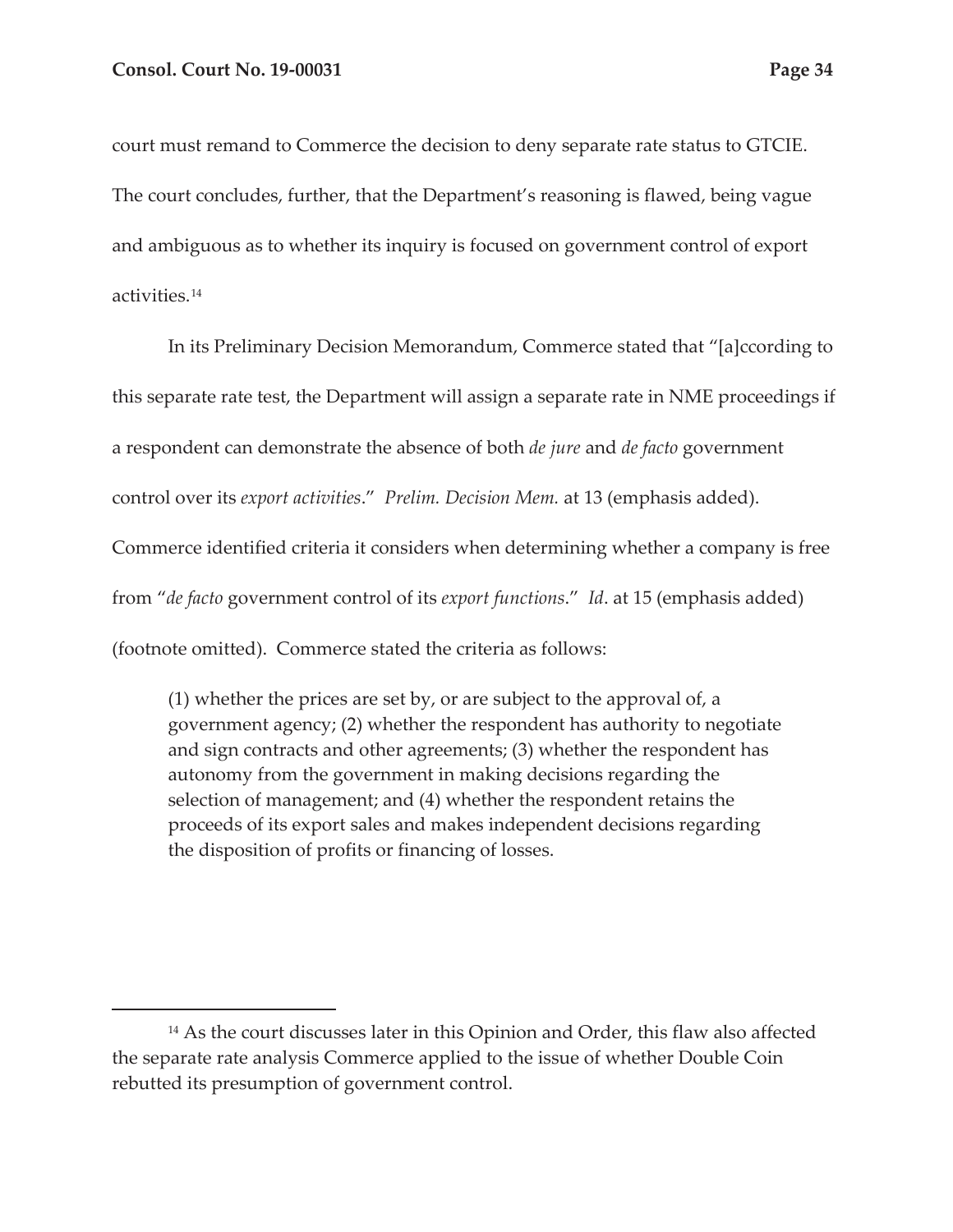Id. Commerce explained that in instances of minority government ownership, "we will analyze the impact of government ownership within the context of the *de facto* criteria." *Id.* at 13.

Commerce did not indicate in the Issues and Decision Memorandum that it intended to make a change to the methodology Commerce described in the preliminary phase of the investigation. Nevertheless, the analysis as to GTCIE in that document does not focus specifically on export activities or functions in addressing government control. As a result, the separate rate analysis Commerce applied to GTCIE failed to show a factual relationship between the findings it made as to selection of board members and distribution of profits and the purpose it identified for applying its *de facto* separate rate criteria in the preliminary phase, which was to determine whether the government of the PRC exercised control of GTCIE's "export activities" or "export functions."

In its brief, defendant argues that Commerce "may deny a request for a separate rate if an applicant fails to demonstrate separation from the government with respect to any one of the *de jure* or *de facto* criteria." Def.'s Br. 9 (citing *Yantai CMC Bearing Co. v. United States*, 41 CIT \_\_, \_\_, 203 F. Supp. 3d 1317, 1326 (2017) ("*Yantai*"); *Advanced Tech. & Materials Co. v. United States*, 37 CIT 1487, 1490, 938 F. Supp. 2d 1342, 1345 (2013) ("*Advanced Tech. III*"), *aff'd*, 581 Fed. App'x 900 (Fed. Cir. 2014)). Defendant further elaborates that, "if an applicant fails to establish any one of the *de jure* or *de facto* criteria,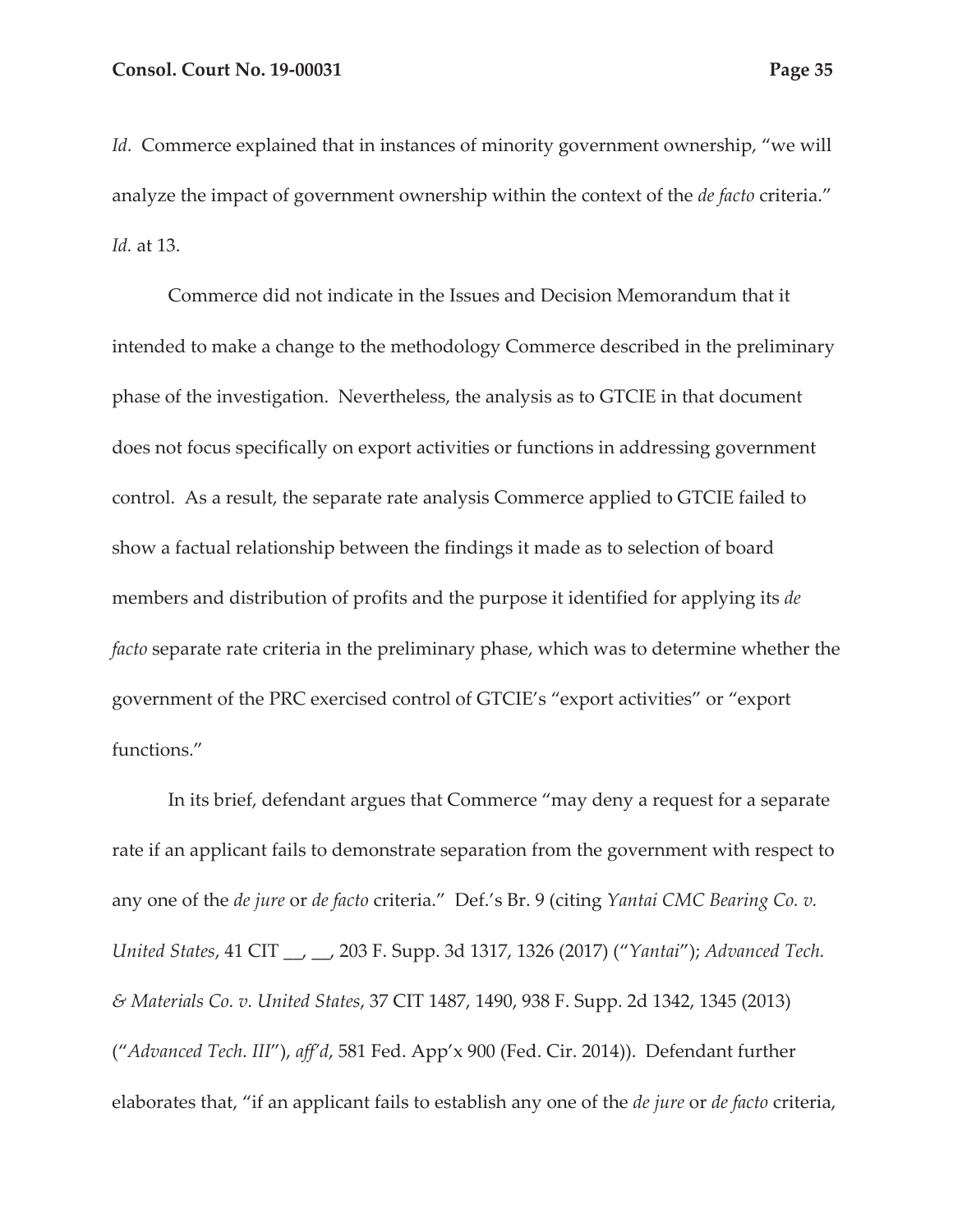Commerce is not required to continue its analysis and determine whether the applicant has, or has not, established the other applicable criteria." *Id.* (citing *Yantai*, 203 F. Supp. 3d at 1326). For this argument, defendant relies on *Yantai* and *Advanced Tech. III*, but neither decision was based on facts analogous to those in this investigation, in which ownership by government-controlled entities was only 25.20%, with 74.80% owned by public shareholders. *Final I&D Mem.* at 24; Guizhou Tyre's Br. 5; Def.'s Br. 10. In *Yantai*, the respondent had a "chain of ownership" that "extended to the Chinese government because Yantai CMC is more than majority owned by CMC, which is, in turn, more than majority owned by Genertec, and Genertec is wholly-owned by the State-owned Assets Supervision and Administration of the State Council ('SASAC')." 41 CIT at \_\_, 203 F. Supp. 3d at 1323 (footnote omitted) (citation omitted). In *Advanced Tech. III*, the respondent was similarly majority owned by a company that was whollyowned by the SASAC. 37 CIT at 1494, 938 F. Supp. 2d at 1348.15

The question of majority or minority government ownership aside, the Department's analysis fails to clarify or explain whether its finding of government control extended, specifically, to GTCIE's export activities during the period of investigation. The Tariff Act contemplates a retrospective approach to the

<sup>15</sup> *Advanced Tech. & Materials Co. v. United States*, 581 Fed. App'x 900 (Fed. Cir. 2014) was issued as a summary affirmance according to U.S. Court of Appeals for the Federal Circuit Rule 36 and therefore is not a precedential decision.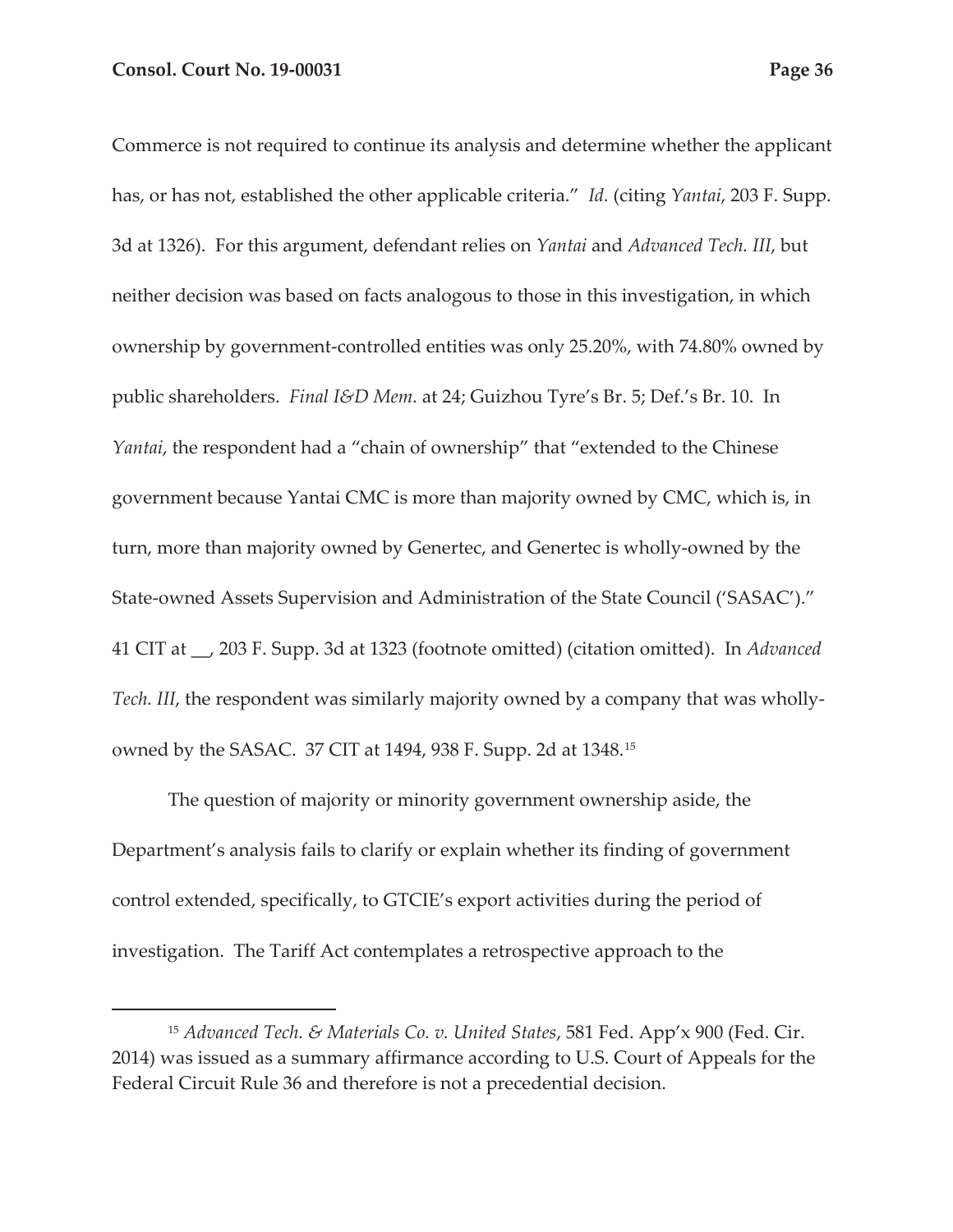determination of antidumping duties under 19 U.S.C. §§ 1673a et seq. *See Thyssenkrupp Steel North Am., Inc. v. United States*, 886 F.3d 1215, 1218 (Fed. Cir. 2018) ("[T]he United States uses a 'retrospective' assessment system to determine the 'final liability' for antidumping duties." (quoting 19 C.F.R. § 351.212(a) (2014)). The Department's rationale for placing GTCIE within the PRC-wide entity was that Commerce considered GTCIE, which Commerce determined not to have rebutted its presumption of *de facto*  control, to be part of a single exporting entity consisting of all Chinese exporters of the subject merchandise that are under government control. *See Final I&D Mem.* at 27. Even if the court were to presume Commerce to be correct in its findings that GIIC controlled the selection of board members and the distribution of profits (and, as discussed above, the analysis Commerce has put forth does not allow it to so presume), the court could not conclude solely from those findings that the government of China exercised control of export "functions" or, specifically, the prices at which subject merchandise exported by GTCIE was sold during the period of investigation. Because the pricing decisions were already made by the time Commerce made its separate rate decision for GTCIE, a vague presumption that the government had the potential to control GTCIE's export activities and prices during the period of investigation is unconvincing and does not suffice for the purposes Commerce itself stated for its separate rate analysis.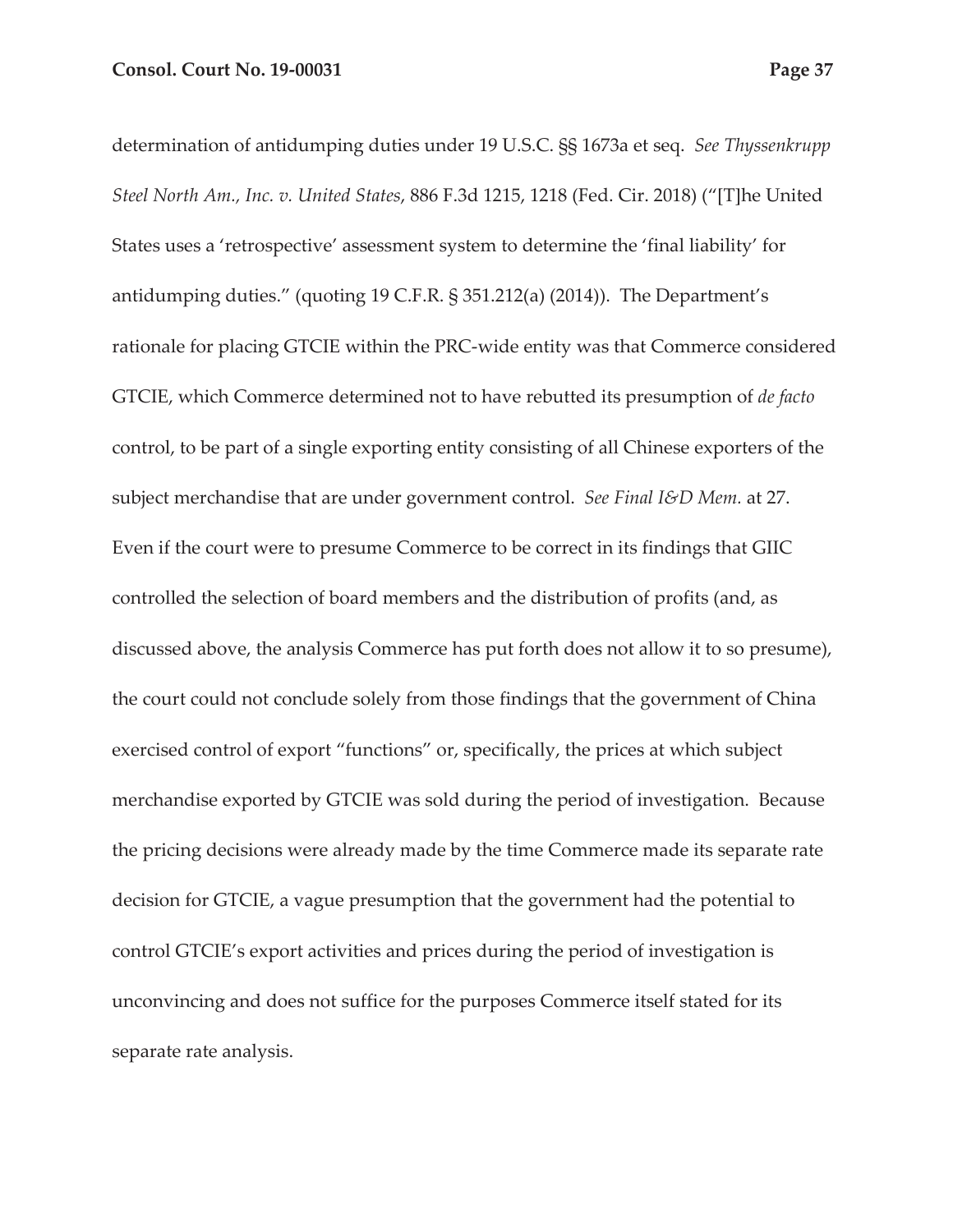Guizhou Tyre introduced evidence to support its contention that the Chinese government did not control GTCIE's export activities and in particular its export prices. *See* Guizhou Tyre's Br. 6–15, 24–30. Under the "rebuttable presumption" method of the Department's separate rate analysis, the information Guizhou Tyre put forward was sufficient to require Commerce to consider the record as a whole and make a factual determination on whether the Chinese government actually controlled Guizhou Tyre's export functions and export pricing decisions during the period of investigation. Having failed to address this pivotal inquiry, Commerce must do so on remand and reach a result supported by the record evidence.

# **E. Double Coin's Challenge to the Establishment of a Rate for the PRC-Wide Entity and the Assignment of that Rate to Double Coin**

Double Coin claims that, on the facts shown by the record of the subject investigation, Commerce acted without statutory authority in establishing an estimated dumping duty rate for the PRC-wide entity (specifically, 22.57%) and assigning that rate to Double Coin. Double Coin's Br. 7–27. Directing the court's attention to section  $735(c)(1)(B)(i)$  of the Tariff Act, 19 U.S.C. § 1673d(c)(1)(B)(i), Double Coin argues that the PRC-wide rate was invalid because it was neither an estimated weighted-average dumping margin for an individually-investigated exporter or producer, as required by  $\S 1673d(c)(1)(B)(i)(I)$ , nor an "all-others rate" of the type the Tariff Act, in § 1673d(c)(1)(B)(i)(II), requires Commerce to assign to "all exporters and producers not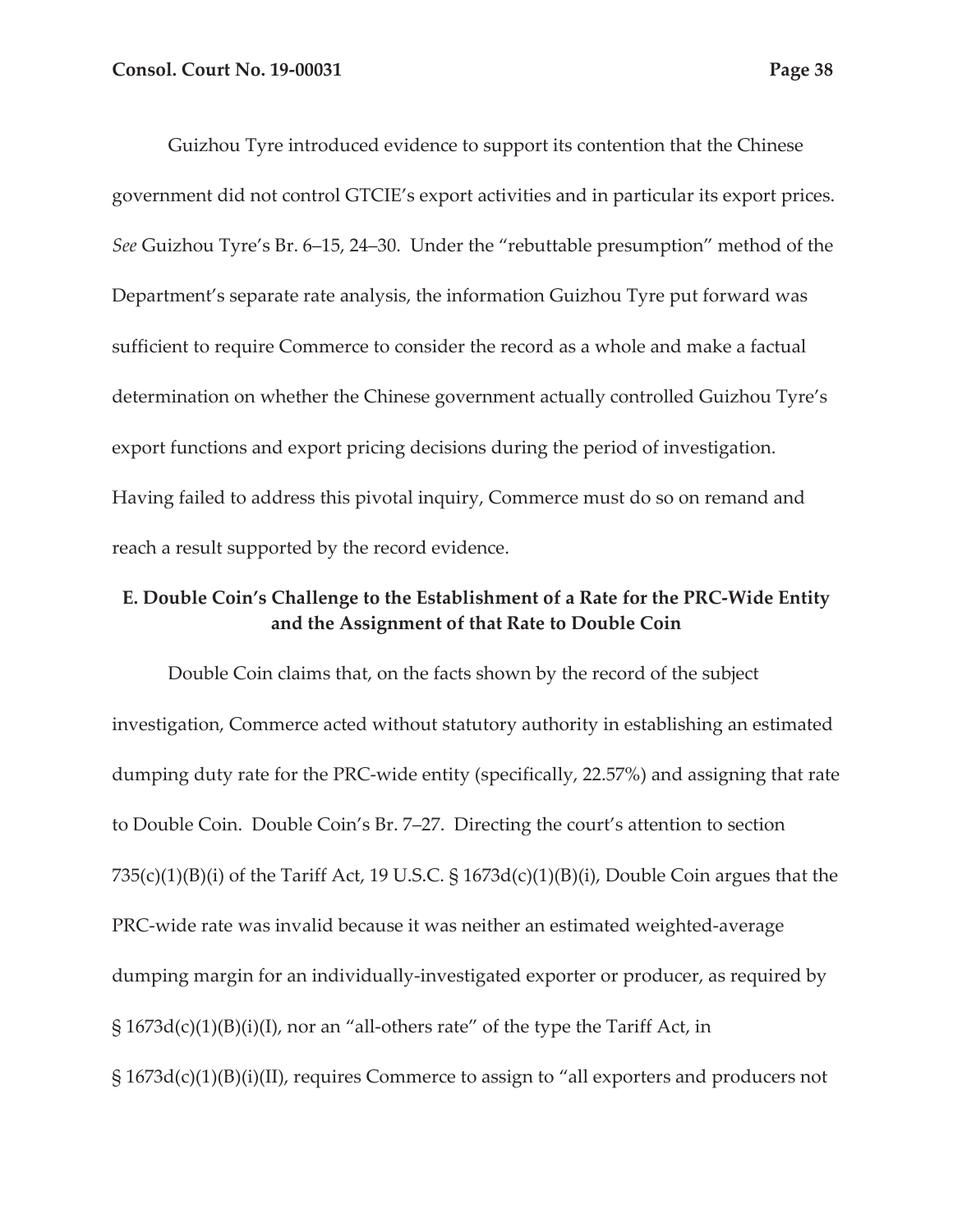individually investigated." *Id.* at 8, 10–16. According to Double Coin, the "clear identification of these two options for antidumping rates necessarily forecloses Commerce from adopting and imposing a different kind of antidumping rate; one applying a country-wide [rate] *regardless* of whether a company has been 'individually investigated.'" *Id.* at 8 (emphasis in original). For comparison, Double Coin points to countervailing duty provisions in the Tariff Act, 19 U.S.C. § 1671d, which specify three types of rates: (a) an "individual countervailable subsidy rate for each exporter and producer individually investigated," (b) "an estimated all-others rate," and (c) "a single estimated country-wide subsidy rate." 19 U.S.C. § 1671d(c)(1)(B)(i). Noting that the first and second rates parallel those found in section 1673d(c) while the third is not explicitly included in the antidumping duty provisions, Double Coin argues that "when Congress explicitly grants some authority in one part of a statute, that is a clear indication Congress knows how to grant that authority and its failure to provide that authority elsewhere in the same statute is deliberate." Double Coin's Br. 8–9 (citing *Loughrin v. United States*, 573 U.S. 351, 358 (2014)). Double Coin maintains that Congress, having expressly provided for a country-wide rate in the countervailing duty provisions but having declined to do so in the antidumping duty provisions, did not intend for Commerce to establish a country-wide rate in an antidumping duty investigation. Double Coin's Br. 8–9. For the reasons stated below, the court denies relief on Double Coin's claim.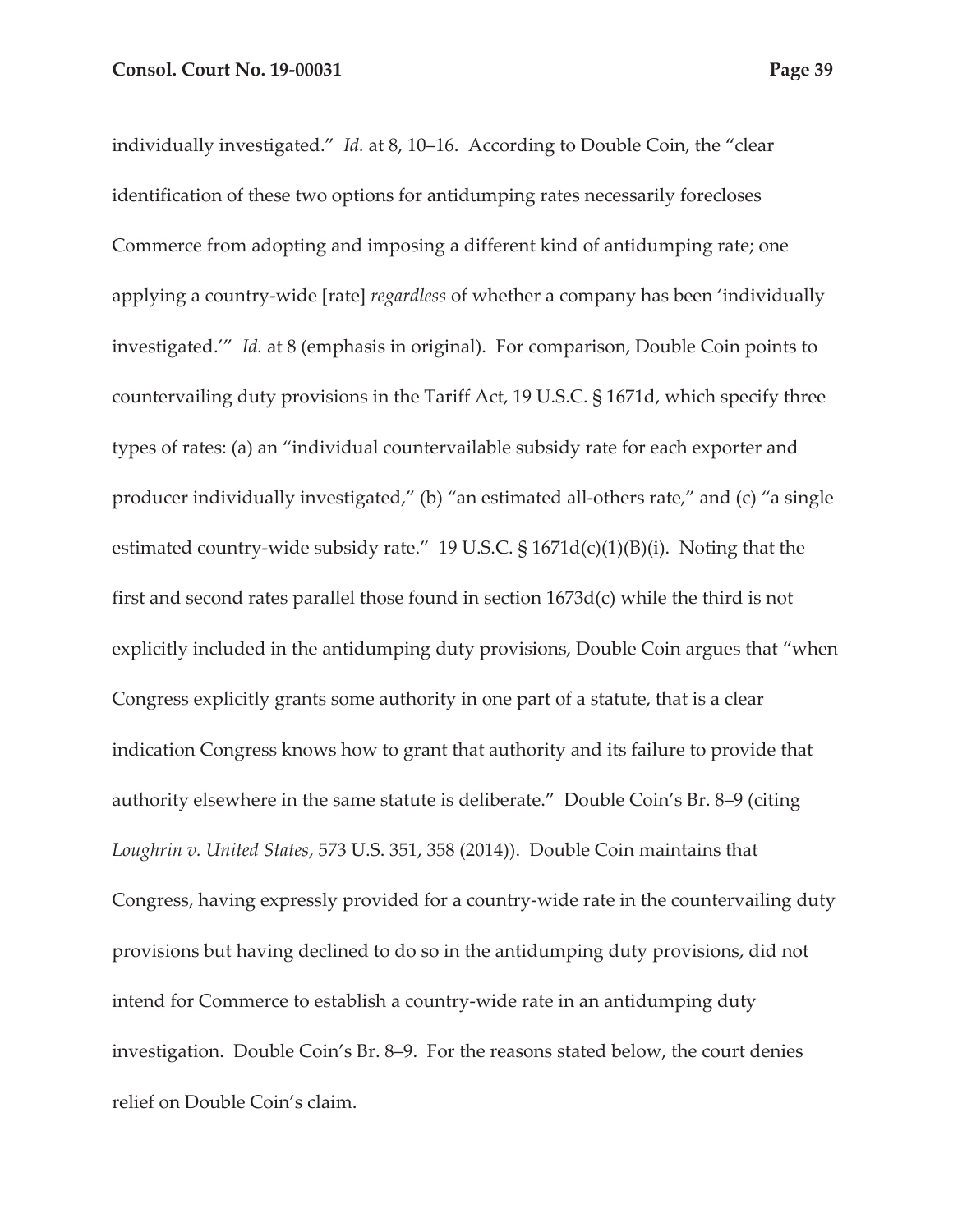The Tariff Act requires that Commerce, when making its final determination of whether the subject merchandise is being, or is likely to be, sold at less than fair value in the United States, "determine the estimated weighted average dumping *margin* for each exporter and producer *individually investigated*, and . . . determine . . . the estimated allothers *rate* for all exporters and producers *not individually investigated*." 19 U.S.C.  $\S 1673d(c)(1)(B)(i)$  (emphasis added). In this language, the statute draws a distinction between an estimated weighted average dumping duty "margin," which Commerce is to assign to each exporter or producer that it investigates individually, and a "rate" that Commerce is to assign to "all exporters and producers not individually investigated." *Id.* 

A related provision, 19 U.S.C. § 1677f-1(c), states that in determining the weighted average dumping margin under section 1673d(c), Commerce "shall determine the individual weighted average dumping margin *for each known exporter and producer* of the subject merchandise." *Id.* § 1677f-1(c)(1) (emphasis added). The only exception the statute provides to this "[g]eneral rule," stated in the next paragraph, applies when "it is not practicable to make individual weighted average dumping margin determinations . . . because of the large number of exporters or producers involved in the investigation." *Id.* § 1677f-1(c)(2). In this instance, Commerce may "determine the weighted average dumping margins for a reasonable number of exporters or producers by limiting its examination to . . . [a] statistically valid [sample] . . . [of] exporters and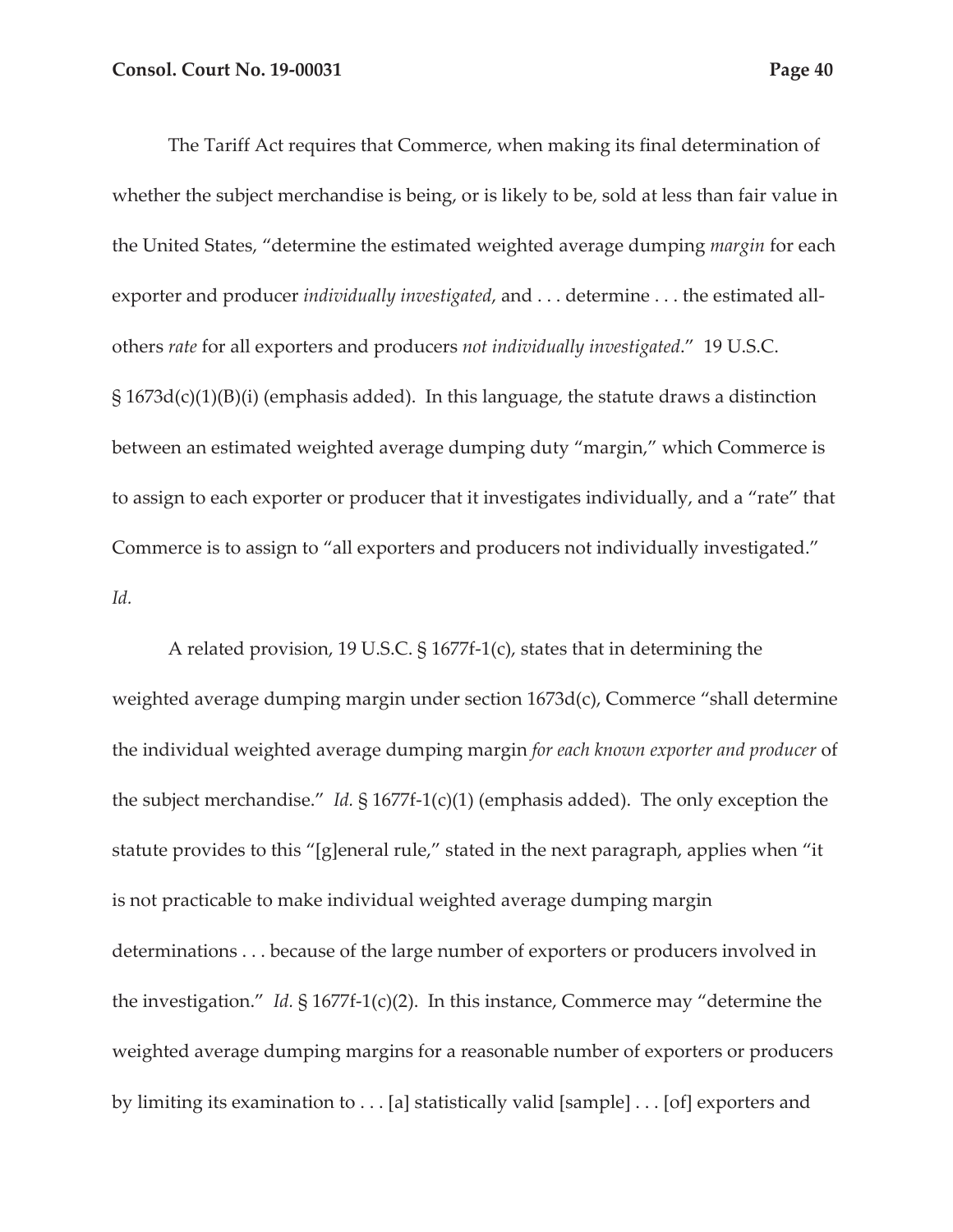producers accounting for the largest volume of the subject merchandise from the exporting country that can be reasonably examined." *Id.* Commerce did not invoke this exception, either as to an individual investigation of Double Coin (which, to the contrary, it selected for individual investigation) or as to the PRC-wide entity, which Commerce did not identify as an entity that it was declining to investigate because of the large number of exporters or producers involved in the investigation.<sup>16</sup> Moreover, Commerce did not state that it determined the 22.57% rate Commerce assigned to the PRC-wide entity according to the "[m]ethod for determining the all-others rate" that the statute specifies in 19 U.S.C. § 1673d(c)(5) (under which Commerce determined the 9.00% rate for the separate rate respondents). Instead, Commerce stated in the Issues and Decision Memorandum that "[f]or the final determination, we continue to base the PRC-wide rate on AFA" and that "we have selected the highest petition rate[] to

<sup>&</sup>lt;sup>16</sup> In the investigation, Commerce invoked the exception in section  $1677f-1(c)$ , but not to avoid an individual investigation of Double Coin, which was one of the two companies Commerce selected for individual investigation due to their accounting for the largest volume of the subject merchandise during the period of investigation. *See Truck and Bus Tires from the People's Republic of China: Decision Memorandum for the Preliminary Affirmative Determinations of Sales at Less Than Fair Value and Critical Circumstances, and Postponement of Final Determination* 1–2 (Int'l Trade Admin. Aug. 26, 2016) (P.R. Doc. 716). Instead, Commerce followed its practice of presuming that all exporters and producers of subject merchandise in the nonmarket economy ("NME") country that it considered not to have rebutted its presumption of government control, are to receive a single estimated weighted-average dumping margin. *Id.* at 12. Commerce concluded that the statute did not require it to assign Double Coin an individual margin because it found that Double Coin was part of the governmentcontrolled PRC-wide entity. *See id.* at 3, 16.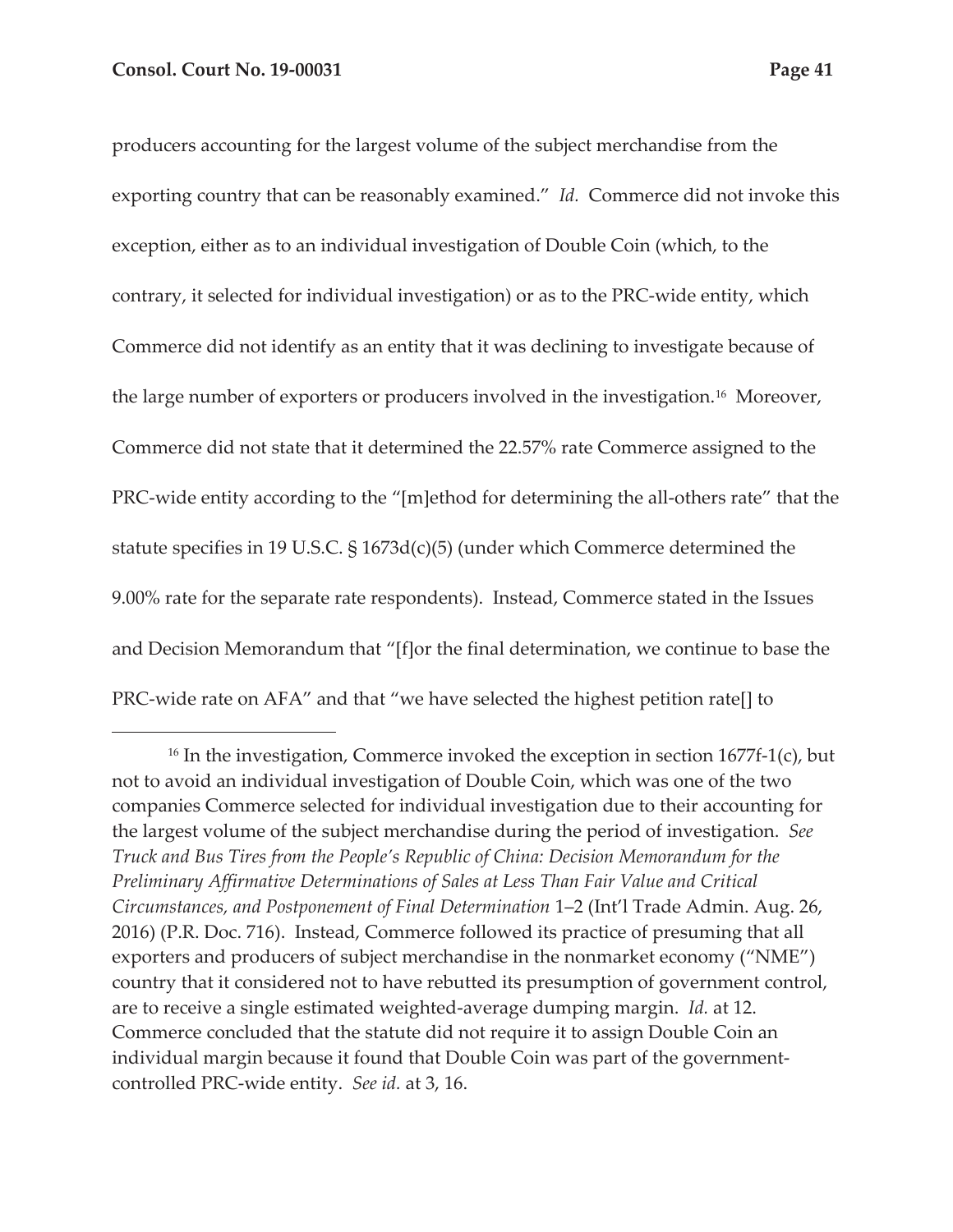determine the AFA rate for the PRC-wide entity." *Final I&D Mem.* at 7. In using the term "AFA," Commerce used its acronym for "adverse facts available," by which it meant a combination of the use of "facts otherwise available" under 19 U.S.C. § 1677e(a) and an "adverse inference" under 19 U.S.C. § 1677e(b). A "margin" can be based in part or entirely on § 1677e(a) and (b), *see, e.g.*, 19 U.S.C. § 1673d(c)(5), but only if the respective requirements of § 1677e(a) and (b) are met, which include, *inter alia*, a finding that an interested party has failed to cooperate by not acting to the best of its ability to comply with a request for information from Commerce. *See id.* § 1677e(b).

In its response to Double Coin's Rule 56.2 motion, defendant argues that "Commerce's PRC-wide rate is an individually investigated rate pursuant to 19 U.S.C. § 1673d(c)(1)(B)(i)(I)." Def.'s Br. 29. Addressing Double Coin's argument, Double Coin's Br. at 20–27, that the Department's interpretation of the Tariff Act is unreasonable and therefore does not qualify for deference under *Chevron U.S.A., Inc. v. Natural Resources Defense Council, Inc*., 467 U.S. 837 (1984), defendant maintains that "Commerce's PRC-wide rate is one of the two statutorily authorized rates under 19 U.S.C. § 1677d(c)(1)(B)(i), and thus, it is unnecessary to conduct a *Chevron* step two analysis." Def.'s Br. 30. Because the PRC-wide rate was not determined according to 19 U.S.C. § 1673d(c)(1)(B)(i)(II), the court next considers whether the PRC-wide rate Commerce assigned to the PRC-wide entity conforms to the requirements of 19 U.S.C.  $§ 1673d(c)(1)(B)(i)(I).$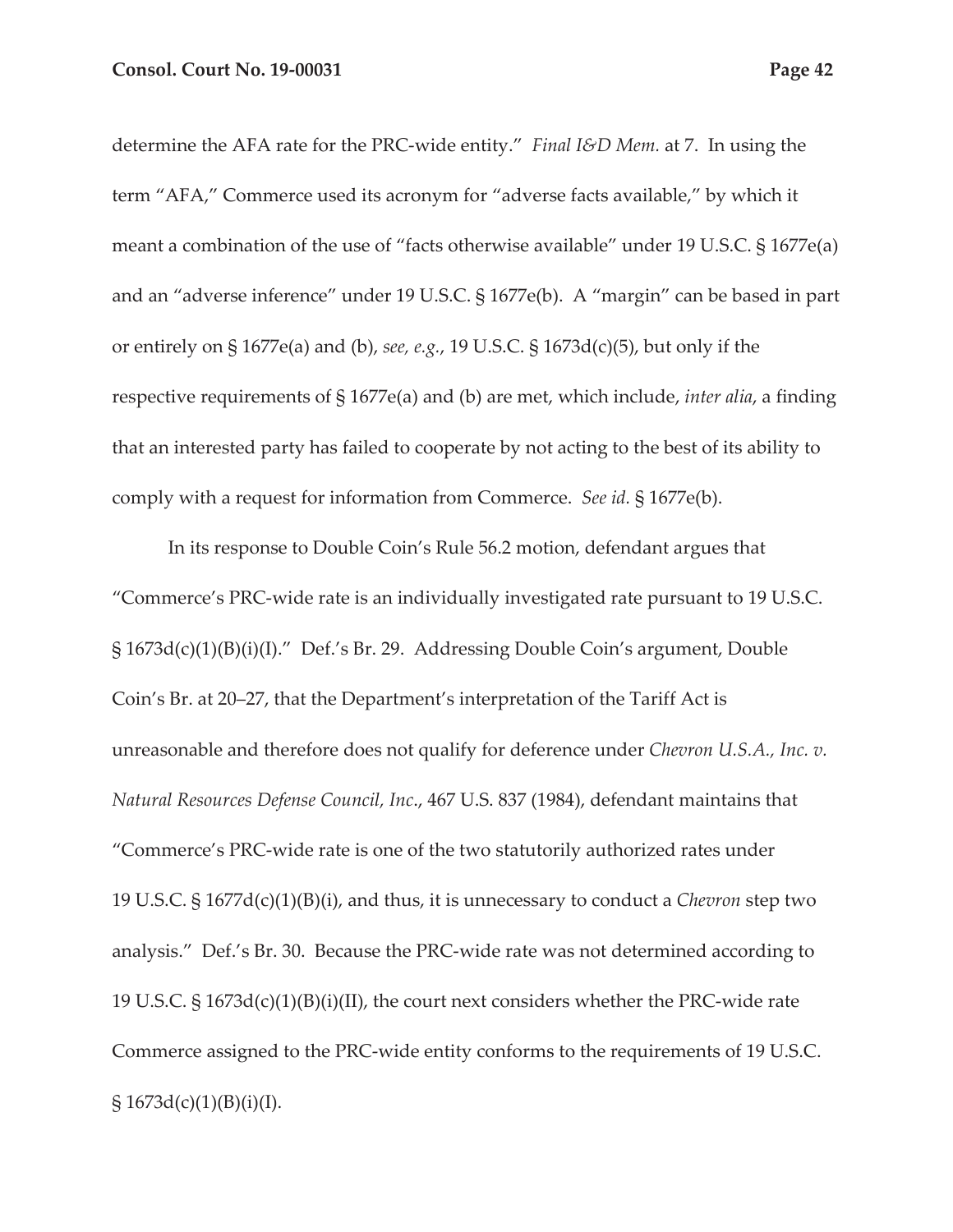The provision at issue contains two specific requirements. In taking an action under this provision, Commerce must determine an "estimated weighted average dumping *margin*," and it must assign that margin to "*each* exporter and producer" that is "individually investigated," 19 U.S.C.  $\S$  1673d(c)(1)(B)(i)(I) (emphasis added), and as to the latter the statute provides, further, that in this circumstance Commerce "shall determine the individual weighted average dumping margin for each *known* exporter and producer of the subject merchandise."17 *Id.* § 1677f-1(c)(1) (emphasis added). Adjudicating Double Coin's claim, therefore, requires the court to answer two questions: was the 22.57% rate Commerce assigned to the PRC-wide entity an estimated "weighted average dumping margin," and was the entity to which Commerce assigned it a "known" exporter or producer of the subject merchandise that was "individually investigated"?

The Court of Appeals provided the answers to both questions in *China Mfrs. Alliance, LLC v. United States*, 1 F.4th 1028 (Fed. Cir. 2021), a precedential decision on material facts analogous to those of this case (and in which the plaintiff-appellee was Double Coin). Upon applying the facts of this investigation to the holding in *China* 

 $17$  The Tariff Act specifies that "[t]he term 'dumping margin' means the amount by which the normal value exceeds the export price or constructed export price of the subject merchandise," 19 U.S.C. § 1677(35)(A), and that "[t]he term 'weighted average dumping margin' is the percentage determined by dividing the aggregate dumping margins determined for a specific exporter or producer by the aggregate export prices and constructed export prices of such exporter or producer," *id*. § 1677(35)(B).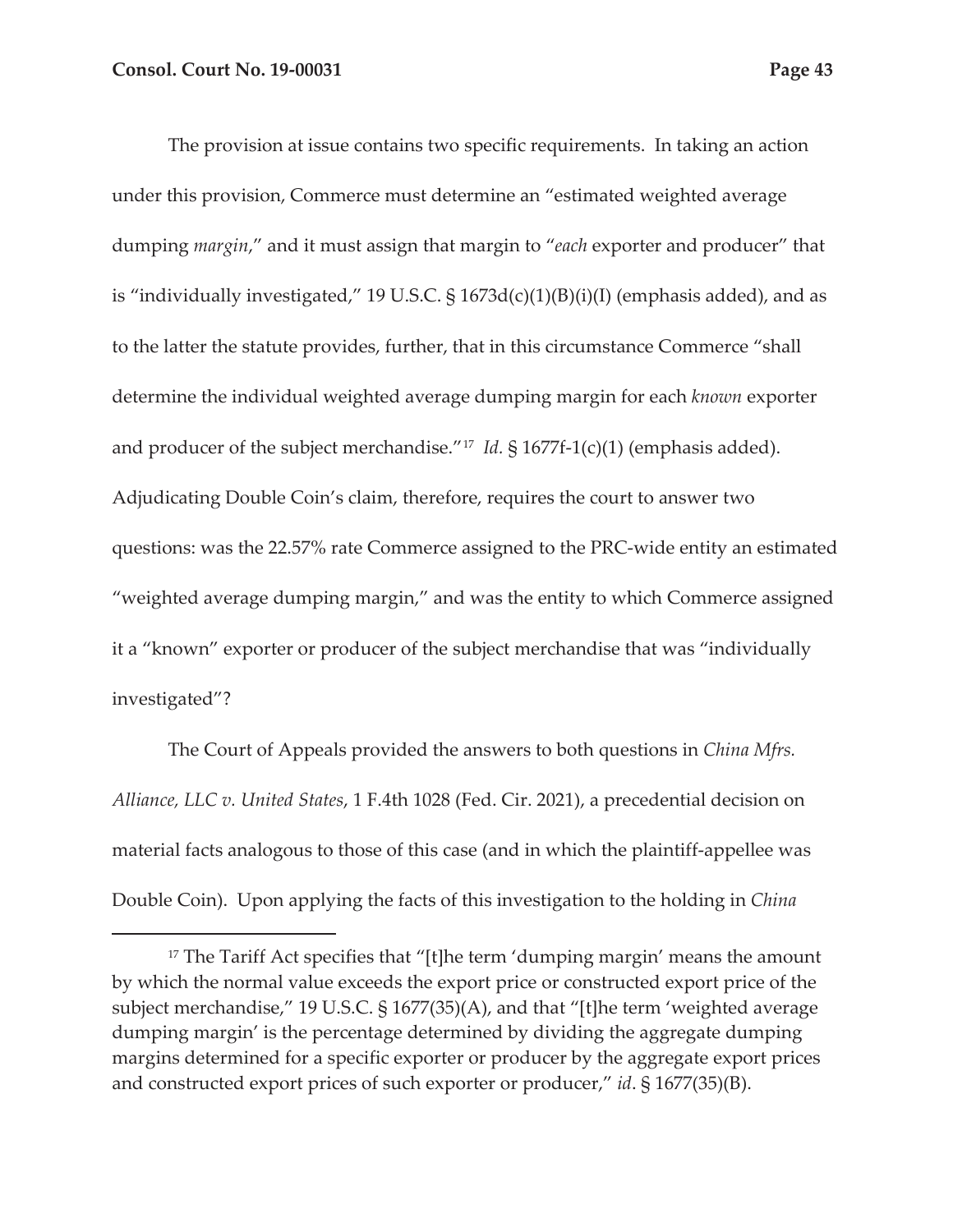*Mfrs. Alliance*, which the court considers controlling on the claim Double Coin raises in this proceeding, the court concludes that the rate Commerce assigned to the PRC-wide entity qualifies as an "estimated weighted average dumping margin" within the meaning of that term as used in 19 U.S.C. § 1673d(c)(1)(B)(i)(I). Also based on the holding in *China Mfrs. Alliance*, the court concludes that the PRC-wide rate must be deemed to have been assigned to a known, "individually-investigated" exporter and producer consisting of the PRC-wide entity.

*China Mfrs. Alliance* involved the fifth administrative review of an antidumping duty order on certain off-the-road tires from China. In the investigation resulting in the antidumping duty order, "Commerce sent quantity and value questionnaires to ninetyfour identified Chinese exporters, and received responses from only thirty." *China Mfrs. Alliance*, 1 F.4th at 1037. The Court of Appeals noted that "[b]ased on that information, Commerce identified an entity composed of uncooperative exporters, who had failed to rebut the presumption of government control and for whom Commerce had no individual data" and that "[a]ccordingly, Commerce calculated an AFA rate for this PRC-wide entity." *Id.* The Court of Appeals concluded from these facts that "[t]he PRC-wide entity rate resulting from Commerce's initial investigation constitutes an 'individually investigated' weighted average dumping margin within the meaning of 19 U.S.C. § 1673d(c)(1)(B)(i)(I) because 'Commerce treats the companies comprising the China-wide entity as a single entity and investigated them as such in the original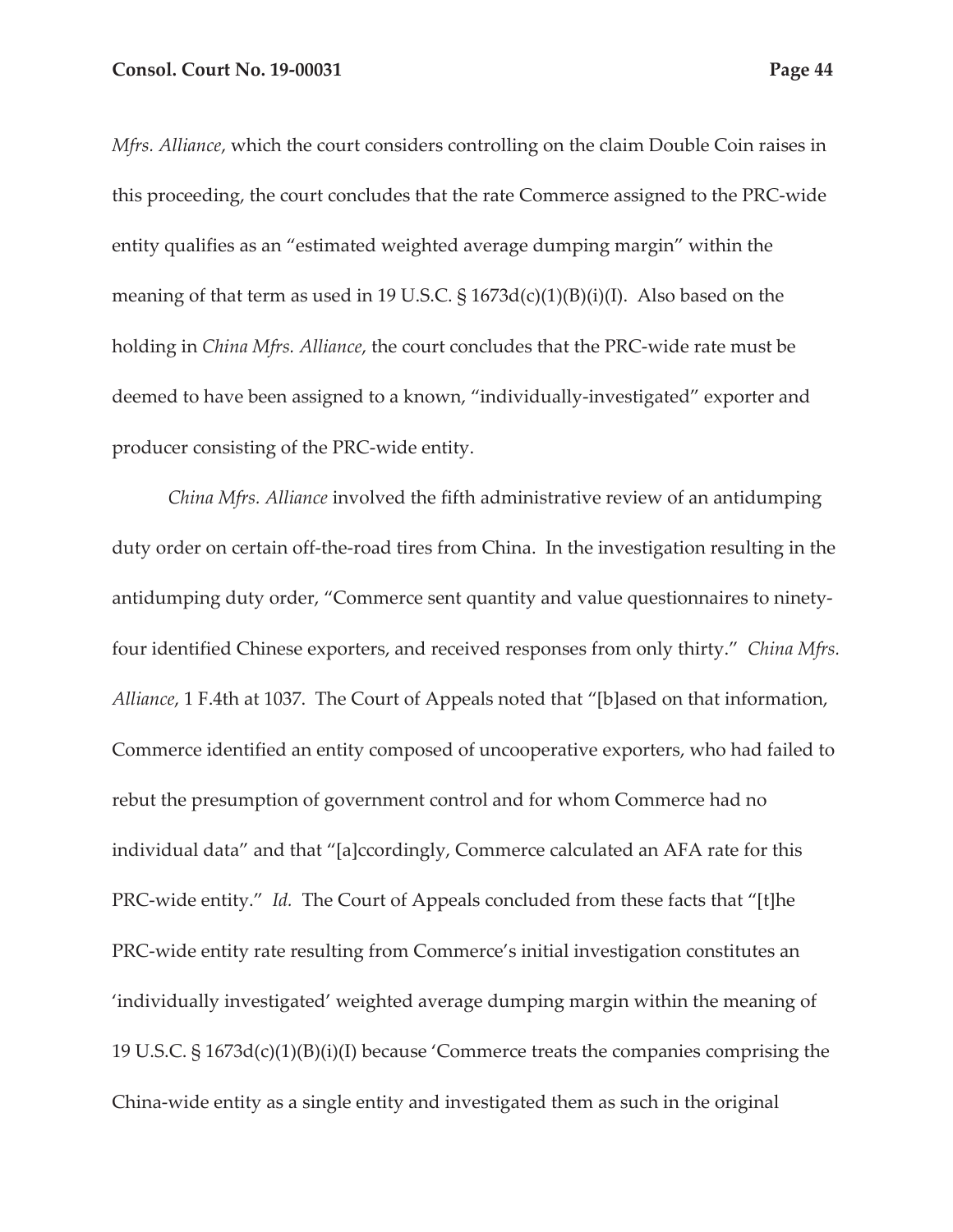#### **Consol. Court No. 19-00031 Page 45 Page 45**

investigation.'" *Id*. (citation omitted). The Court of Appeals held, further, that on the facts presented, Commerce may recognize a single NME-wide entity to include all exporters that fail to rebut the presumption of government control. *Id*.

In the investigation at issue, Commerce stated that "the Department did not receive responses to its Q&V [quantity and value] questionnaire from certain PRC exporters and/or producers of the merchandise under consideration that were named in the Petition and received the Q&V questionnaires the Department issued." *Prelim. Decision Mem.* at 17. "Because non-responsive PRC companies have not demonstrated that they are eligible for separate rate status, the Department finds that they have not rebutted the presumption of government control and, therefore, considers them to be part of the PRC-wide entity" and "preliminarily [is] determining the PRC-wide rate on the basis of AFA." *Id.* In the final phase of the investigation, Commerce made no change to this methodology in determining "the AFA rate for the PRC-wide entity" by selecting "the highest petition rate," *Final I&D Mem.* at 7, which was 22.57%, *Final LTFV Determination*, 82 Fed. Reg. at 8,604.

The material facts concerning the PRC-wide entity in the investigation at issue do not differ materially from the facts pertaining to the investigation that resulted in the antidumping duty order, and the establishment of a single, PRC-wide rate, upon which the Court of Appeals based its holdings in *China Mfrs. Alliance*. Because those holdings are controlling on the claim Double Coin directs to the Department's authority to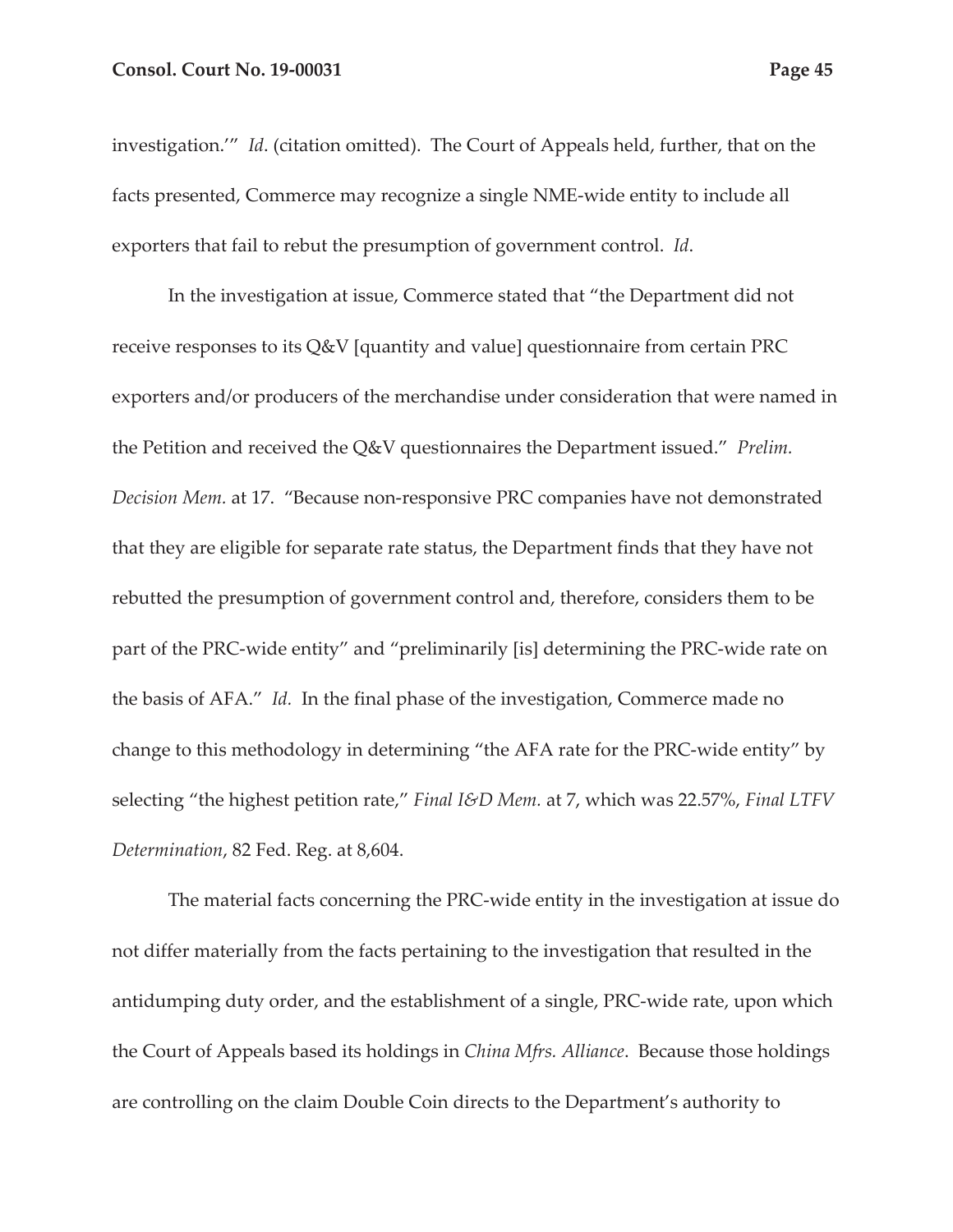establish a rate for a PRC-wide entity and assign that rate to Double Coin, the court may not grant a remedy on this claim. Accordingly, the court next considers Double Coin's claim that Commerce erred in denying separate rate status to Double Coin on a factual determination that Double Coin had failed to rebut the Department's presumption of *de facto* control by the government of the PRC.

#### **F. The Department's Denial of Separate Rate Status for Double Coin**

In the Issues and Decision Memorandum, Commerce noted, as stated in Double Coin's response to Section A of the Department's questionnaire, that "Double Coin is 72.15 percent owned by Shanghai Huayi, which is 100 percent owned by Shanghai SASAC." *Final I&D Mem.* at 12. Here also, the Department's reference to a "SASAC" was to a "State-owned Assets Supervision and Administration Commission." *Id*. at 3. In the Preliminary Determination, *Prelim. Decision Mem.* at 16, and again in the Final LTFV Determination, Commerce found that "Shanghai SASAC controls Double Coin through Shanghai Huayi." *Final I&D Mem.* at 22. Moreover, Commerce found that:

As the majority shareholder, Shanghai Huayi has rights to elect directors at the shareholders' general meetings in accordance with the number of shares it owns, *i.e.*, 72.15 percent. Double Coin's board appoints its general manager and the general manager appoints other managers, including deputy general managers. Three of four directors are general manager and deputy general managers.

*Id*. at 12 Commerce concluded from these facts that "[t]herefore, Shanghai SASAC controls the selection of Double Coin's management and the *de facto* control over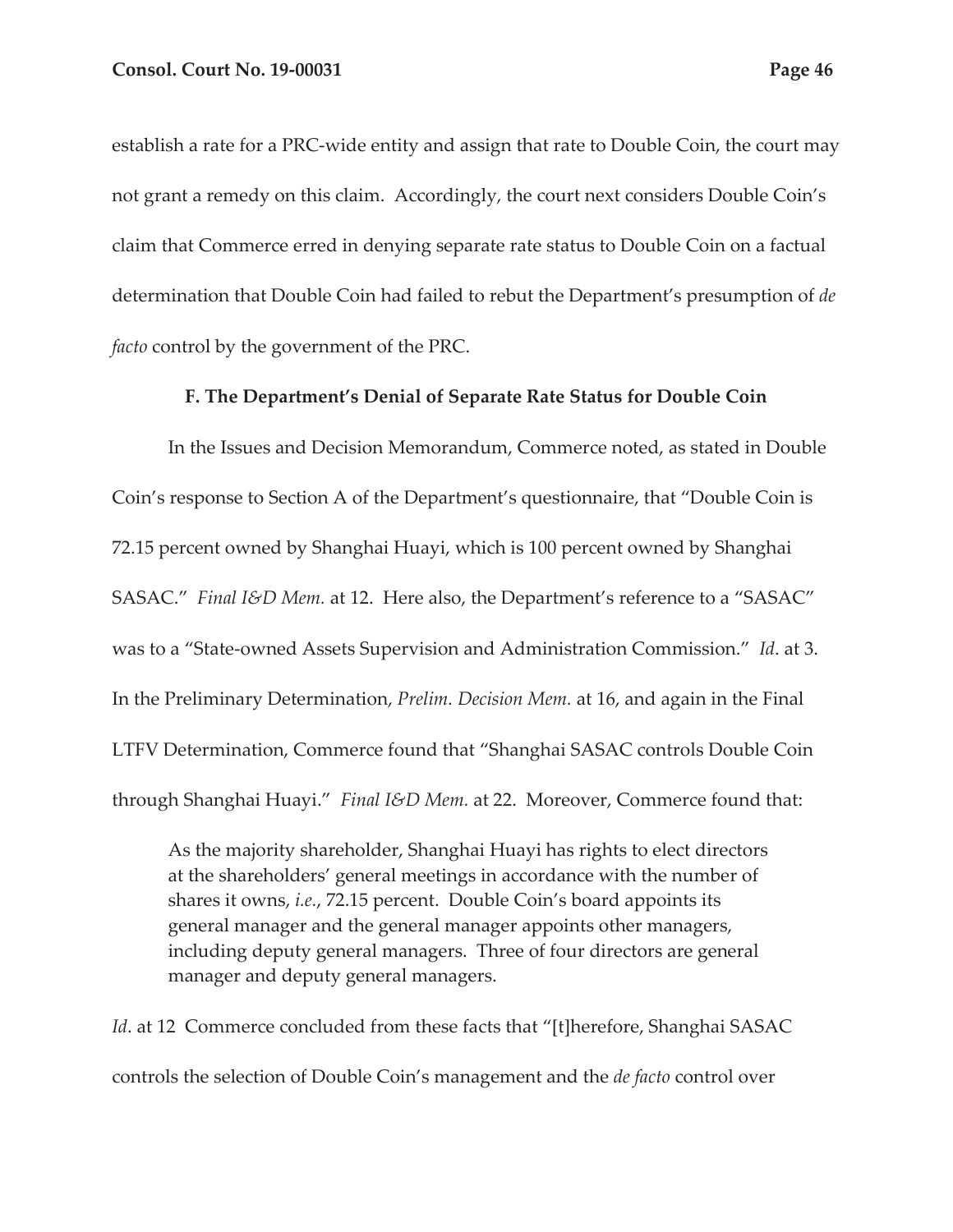Double Coin exists." *Id*. (citing *Double Coin's Section A Response* 11–19 (May 23, 2016)). While not contesting these factual findings, Double Coin argues, *inter alia*, that the record evidence does not establish "Chinese Government control over Double Coin's export activities." Double Coin's Br. 31. Double Coin argued that it placed evidence on the record, which included excerpts from Double Coin's Articles of Association, demonstrating, for example, that Double Coin, as a publicly listed company subject to China's "Company Law," was not under the control of its majority shareholder as to its "business" or its "financial and accounting activities." *Id*. at 34 (quoting, *inter alia*, Article 25 (". . . Controlling shareholders shall respect the financial independence of the company and shall not interfere with the financial and accounting activities of the company.") & Article 27 ("A listed company's business shall be completely independent from that of its controlling shareholders.")).

The court concludes that it must remand to Commerce the decision to deny separate rate status to Double Coin. A court is obligated to review a decision of an administrative agency according to the reasoning the agency puts forth. *See Burlington Truck Lines, Inc. v. United States*, 371 U.S. 156, 168–69 (1962). To do that, a court must be able to discern and evaluate that reasoning according to the applicable standard of review. Because, as discussed below, the reasoning underlying the Department's decision, as stated in the Issues and Decision Memorandum, is unclear and ambiguous, the court is unable to proceed further in adjudicating Double Coin's claim and instead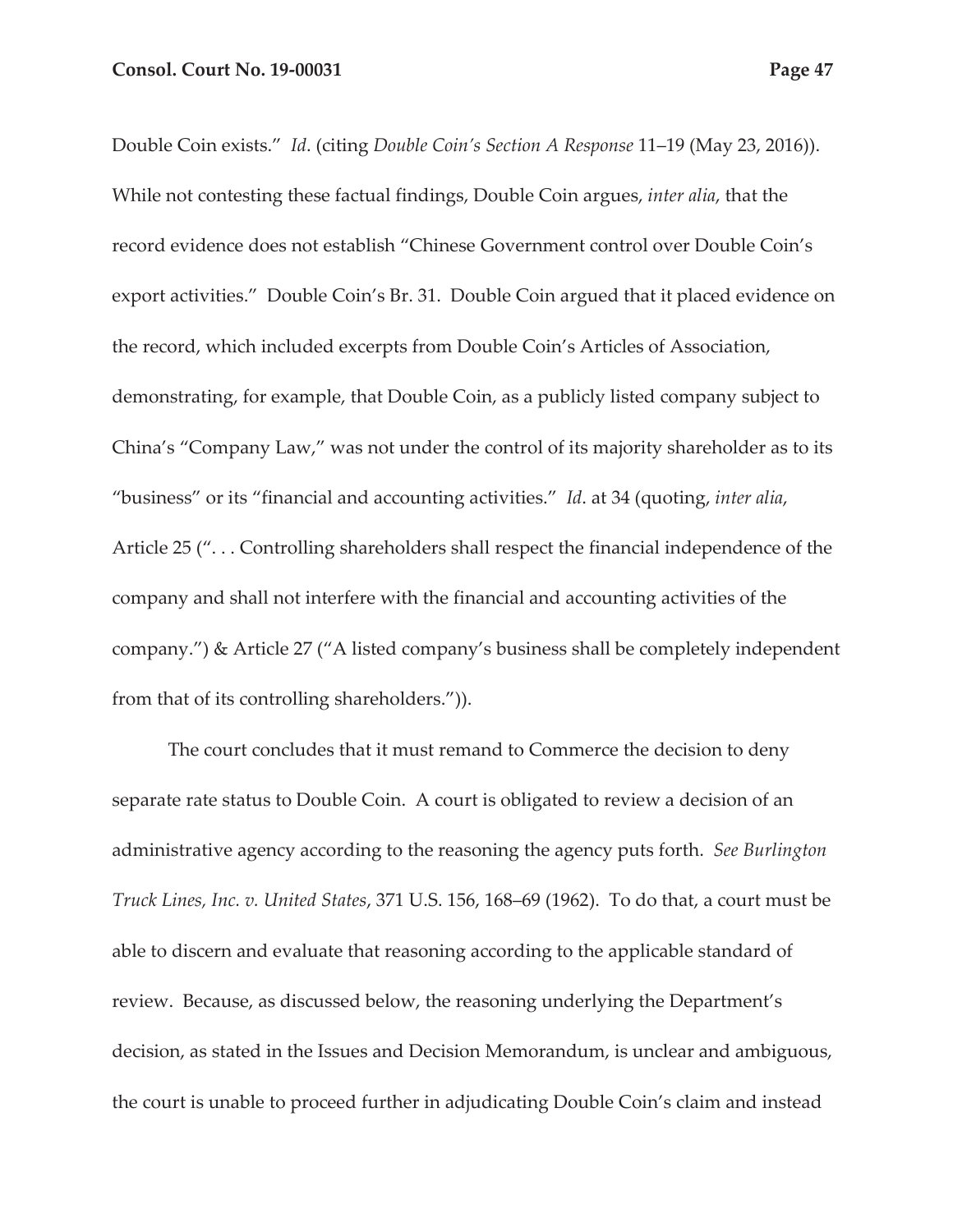must issue an order of remand with respect to the denial of separate rate status for Double Coin.

It is not clear to the court whether, or to what extent, the Department's separate rate inquiry was focused on Double Coin's *export* activities, as opposed to control of the selection of board members and management, and the Department's statements on this question are internally inconsistent. As discussed earlier in this Opinion and Order, Commerce described its four-part test for *de facto* independence as one according to which a respondent "can demonstrate the absence of both *de jure* and *de facto*  government control over its *export activities*." *Prelim. Decision Mem.* at 13 (emphasis added). But at the same time, the Department's depiction of its methodology indicates that a respondent situated as was Double Coin in the instant investigation may lack a meaningful opportunity to make such a demonstration. The court notes, for example, that an analysis of the presence of, or extent of, government control over Double Coin's export activities—as opposed to the selection of board members and management played no part in the explanation Commerce put forth, *Final I&D Mem.* at 22–24, to support its denial of separate rate status to Double Coin. To the contrary, Commerce went so far as to explain that control of any "daily operations"—including, impliedly, control of daily operations involving export sales—was not the issue with which it was concerned. *See id.* at 23 ("Whether or not Shanghai Huayi, which is Double Coin's majority owner, demonstrably exercised control over Double Coin's daily operations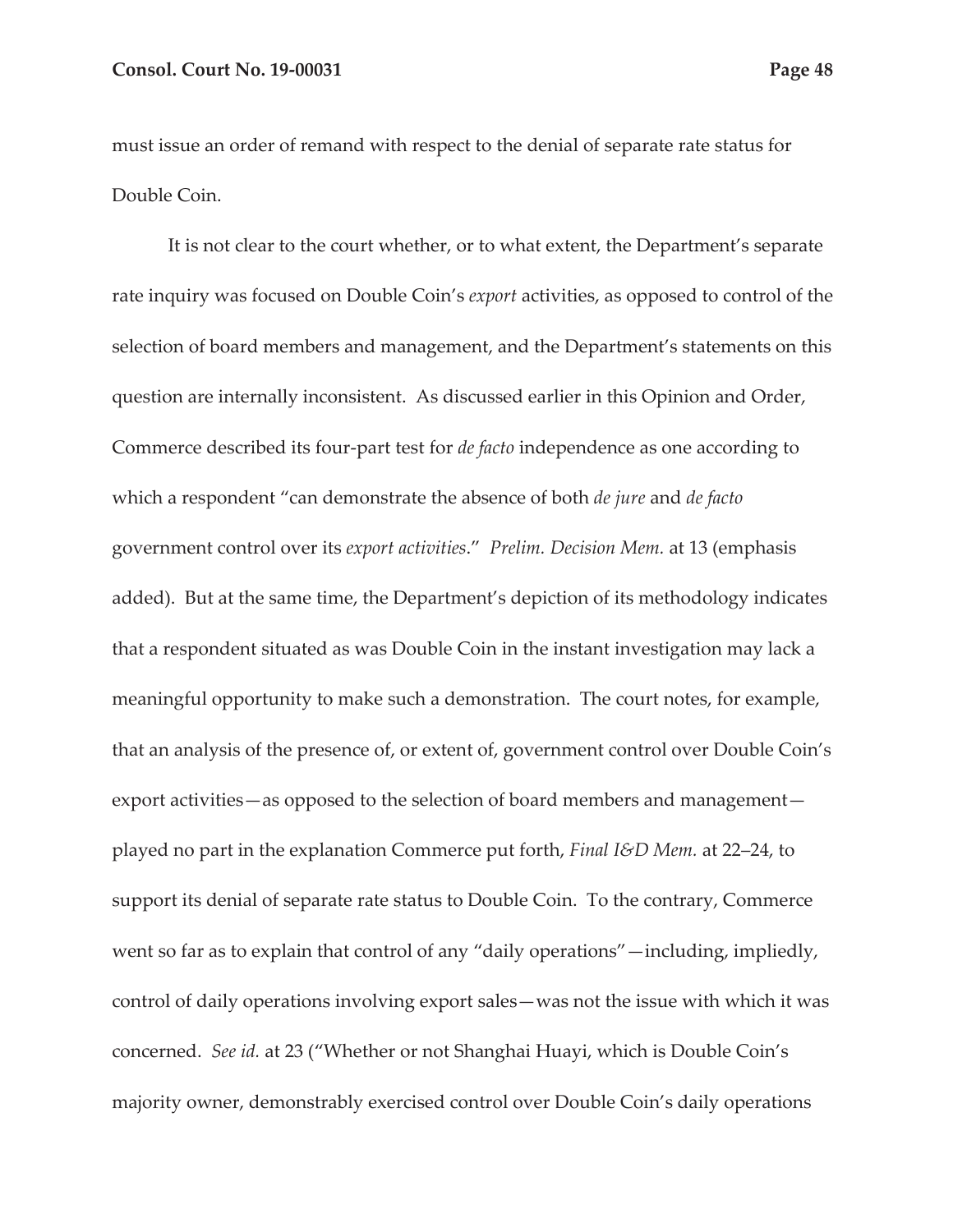#### **Consol. Court No. 19-00031 Page 49 Page 49 Page 49**

does not refute the fact that a government-owned entity appears to have near complete control of shareholder decisions of Double Coin." (footnote omitted)).

As to "shareholder decisions," Commerce explained that "[r]egardless of the restrictions of the PRC laws and the protection afforded to minority shareholders, Double Coin's articles of association demonstrate that a majority shareholder—and particularly one with 72.15 percent ownership—would be expected to have near complete control over any shareholder decisions, including decisions which may affect the management and operations of the company." *Id.* (footnote omitted). Despite the evidence Double Coin placed on the record, including that pertaining to Articles 25 and 27 of the Articles of Association, which place restrictions on the authority of controlling shareholders, the court is asked to speculate that "shareholder" decisions "*may* affect" the management and operations of Double Coin. *Id.* (emphasis added). Even were the court to do so, it would require further speculation to conclude that the affected operations were equivalent to government control over Double Coin's export activities during the period of investigation.

The Department's analysis calls for other speculation as well. Addressing Double Coin's contention that "the price negotiations with unaffiliated U.S. customers for sales of subject merchandise were conducted by Double Coin's U.S. subsidiary, which is far removed from the PRC government," *id.* at 22, Commerce responded that "the price negotiations between Double Coin's U.S. subsidiary and the unaffiliated U.S.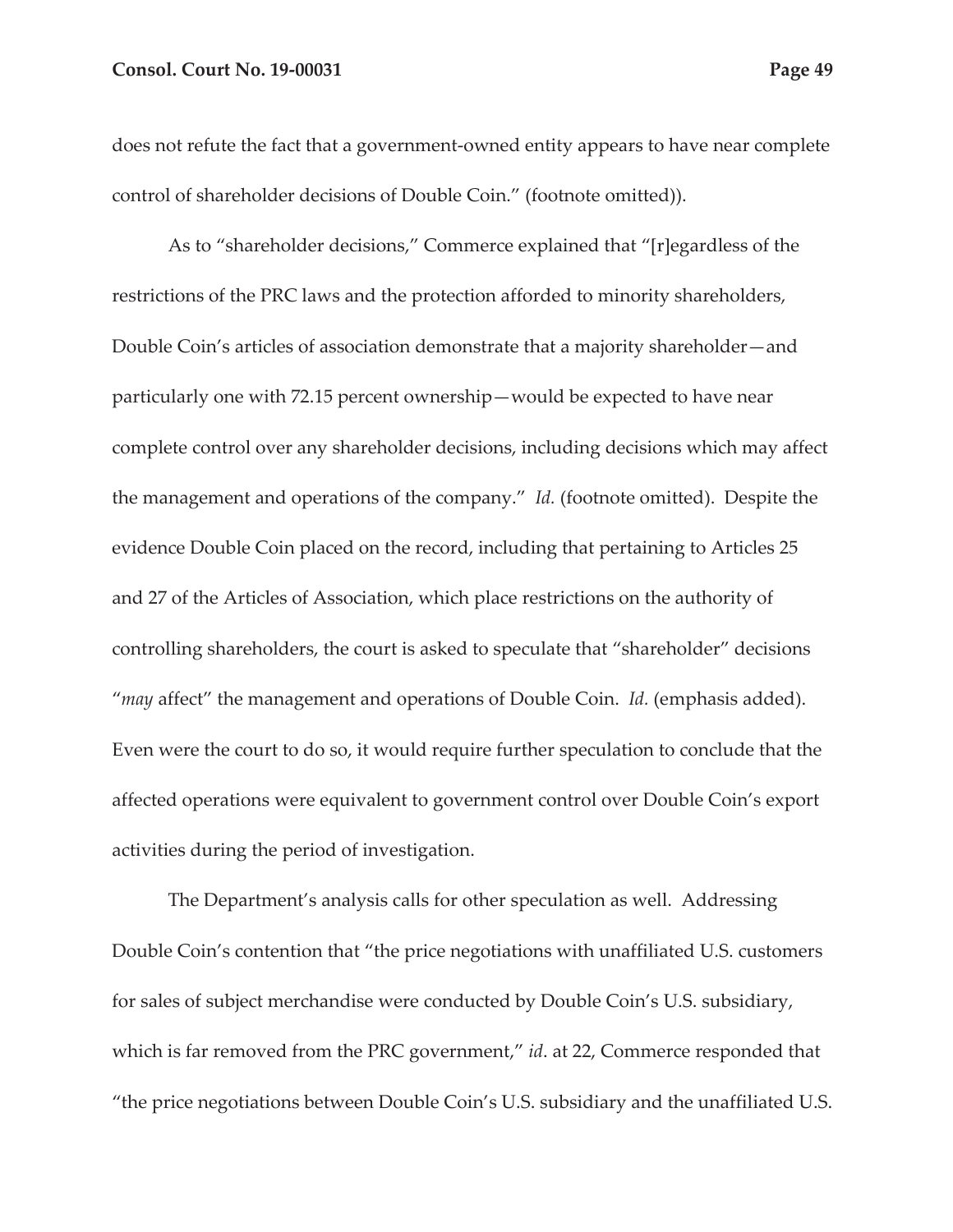customers do not rebut the presumption of the PRC government control." *Id.* at 23. Commerce reasoned that "[t]he actual setting of price is only one of the four *de facto*  criteria, 'whereas government manipulation of the cost of inputs, . . . or rationalization of industry or output are among numerous other scenarios of concern that can affect seller pricing.'" *Id*. at 23–25 (quoting *Advanced Tech. & Materials Co., Ltd., et. al. v. United States*, 36 CIT \_\_, \_\_\_, 885 F. Supp. 2d 1343, 1359–60 (2012)). Commerce would infer that majority ownership of Double Coin by a government-owned entity affected export pricing in these ways without pointing to record evidence or explaining the significance of these "concerns." Commerce did not explain, for example, why government manipulation of input costs was "of concern" when input pricing in China is disregarded in the determination of normal value under the Department's longestablished NME country methodology as applied under the "surrogate value" provisions of 19 U.S.C. § 1677b(c). Nor did it shed any light on how the issue of "rationalization of industry or output" was pertinent to this investigation as it related to Double Coin.

Overall, the Department's analysis is unclear and ambiguous as to whether, upon a finding by Commerce of majority ownership by a government entity allowing control of the selection of board and management, the Department's presumption of control of export activities by the PRC government remains rebuttable or, in effect, becomes irrebuttable. Despite some indications to the contrary in the Issues and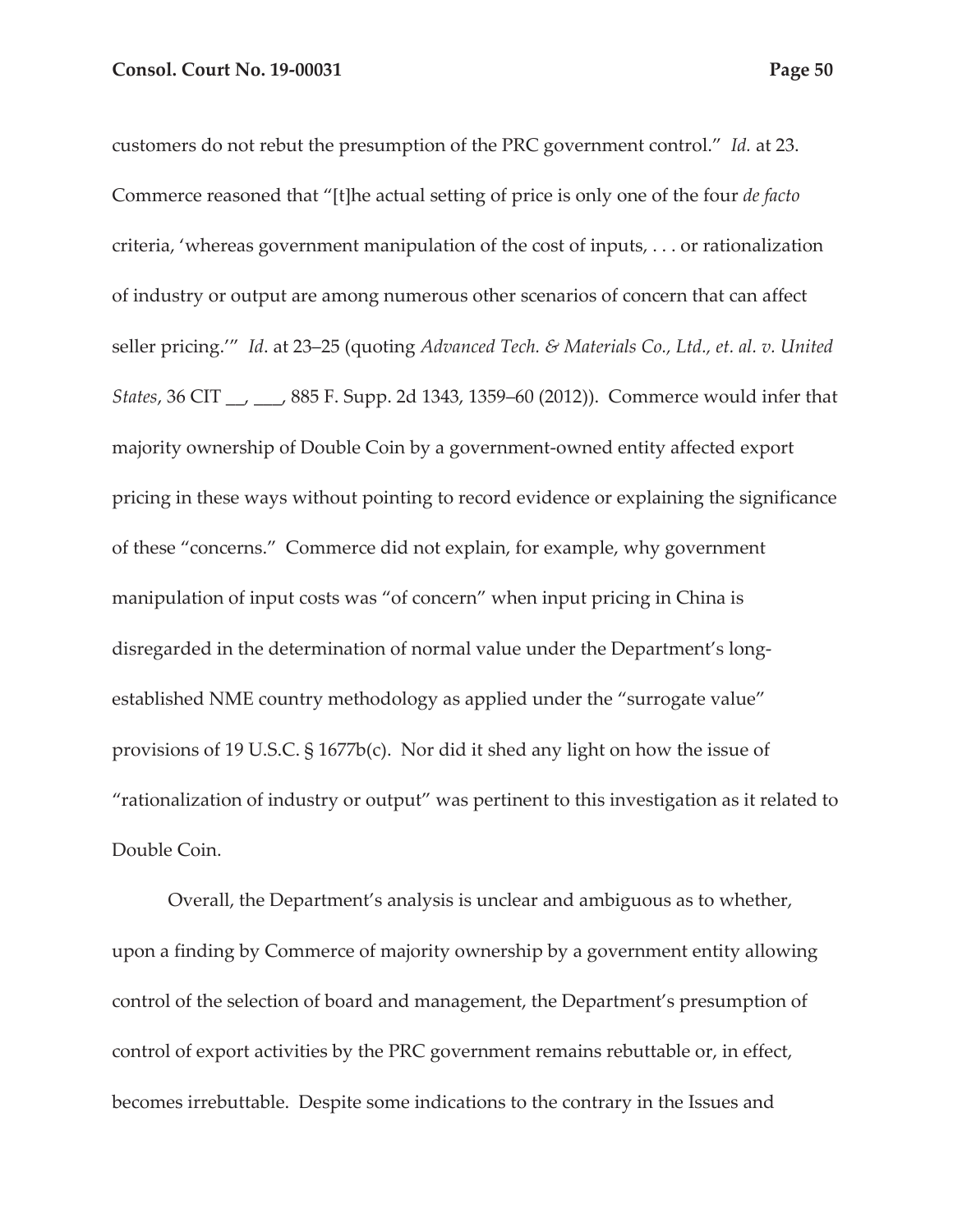Decision Memorandum, the latter would appear to be the case, although the Department's explanation of its decision, considered on the whole, is ambiguous on this point. While Commerce described the presumption as a rebuttable one, the Issues and Decision Memorandum appears to conclude that a majority shareholder would be "expected to" have control of the company through its "near complete control of any shareholder decisions," *Final I&D Mem.* at 23, regardless of the absence of evidence to support a factual finding that a majority shareholder actually exercised control of business decisions, including, in particular, those involving export activities, during the period of investigation and regardless of evidence, such as, in this instance, evidence in the company's Articles of Association, that would detract from any such finding.

Commerce has not promulgated a rule of general applicability for NME country investigations or reviews that addresses the question of whether government control of selection of board and management is either a rebuttable or irrebuttable presumption of government control over export activities.18 In the absence of such a rule, it is possible to construe some, but not all, of the relevant discussion in the Issues and Decision

<sup>&</sup>lt;sup>18</sup> A rulemaking process with notice and comment procedures might provide much-needed clarity that could resolve the ambiguities the court has identified as well as allow comment on the validity and implementation of any such rule. As this Court has observed, Commerce has not developed its larger, and evolving, NME country policy through a rulemaking process. *See Jilin Forest Indus. Grp. Jinqiao Flooring Grp. Co., Ltd. v. United States, 45 CIT \_\_, \_\_, 519 F. Supp. 3d 1224, 1240 (2021) ("The NME policy* has not been codified by regulation and remains policy.").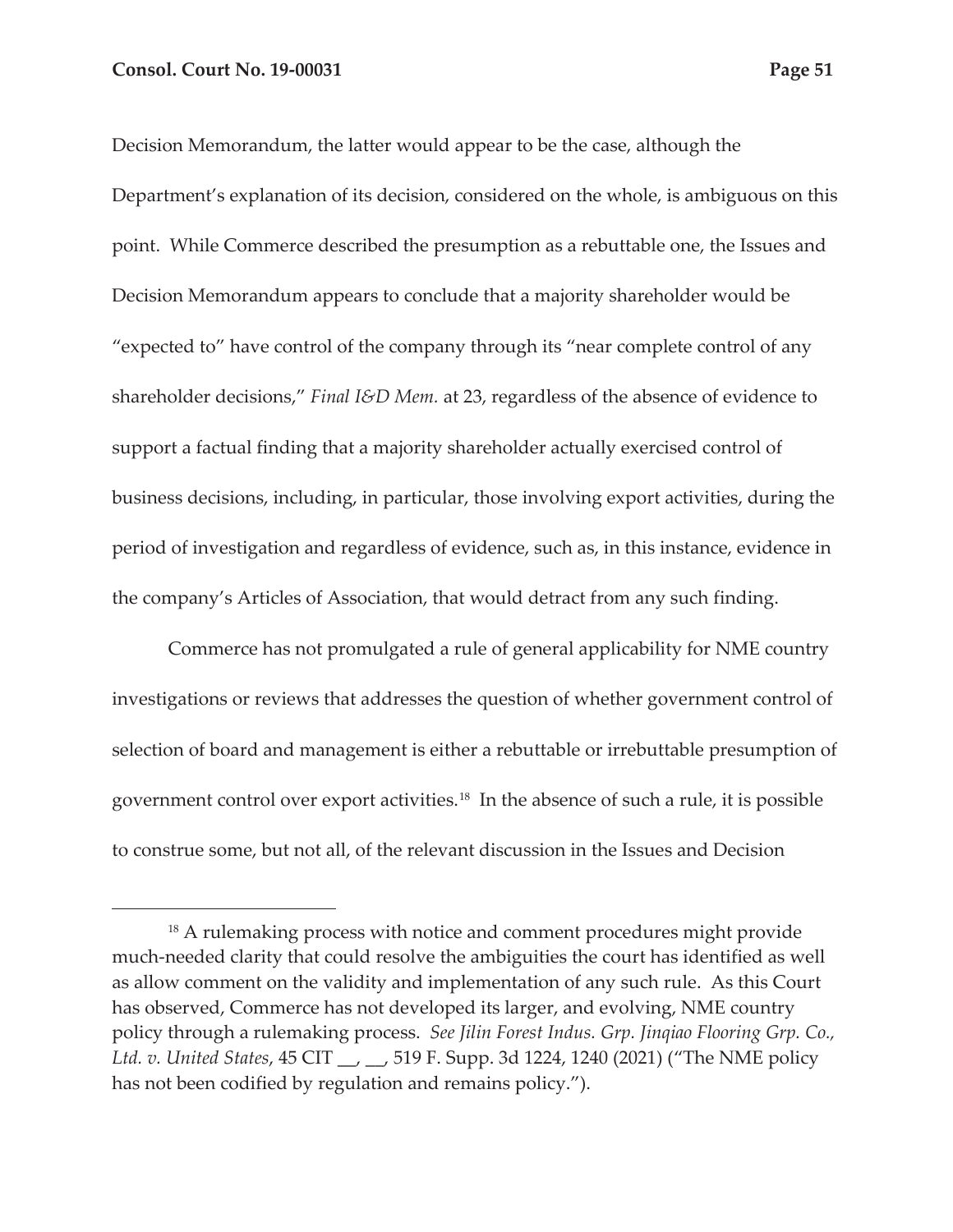Memorandum to mean that the Department's current practice, as applied to Double Coin in the investigation under review, is that government control of selection of board and management is, in effect, an irrebuttable presumption of control of export activities. But if that is the current Commerce position, the discussion Commerce put forth in the Issues and Decision Memorandum cannot suffice as an explanation for adoption of such a rule or policy.

In light of the unclear and ambiguous reasoning the court has identified, the court is unable to sustain the Department's decision to deny Double Coin separate rate status. In its redetermination upon remand, Commerce must address the court's concerns by presenting a statement of the reasoning underlying any decision it reaches.

## **G. The Department's Decision Not to Conduct a Verification of Double Coin's Information**

Double Coin claims that Commerce unlawfully denied it separate rate status without verifying the factual information upon which Commerce based its decision. Double Coin's Br. 49–53. Because the court is remanding to Commerce the decision denying Double Coin separate rate status, it is not known at this time what record information will form the basis for the Department's new decision, as set forth in a redetermination submitted upon remand, and whether any factual determinations underlying that redetermination will be in dispute. Therefore, the court defers any consideration of this claim.